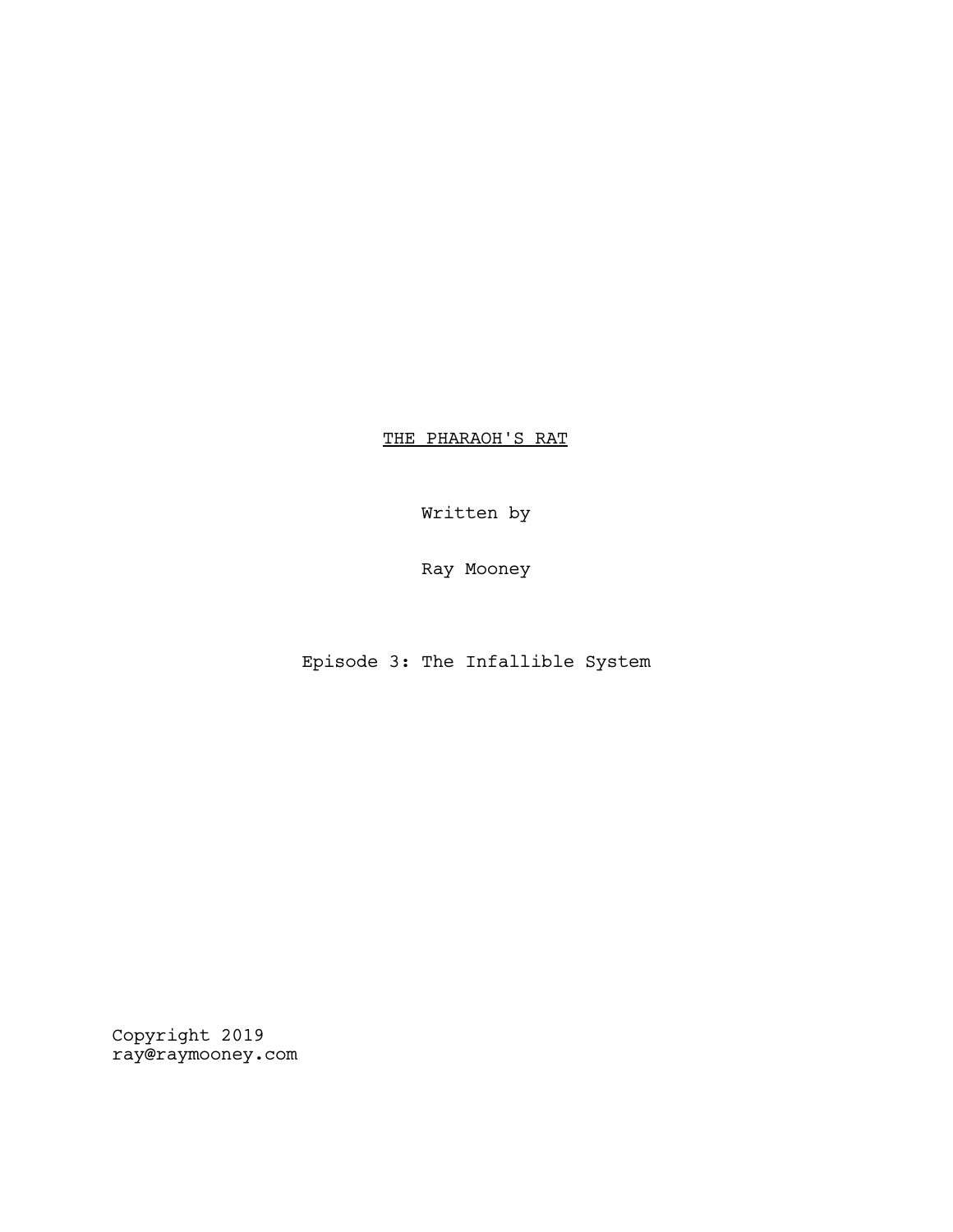# EPISODE 3 OF THE PHARAOH'S RAT: THE INFALLIBLE SYSTEM

FADE IN:

EXT. TERRACE HOUSES - NIGHT

A male approaches a row of double-storey office terraces.

INT. ROOM - NIGHT

Only the mouth and crooked teeth of the Psychiatrist are visible.

> PSYCHIATRIST What is it to be addicted? Is it a physical dependence? Like needing food. Is it emotional dependence? Like needing to be loved? Hmmmm?

EXT. TERRACE HOUSES - NIGHT

EDGEWAY 50, corporate-like in fashionable suit and tie, checks he's not being observed before discretely entering the front gate of a double-storey terrace.

He rings the front door bell and is admitted entrance.

PSYCHIATRIST V.O. Repeating from our last session. In the tropical forest ecosystem there is a fungus that has developed spores that land on ants, specifically carpenter ants.

A tactful sign reveals it's a brothel specialising in S&M.

INT. BROTHEL, DUNGEON - NIGHT

A jockey's whip spanks a naked male buttock.

The finishing stages of a race call booms on tape throughout the dungeon.

> RACECALLER TAPE ...Naked Lunch is coming home strong with tender touch close behind. The Jockey doesn't spare the whip...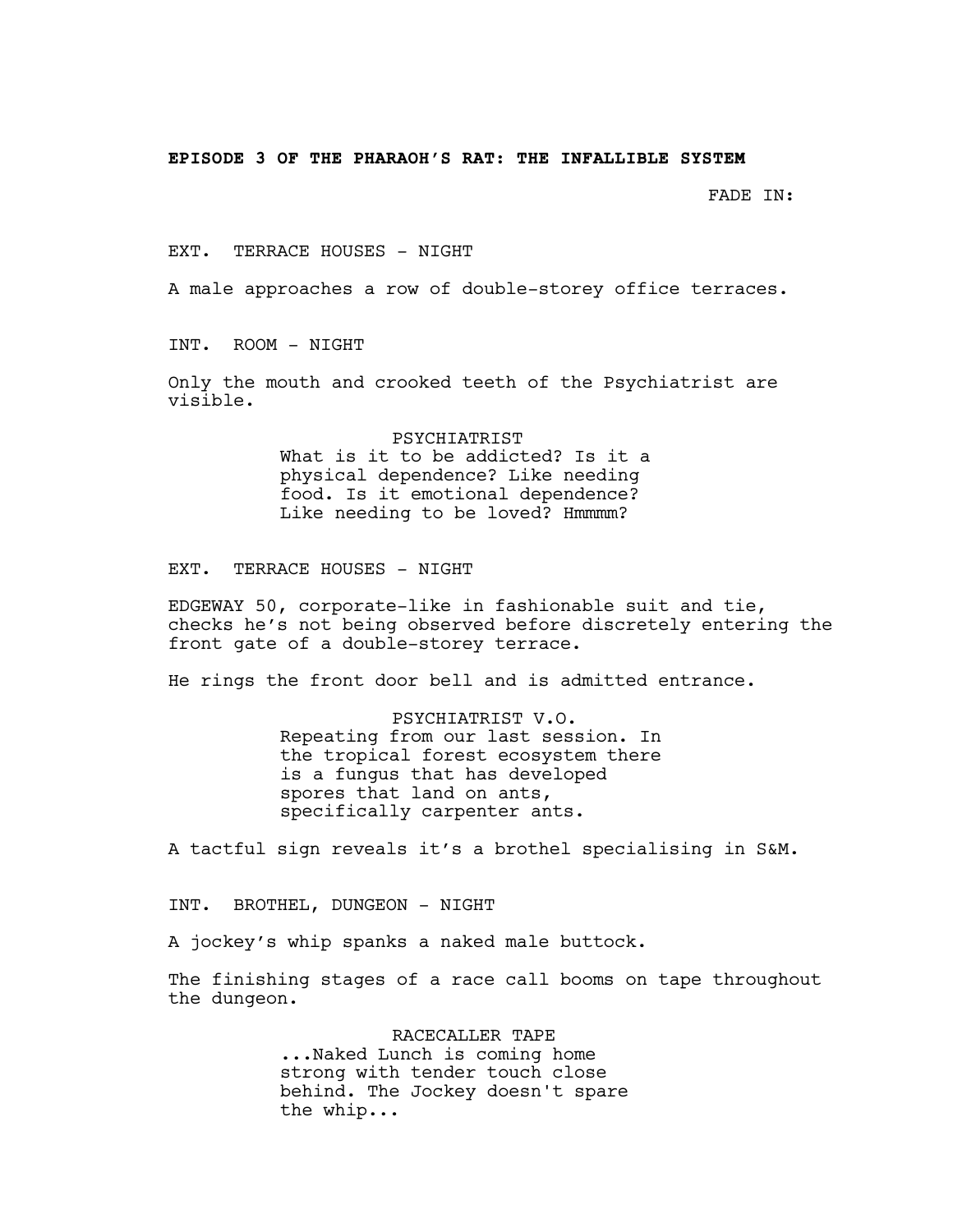Edgeway, in jockey attire, fishnet stockings and high heels, sits astride a naked MALE 'horse' and uses his whip more than appears necessary.

The 'horse' grimaces to Edgeway's compounding rapture which intensifies with the increased vehemence of his whipping as he successfully rides his horse across the line.

> RACECALLER TAPE ...He's coming up the rear. They're both striding to the finishing line. What an incredible finish. He's coming, he's coming, oh yes he's coming...

The 'horse' squeezes his eyes shut as the race call is drowned by Edeway's painful shrieking.

Edgeway has suffered a fatal heart attack.

EXT. BROTHEL, BACK LANE - NIGHT

Two MEN place Edgeway, dressed in suit and tie, into the back of a van.

> PSYCHIATRIST V.O. These spores grow into the ant's brain and literally take over the brain's function.

EXT. CLOTHING RECLYCING BINS - NIGHT

The van stops next to reclycing bins overflowing with bags of clothes.

A PASSENGER jumps from the van and tosses bags of clothes into the van.

> PSYCHIATRIST V.O. The spore directs the ant to crawl into dark damp places where the fungus can thrive. Once there the fungus kills the ant and consumes it so it can grow and send out more spores. I call this the hyperparasite.

EXT. PARK - NIGHT

The van passes a group of disinterested DERROS. It stops out of sight of the derros.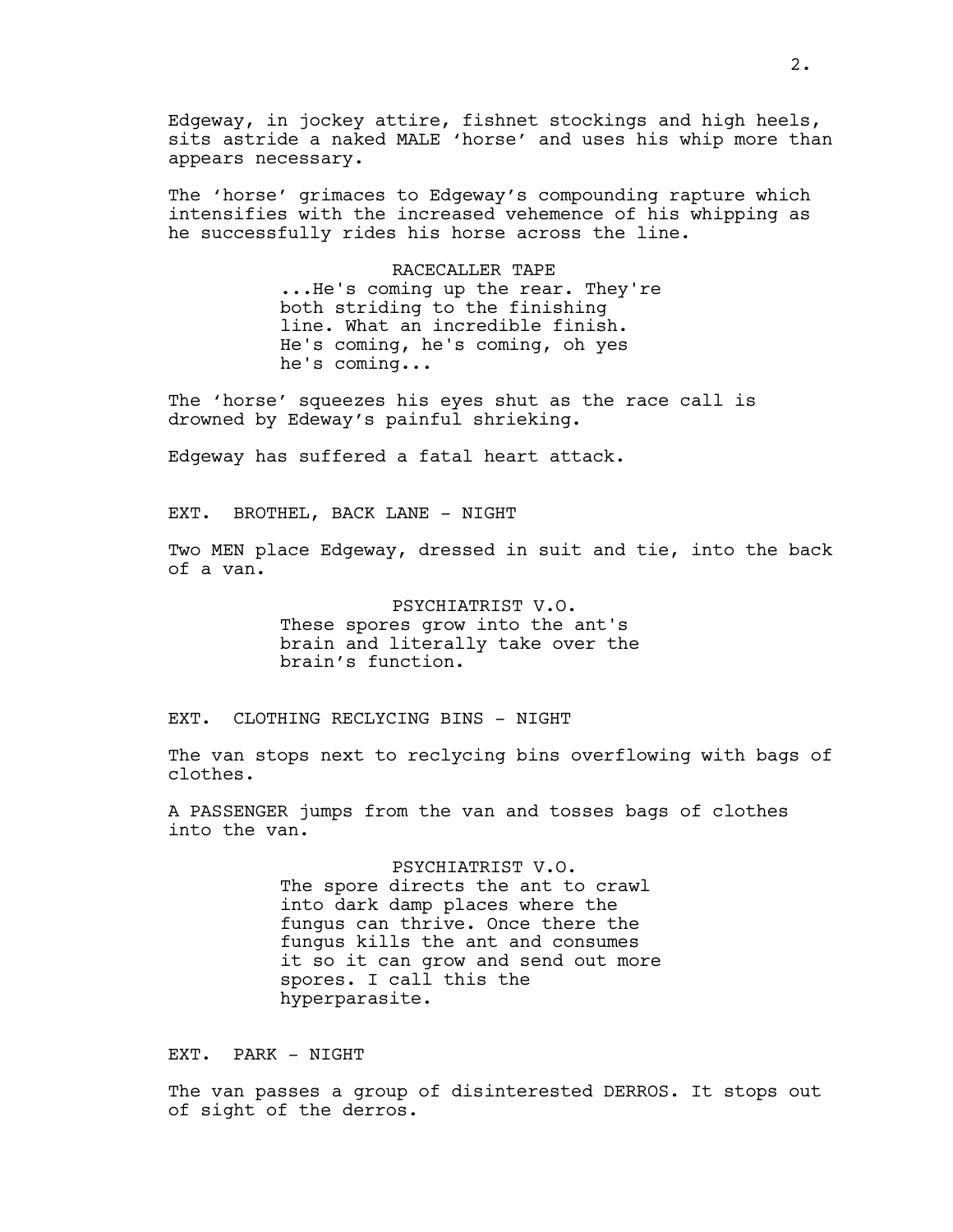The two men drag Edgway and bags of clothes from the back of the van.

They empty the bags of clothes next to Edgeway.

INT. ROOM - NIGHT

Only the mouth and crooked teeth of the psychiatrist are seen.

> PSYCHIATRIST That is the imagine I have of addiction. The patient doesn't believe they're in the grip of addiction because it's the addiction that's telling them to take whatever. And the illusion is the patient believes they're the one deciding.

EXT. MORGUE - MORNING

We are so close we could be watching a cluster of white ant eggs.

As we pull back the texture becomes white fabric until we're watching a MAN dressed in a white forensic suit.

Then another FORENSIC SUIT and ANOTHER.

They're examining a male body on a bench.

As they step aside the body is revealed as the Streaker.

EXT. EDGE OF PARK - MORNING

From a vantage point, The Derelict, clutching his newspapers and wearing gloves, observes the bridge from which the Streaker was hung.

Through binoculars The Derelict focuses on the writing where the Streaker was found.

AM IMPORTANT is written in red lipstick, vertically under the I in an advertisement for Dickin's Underwear.

The binoculars scan the area, stopping on what appears to be a MALE hidden behind bushes and observing if anyone is watching the crime scene. The binoculars focus in but the figure is unidentifiable.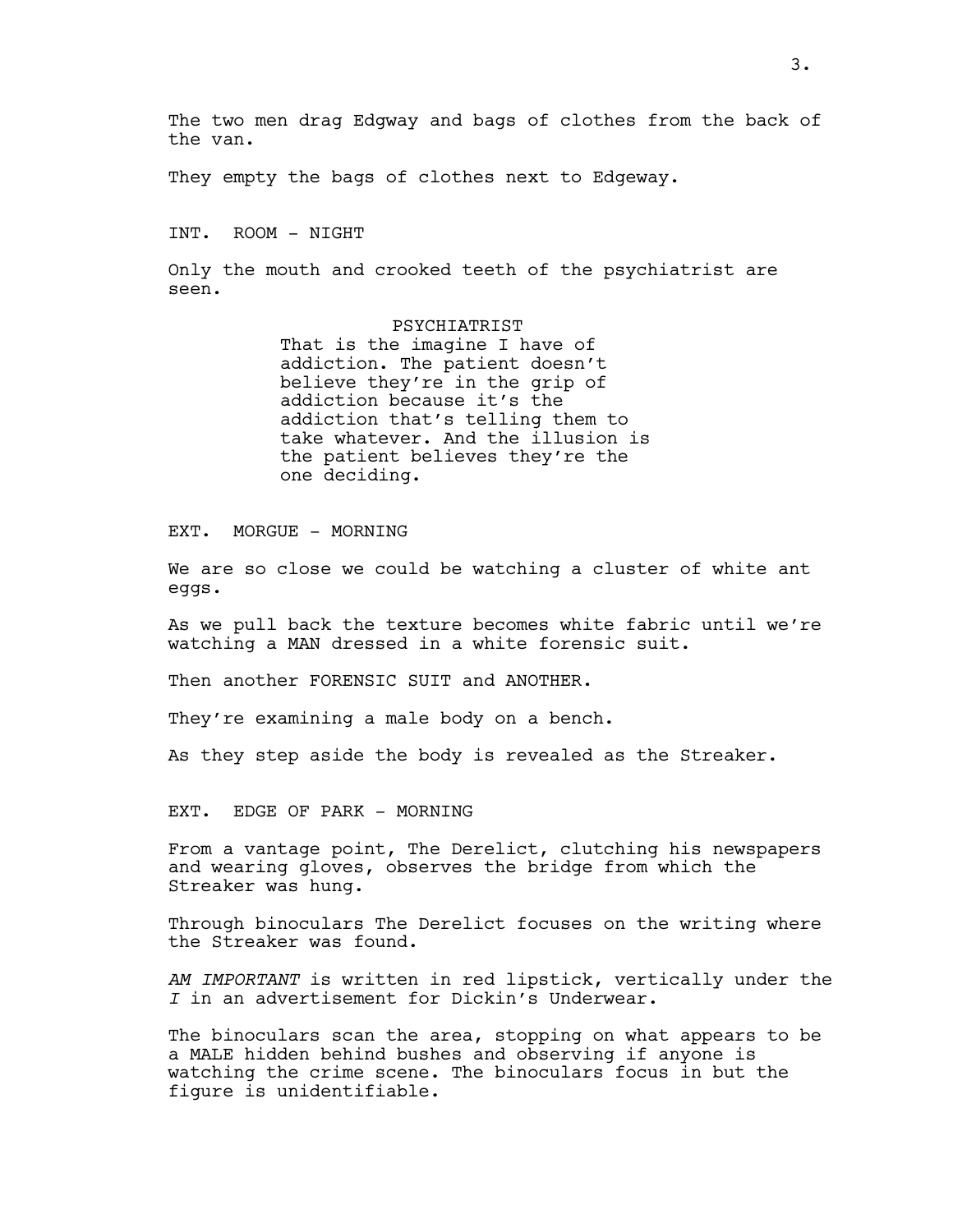EXT. PARK - MORNING

The Derelict edges to where the hidden male was observing the crime scene.

The male has disappeared. The Derelict checks if he is being observed. Satisfied he's not, he observes the writing AM IMPORTANT, fathoming how it might've been written.

He notices marks on the ground directly under the writing, suggesting a ladder was used.

He checks bushes for a ladder, but doesn't find one.

INT. CORRIGAN'S OFFICE - DAY

Corrigan's office window overlooks the harbour.

Corrigan reads a newspaper article headed: STREAKER DEATH LINKED TO ICHNEUMON. The article pleases him immensely.

He opens an internet link to the story.

Mason hurriedly enters.

Corrigan indicates the paper to Mason.

CORRIGAN You seen this?

MASON Edgeway's suffered a stroke.

CORRIGAN

What!

MASON Before he recommended anyone!

Mason opens another link on Corrigan's computer. It shows a photo of a gurney being loaded into an ambulance with a park in the background. The accompanying byline is, Colin Edgeway suffers heart attack while helping homeless.

> MASON We've slipped that bastard a fortune! And read this.

Mason points to the screen as he reads.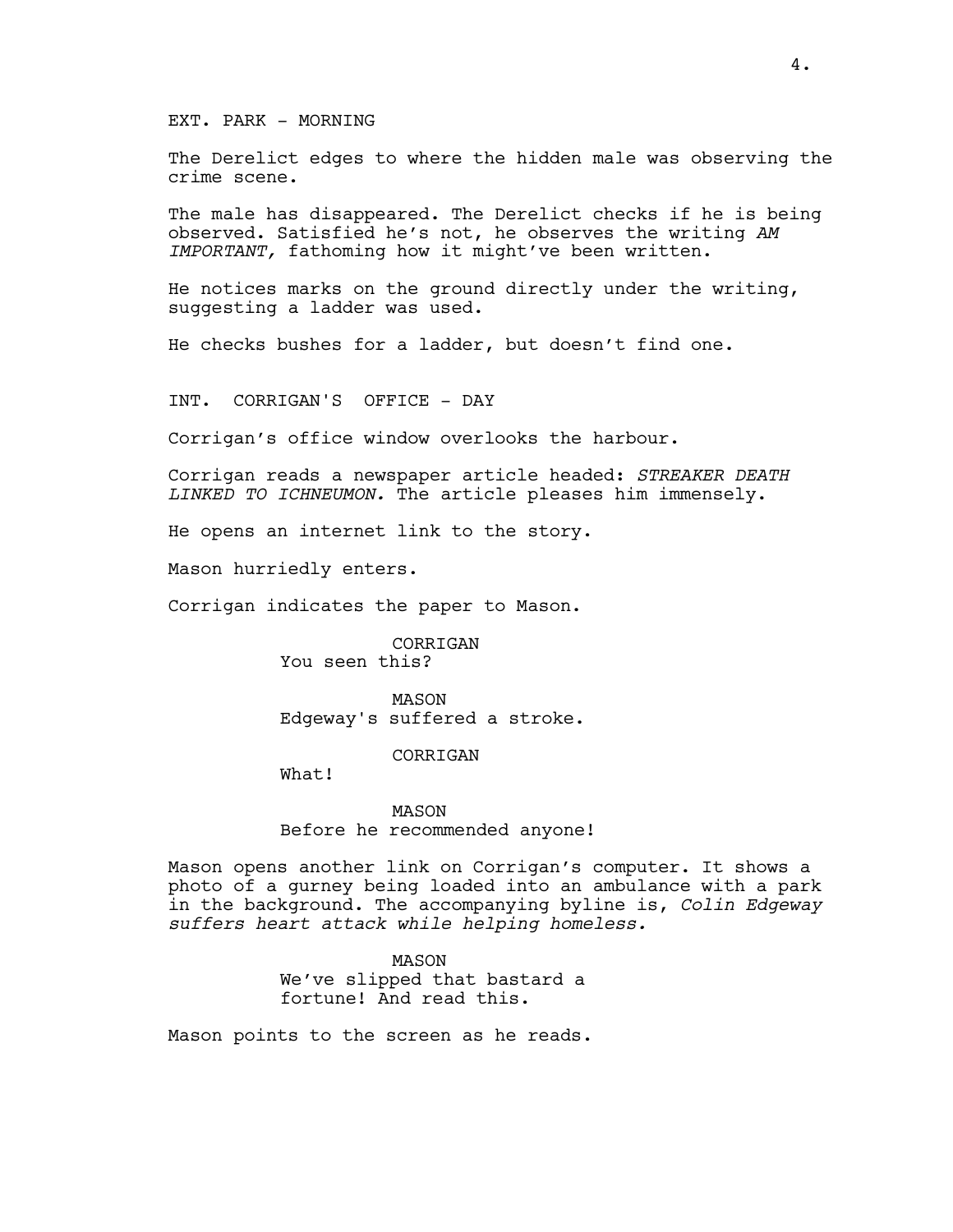MASON

The Government's announced a British Lord to oversee the entire selection process for the casino licence.

Corrigan thumps the desk.

#### CORRIGAN

Bloody hell!

Corrigan focuses out the window on a large city hotel.

**CORRIGAN** 

Who?

INT. HOTEL CORRIGAN - MORNING

An elderly distinguished gentleman, JUSTICE DUMPHY (Derelict), checks into the HOTEL CORRIGAN. He wears expensive leather gloves, carries a satchel and walking cane.

A female Reception CLERK 25, hands Dumphy(D) a key.

RECEPTION CLERK There you are, Mr Dumphy. Enjoy your stay.

DUMPHY(D) (cultivated English accent) I intend to. Do you serve afternoon tea? Preferably Ceylon, decaffeinated.

RECEPTION CLERK I'm sorry, that's something we don't do.

Dumphy's (D) shock is diminished when a young male ATTENDANT, 20, approaches him, but when the Attendant attempts to take his satchel Dumphy(D) waves him away.

Dumphy(D) limps to the elevator.

LATER: Dumphy(D), in waistcoat, gloves and walking cane, exits the elevator. He walks with an exaggerated limp.

Dumphy(D) leaves the hotel.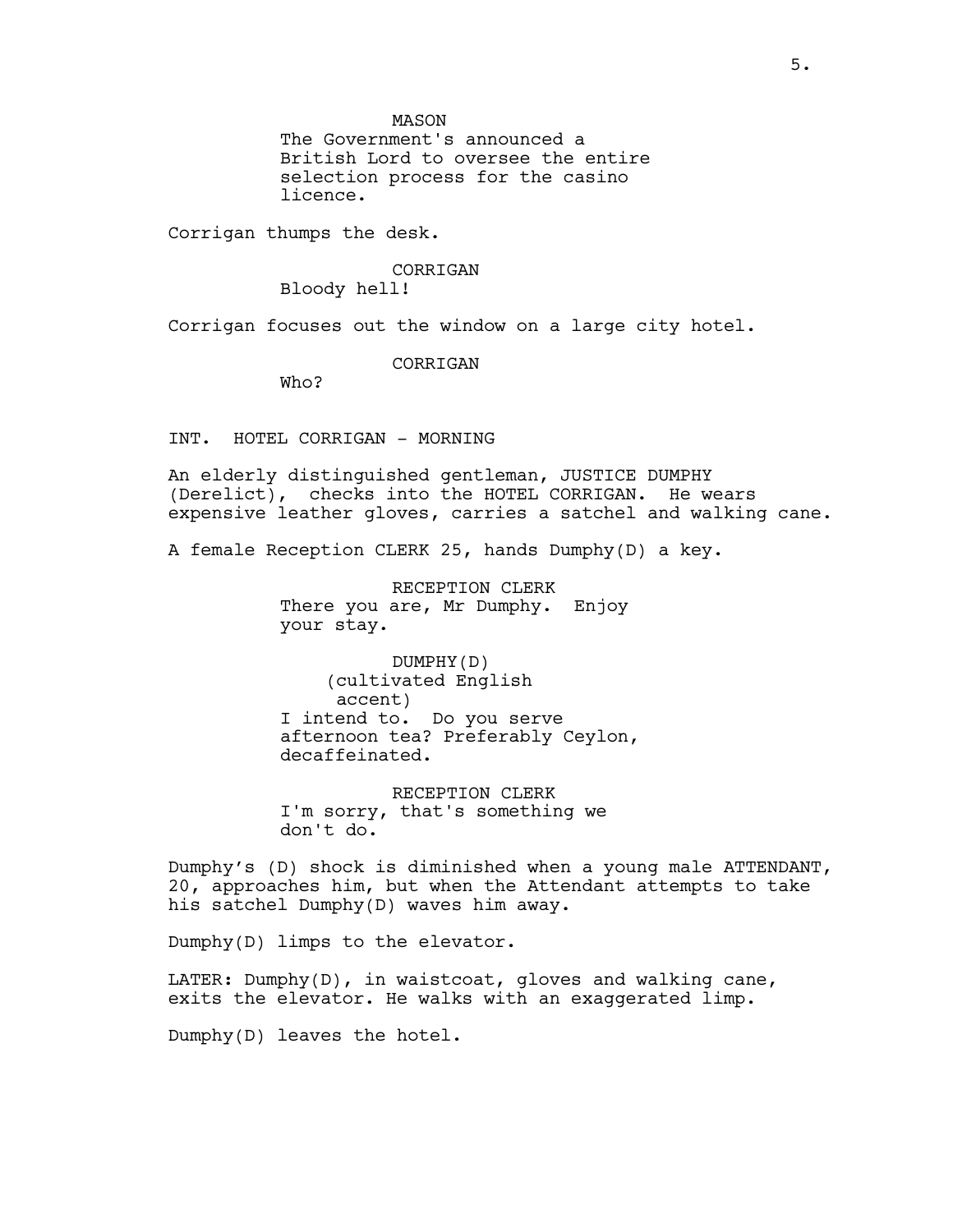Ed phones from a phone booth.

INT. HOTEL CORRIGAN - MORNING

The phone at reception rings. The Reception Clerk answers. The CALLER has a heavy English accent.

> CALLER V.O. (over phone) British Embassy, Jenkins speaking. Could you put me through to Mr Justice Dumphy?

RECEPTION CLERK (into phone) One moment, Sir.

The Reception Clerk checks the register.

RECEPTION CLERK We have a Mister Dumphy from England staying here.

CALLER V.O. (over phone) Oh my goodness. I should've realised he wouldn't want to identify himself. Tell him...Never mind, I'll call back later. Do keep this information about his status private.

RECEPTION CLERK (into phone) Of course.

EXT. STREET - DAY

Ed walks from the phone booth.

INT. TROY'S OFFICE - SAME DAY

Troy works busily at his desk.

The Receptionist cautiously enters.

RECEPTIONIST

Um...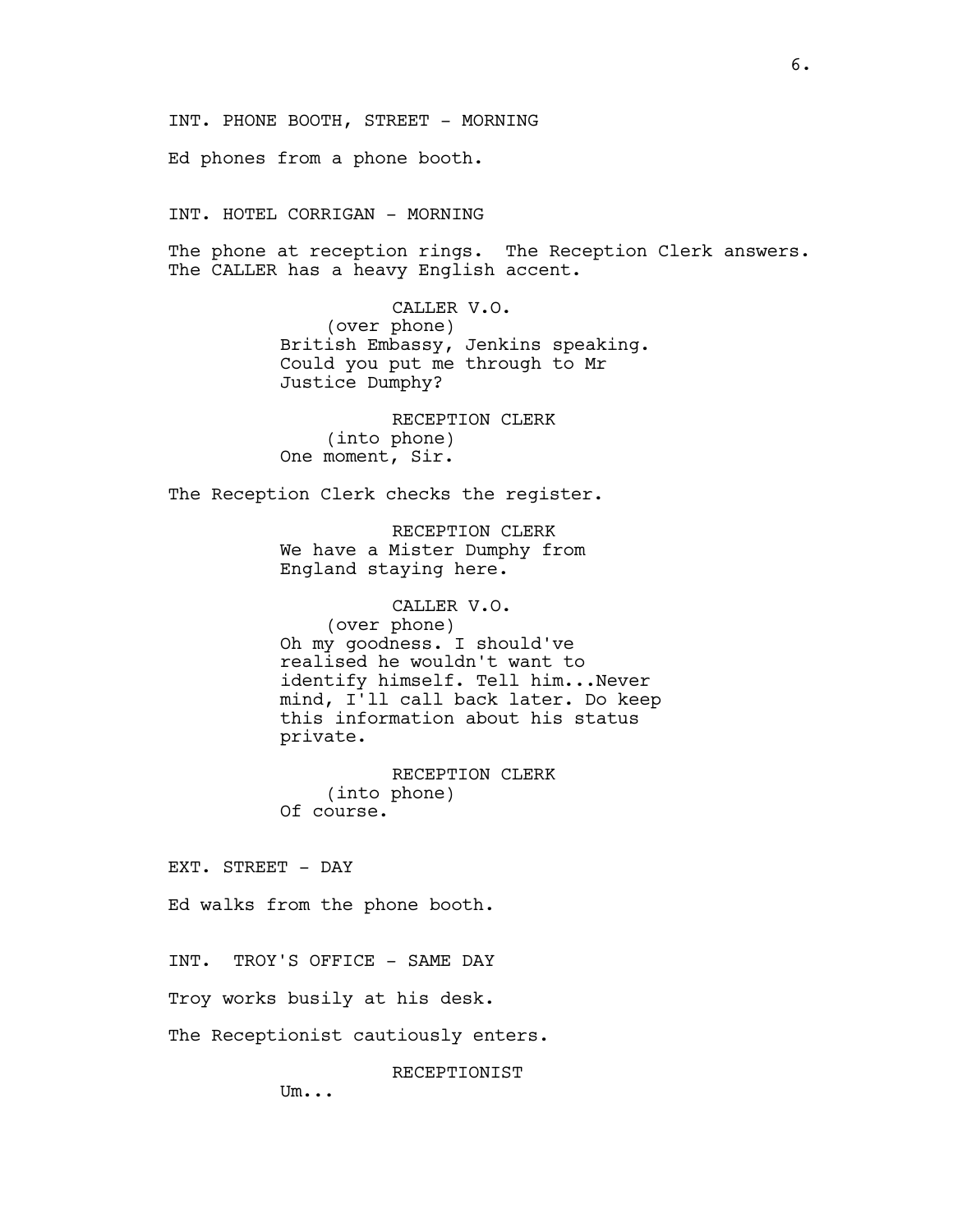Two burly MEN, 40, in suits appear.

# MAN ONE Mr Emmanuel, could we have a word?

Troy looks to his Receptionist for clarification but she shrugs.

INT. VIVIANNE'S HOME - LATE THAT AFTERNOON

Foxy is making out with Cory on the settee. She allows Cory to kiss her but that's all, much to Cory's disappointment.

Troy bursts through the front door.

Cory shoots up, embarrassed.

Foxy freaks, momentarily acting guilty, then instantly composes herself.

> FOXY It's a little early for you isn't it? Did you get the sack or something? You know Cory? He's helping me with...

Troy pushes Cory.

TROY Get out! Out. Get out!

FOXY

Troy!

**CORY** Put yourself on mushrooms, Dude.

Troy forcibly pushes Cory towards the front door.

FOXY I'm calling Mum. I'm calling the police and the mental asylum, in that order.

CORY Dude, you must work out. What's say I take you out on my old man's yacht?

Troy pushes Cory who falls over.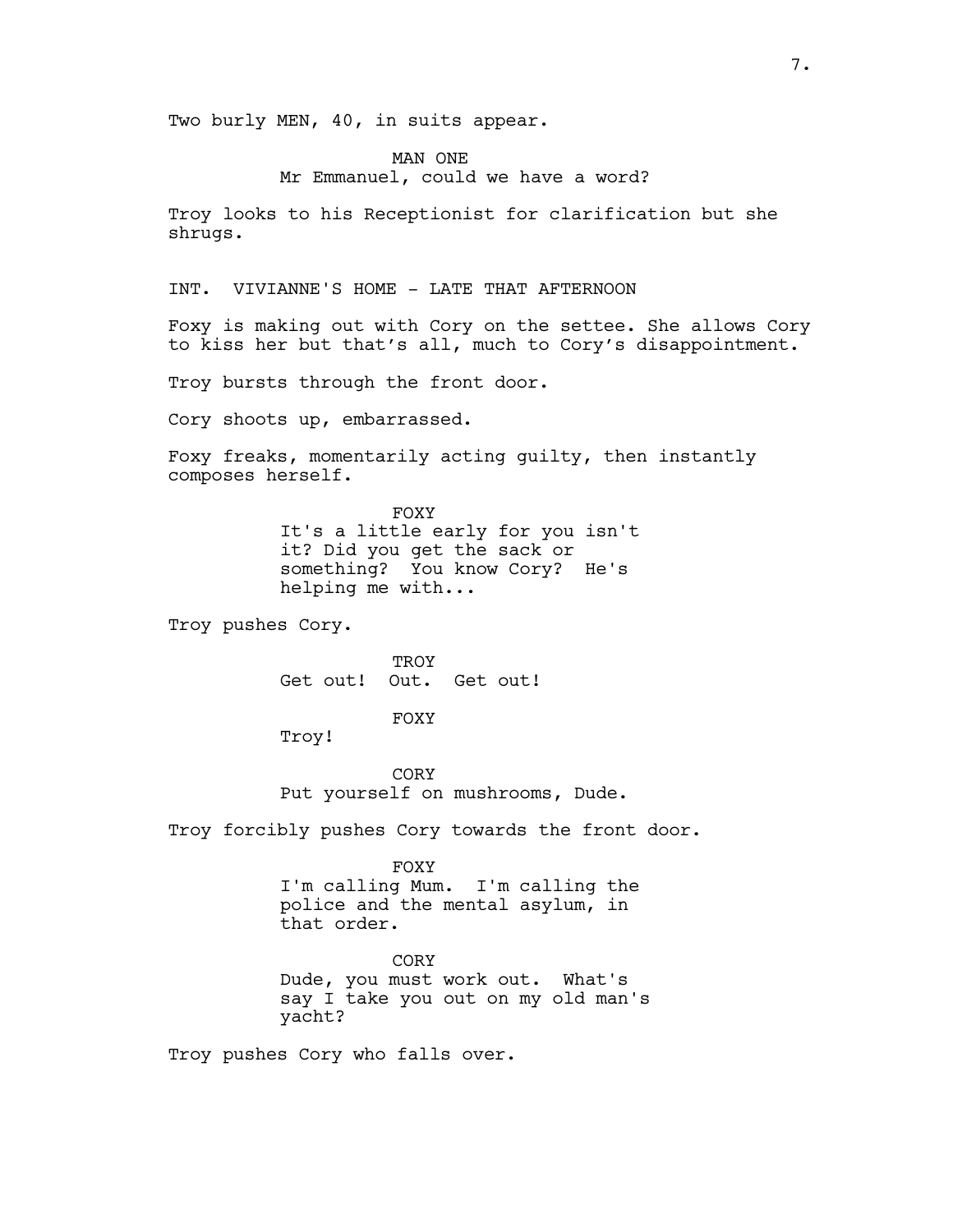**TROY** I've just come from the bloody police. I've been with them all afternoon. And yes call your mum.

FOXY What're you talking about?

**TROY** Two hundred thousand, Foxy. Two hundred thousand fucken dollars!

Foxy turns white, looks at Cory on the floor.

FOXY Two hundred thousand dollars what?

CORY What're you talking about, man?

**TROY** Jesus fucking Christ! What are you, a psychopath? Don't you understand the value of money?

CORY It must be a mistake. I'll check...

Cory makes his way towards the stairs to Foxy's room. Troy blocks him.

**TROY** 

You thought you couldn't be traced, or you thought they couldn't trace my credit card.

FOXY What're you talking about?

**TROY** You owe Off-Shore Investments two hundred thousand dollars!

Foxy glares at Corey.

**FOXY** You said..!

CORY That's bullshit, man. You're on chemicals.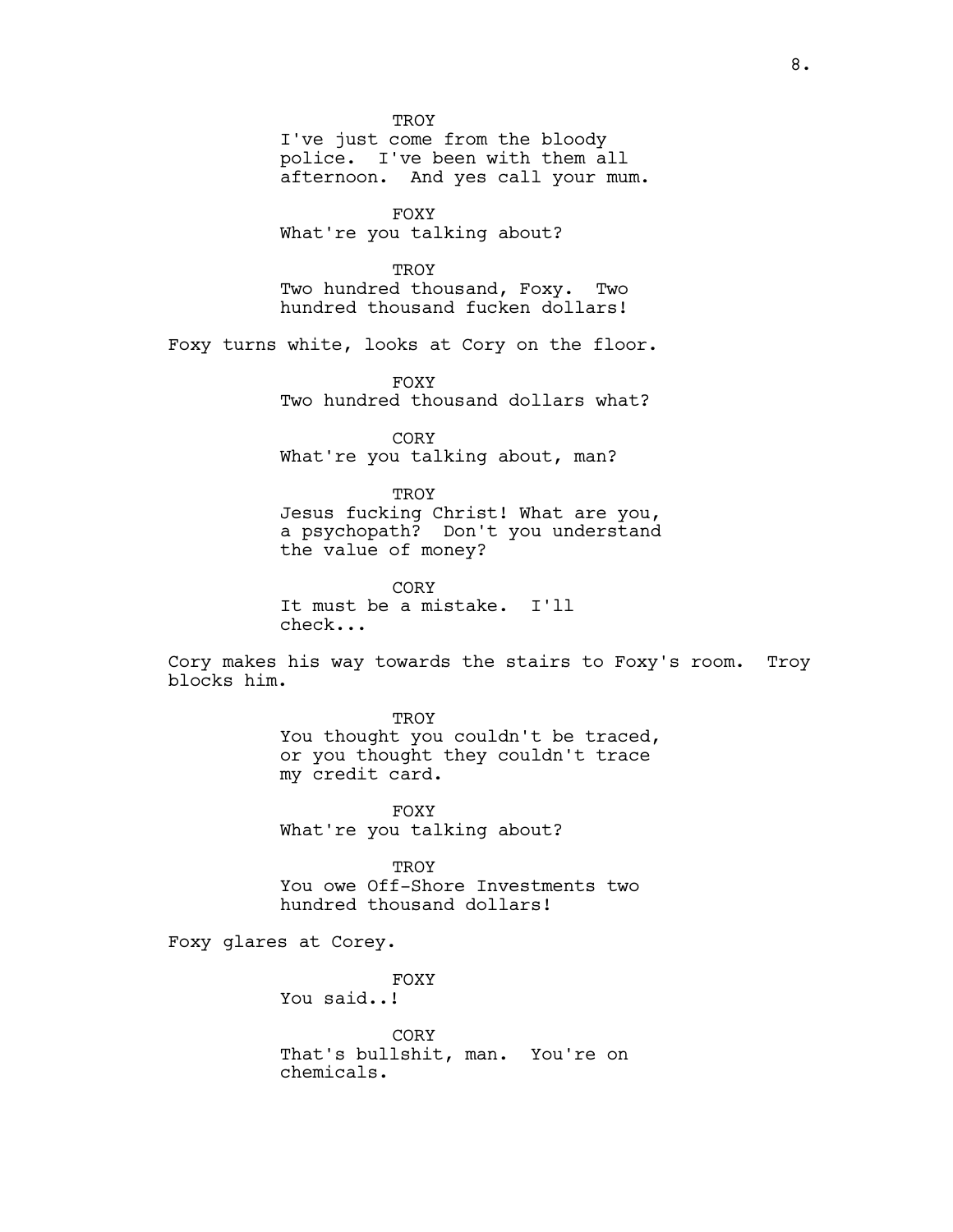9.

Troy drags Cory by the scruff of the neck to the door. Foxy attempts to stop Troy.

> **FOXY** Leave him alone!

CORY She was winning. Check the computer.

Troy pushes Cory out the door and slams it closed.

Cory kicks the door from outside, before running off.

CORY O.S.

Arsehole!

Foxy bursts into tears throwing herself on the floor.

**TROY** Oh, good one, Foxy, turn on the waterworks. How mature!

FOXY Something's wrong. It couldn't be that much!

Troy drops a computer printout.

Foxy looks at it, composes herself, stands, opens her handbag but she's on the edge of total breakdown.

> **TROY** Two hundred thousand! Where am I supposed to get that?

FOXY (seriously) You can take it out of my allowance. I'll ask mum to increase my allowance.

Troy laughs bitterly.

Foxy holds out ten dollars.

FOXY You can have everything I've got. I've got jewelry.

Foxy pulls her ring off.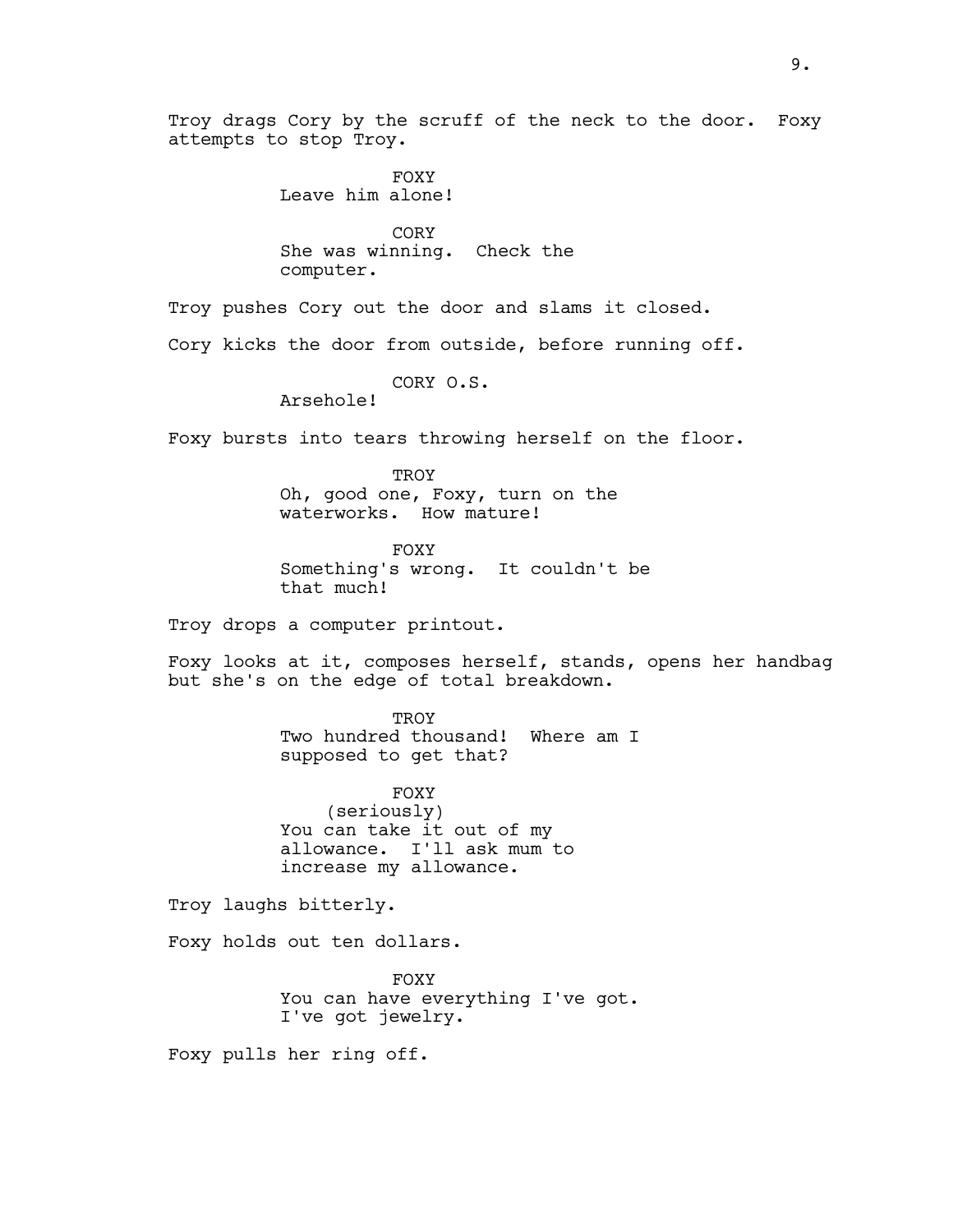FOXY Cory gave me this. It must be worth a hundred and I'll get a job in a supermarket. I've got friends at school. They owe me heaps. I'll leave school. People will hire me. I'm a good worker. Mum, oh shit! Where's Mum? She breaks into uncontrollable sobbing. Troy watched her crumble then puts his arms round her. She savagely pulls away. FOXY Don't you touch me, you hear me! I'm not doing that again! You leave me alone! You fucken leave me alone! Troy is shocked. FOXY I'm never doing that again, never, never, never..! **TROY** Look if you're acting. She turns on the spot and begins thumping her chest. Troy holds her tight but she pulls away and falls to the floor. He holds her until she ceases struggling. He cradles her as she sobs. **TROY** Who was it, Foxy? Who hurt you? FOXY (whispering) You won't tell? You won't tell mum? You must promise. Promise me? **TROY** I promise. LATER: Troy brings Foxy coffee as she sits on the couch, legs tucked under her.

She sips the coffee. Troy gently strokes her cheek.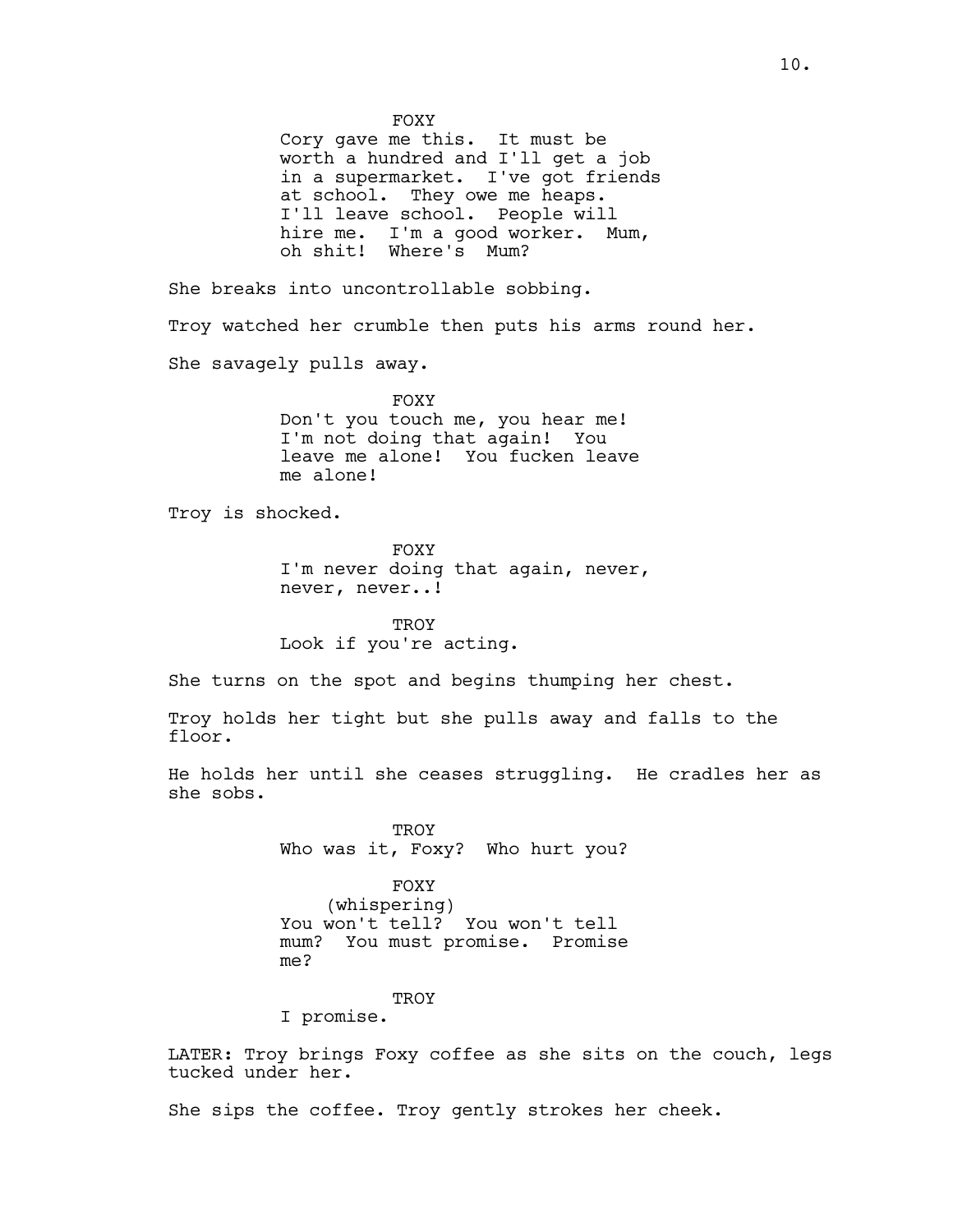She clasps his hand sincerely, daughter to father-like, closes her eyes and holds his hand tight against her cheek.

> **TROY** With the money, Foxy, let's not mention it to your mum. Not yet anyway.

FOXY But you haven't got it.

**TROY** I'll get it.

She cries and hugs Troy.

LATER: Foxy is asleep on the couch.

Troy carries her hard drive out the front door.

EXT. OFFICEWORKS - LATER THAT AFTERNOON

Dumphy (D) enters Officeworks.

INT. OFFICEWORKS' COUNTER - LATER THAT AFTERNOON

Dumphy (D) places two black and two red whiteboard markers on a check-out counter.

INT. TROY'S OFFICE - THAT NIGHT

Foxy's hard drive has been networked into Troy's computer.

DAMIEN, 21, a computer expert, works at Troy's computer.

DAMIEN This is really weird. The initial bets were all in single dollars. You were winning. Then you have a losing streak of fifty-six dollars. You apply for unlimited credit.

**TROY** 

What!

DAMIEN It's approved. Immediately you change to bets of one thousand dollars and your losing streak becomes a downhill slalom.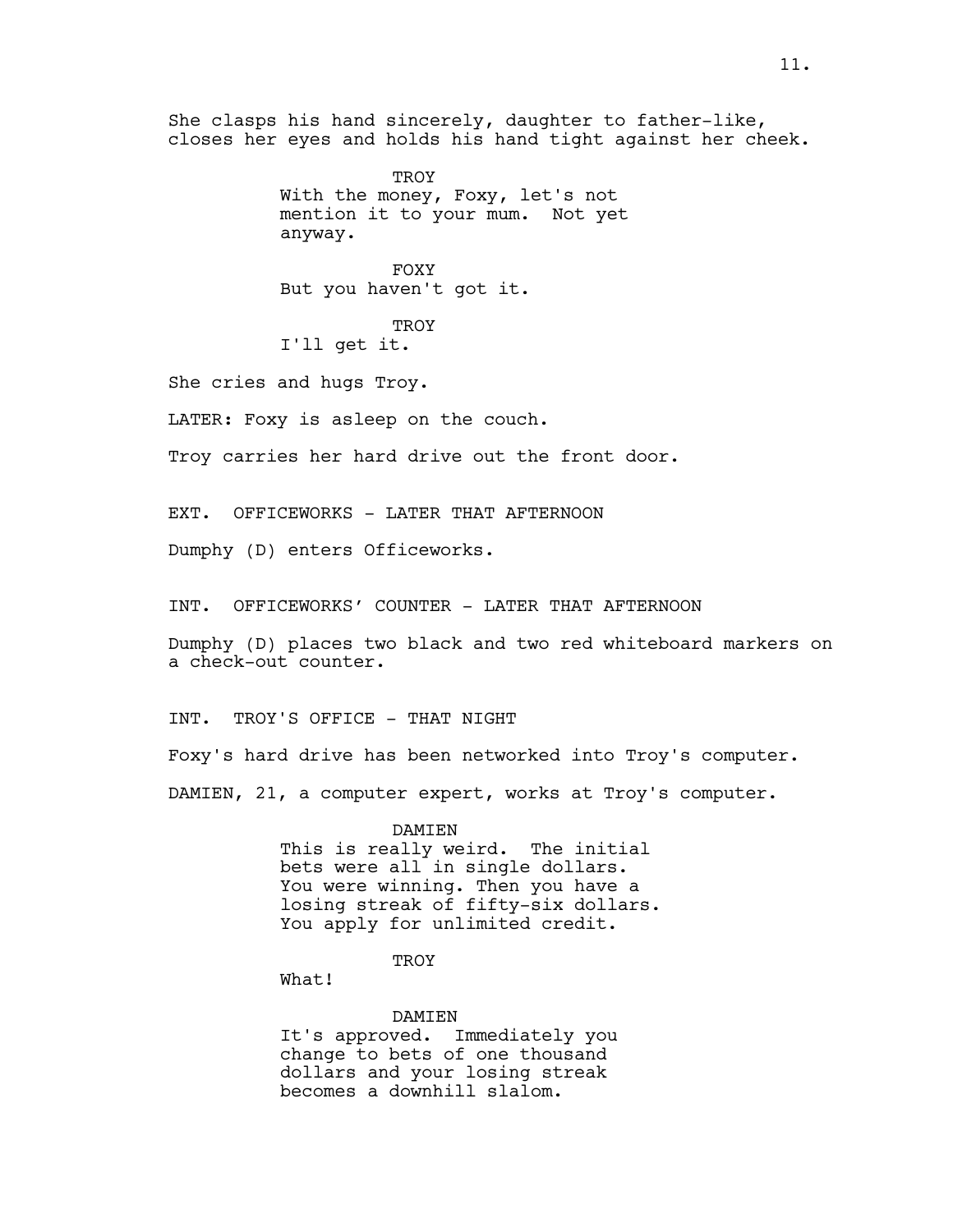TROY Could someone have altered the figures?

DAMIEN Anything's possible.

**TROY** 

Who?

DAMIEN Wouldn't be the server, too easy to trace. A hacker? Maybe. My guess is someone who knew the configurations. That's if you believe the kids.

**TROY** Could it be someone at Gambling Enterprises?

Damien considers before nodding.

**TROY** Can you prove it?

Damien shakes his head.

EXT. GAMBLING ENTERPRISES INC. - NEXT DAY

Troy locks his car outside Gambling Enterprises Inc.

He is surprised at seeing Corrigan leaving the building and heading in the opposite direction.

INT. MASON'S OFFICE, GAMBLING ENTERPRISES - SAME DAY

Through his window, Mason watches Troy avoid being seen by Corrigan.

INT. GAMBLING ENTERPRISES INC. - SAME DAY

The offices comprise a converted factory consisting of numerous PEOPLE working at phones, separated by office partitioning.

Troy sits opposite BEN HART, 25, working three computers.

Troy is aware someone above watches through a window.

Hart refers to a printout of Troy's gambling account.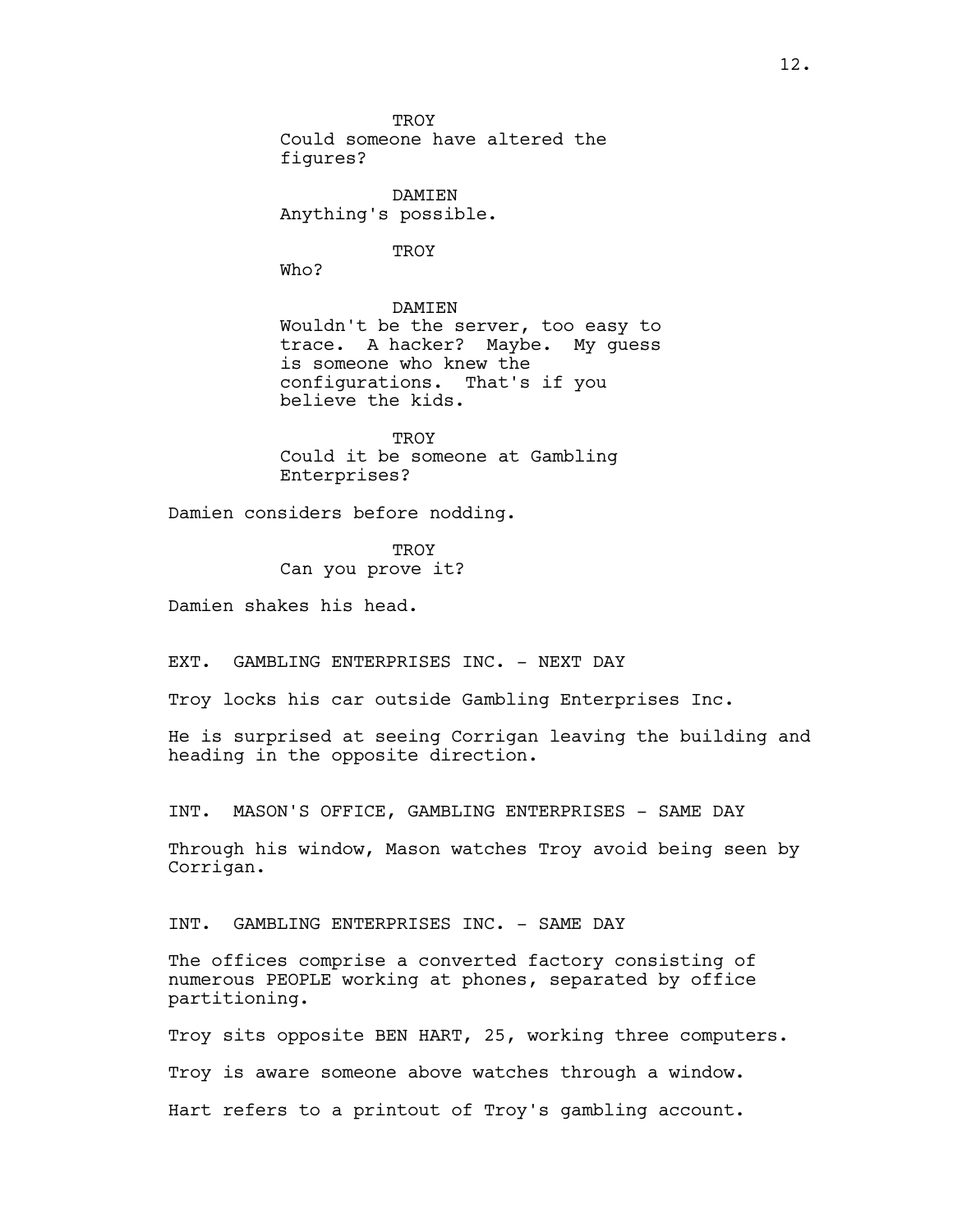BEN HART ...every transaction, time, amount, everything, all logged.

Hart points to relevant data on the printout.

#### BEN HART

Your on-line application to increase the amount, our approval, three warnings by us that you were losing extensively.

**TROY** I exceeded my limit. Why didn't you freeze my account until I deposited more?

#### BEN HART

I don't have to remind you interest is calculated monthly at twenty-six percent.

**TROY** 

What!

BEN HART It's all in the conditions you agreed to.

TROY Twenty-six...that's illegal!

Mason appears.

MASON Dubious maybe, Mr Emmanuel, certainly not illegal. As to your query? Your first transactions, you were winning. You might have cleaned us out. Should I have stopped you betting when you were winning?

Troy angrily stands.

Mason hands him a card for Gamblers Anonymous.

MASON (smiling) We pride ourselves on having a social conscience, Mr Emmanuel. Our motto is 'Gamble Responsibly'.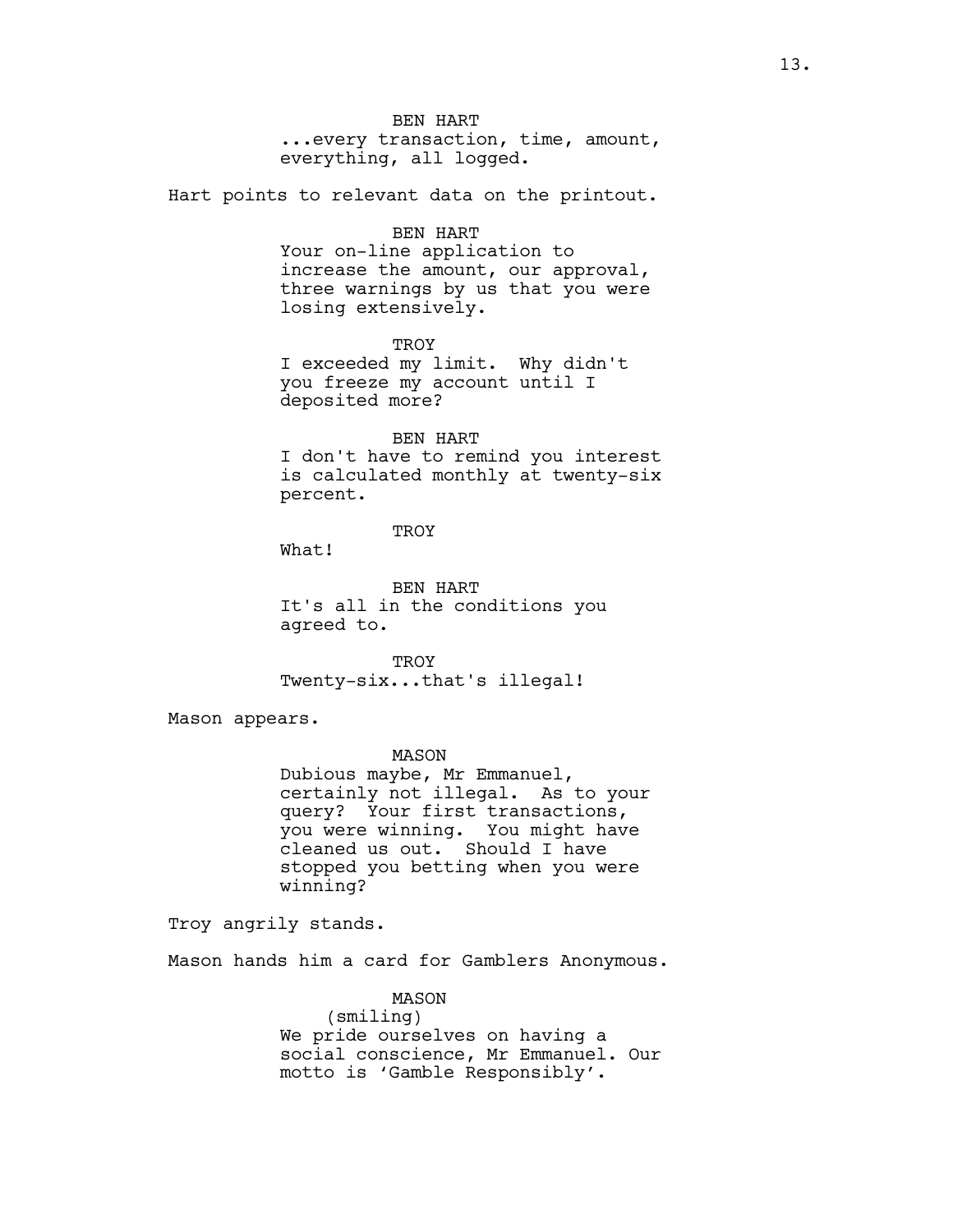EXT. BANK - SAME DAY

Troy enters his bank.

INT. BANK, MANAGER'S OFFICE - SAME DAY

Troy sits opposite JOHN COURT 40, his bank manager.

JOHN COURT Your finances are tight, Troy. Little room to manoeuvre.

TROY I'm closing a deal worth seven hundred grand. A couple of weeks is all I need, John.

JOHN COURT I'll authorise another forty, but two hundred's out of the question without a second mortgage on your business.

Troy half-heartily smiles.

EXT. HOI POLLOI PUB - THAT NIGHT

Troy enters the Bottle Shop of the Hoi Polloi pub.

Kylie Minogue serves him.

Troy can see the back of The Busker(D) who is singing, Slipping Away.

> BUSKER V.O. 'Baby I've been watching you. Watching every thing you do. And I just can't help but feeling, someone there is stealing you away from me. I seen it written in your eyes and you confirm it with your lies....'

Troy points to a cheap bottle of wine. The music continues through the next scene.

INT. VIVIANNE'S PLACE - SAME NIGHT

Troy and Vivianne sit opposite each other at a candle lit dinner catered for by Foxy, still in school uniform.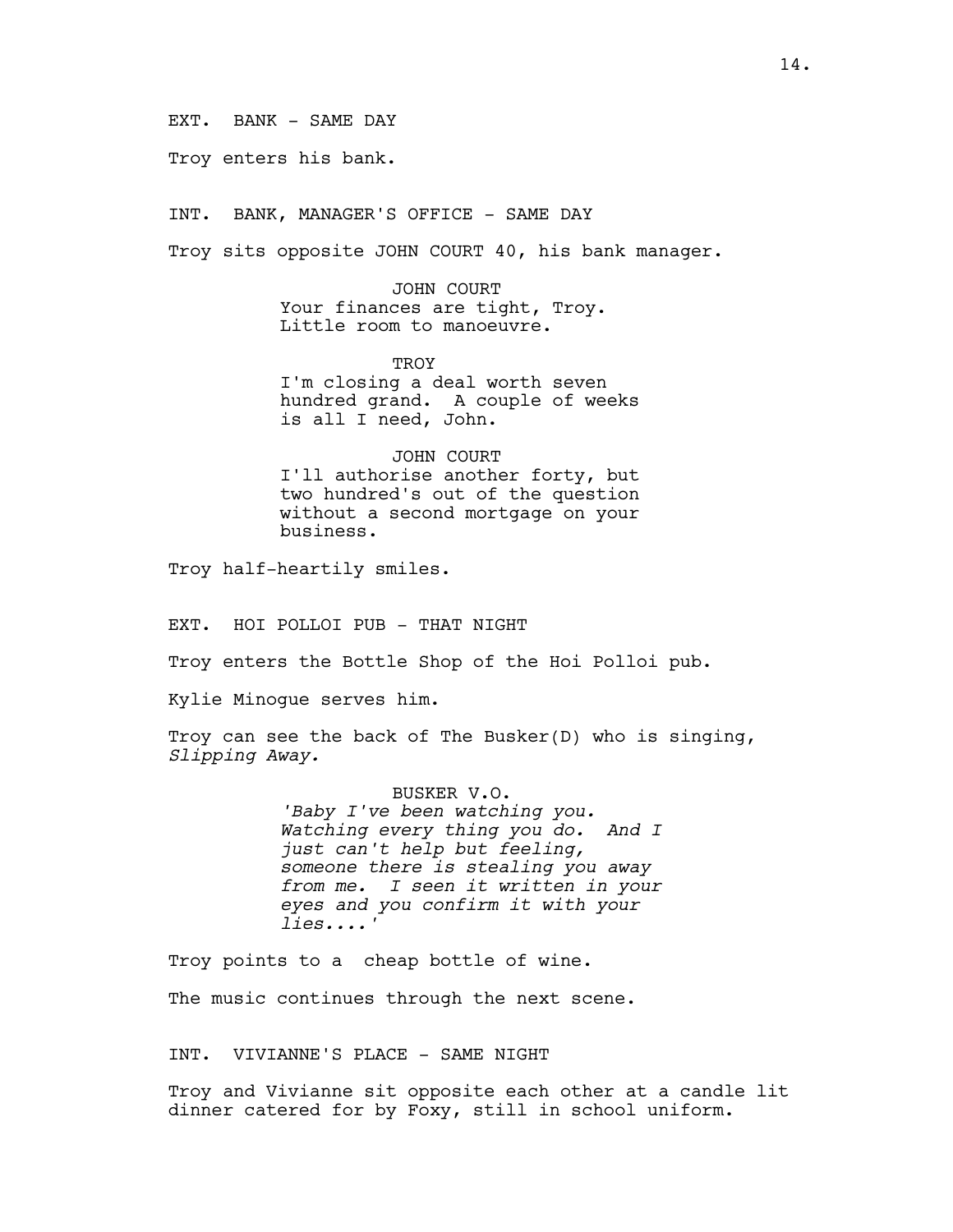Foxy's cooked canned spaghetti and the kitchen is a total write off.

Vivianne checks the cheap wine but says nothing.

Aware something's wrong with Troy she touches his hand but he doesn't respond.

> FOXY You should see our home economics teacher. Like he can cook without opening a can.

Vivianne rolls her eyes for Troy's benefit.

Foxy serves the spaghetti. She works hard to keep it all on the plates.

Foxy has sliced, and more than generously buttered, a breadstick.

> FOXY You've gotta rate it, like.

Foxy places a form in front of them.

**FOXY** And I want you to be like totally honest.

Vivianne plays the dutiful wife.

VIVIANNE How was your day, darling?

TROY I have a favour to ask.

VIVIANNE

Go ahead.

**TROY** 

Um...

VIVIANNE

Go on.

**TROY** (laughing) I need to borrow one hundred and sixty thousand dollars.

Foxy overhears but doesn't react.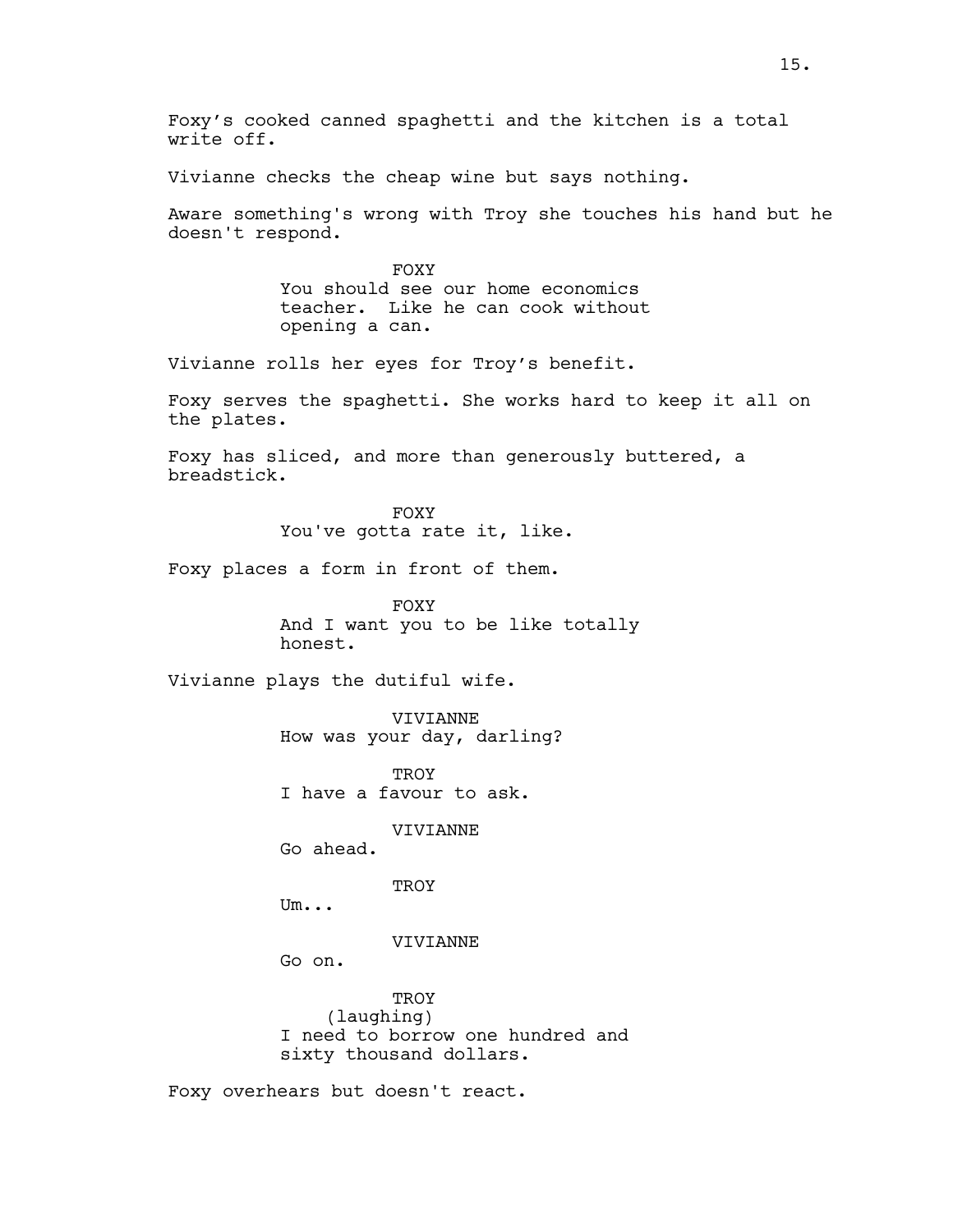Vivianne smiles, opens her bag, removes her cheque book and writes a cheque.

> **TROY** I was only joking.

Vivianne hands him the cheque.

TROY Um...until the end of the month?

She nods.

VIVIANNE Now, how was your day?

Slipping Away is replaced by Foxy's loud techno music.

Vivianne raises an eyebrow but doesn't comment.

Troy painfully swallows a mouthful of spaghetti.

**TROY** This is good, really good.

Vivianne smiles.

FOXY You really like it?

TROY You sure you didn't like get Jamie Oliver to like cook it?

FOXY

The singer?

Foxy pushes the form to Troy.

TROY It's like the best spaghetti like I've ever had.

FOXY Write that down. Oh, it's supposed to be like a family thing, so you two get to do the dishes.

Foxy leaves.

VIVIANNE

Foxy...!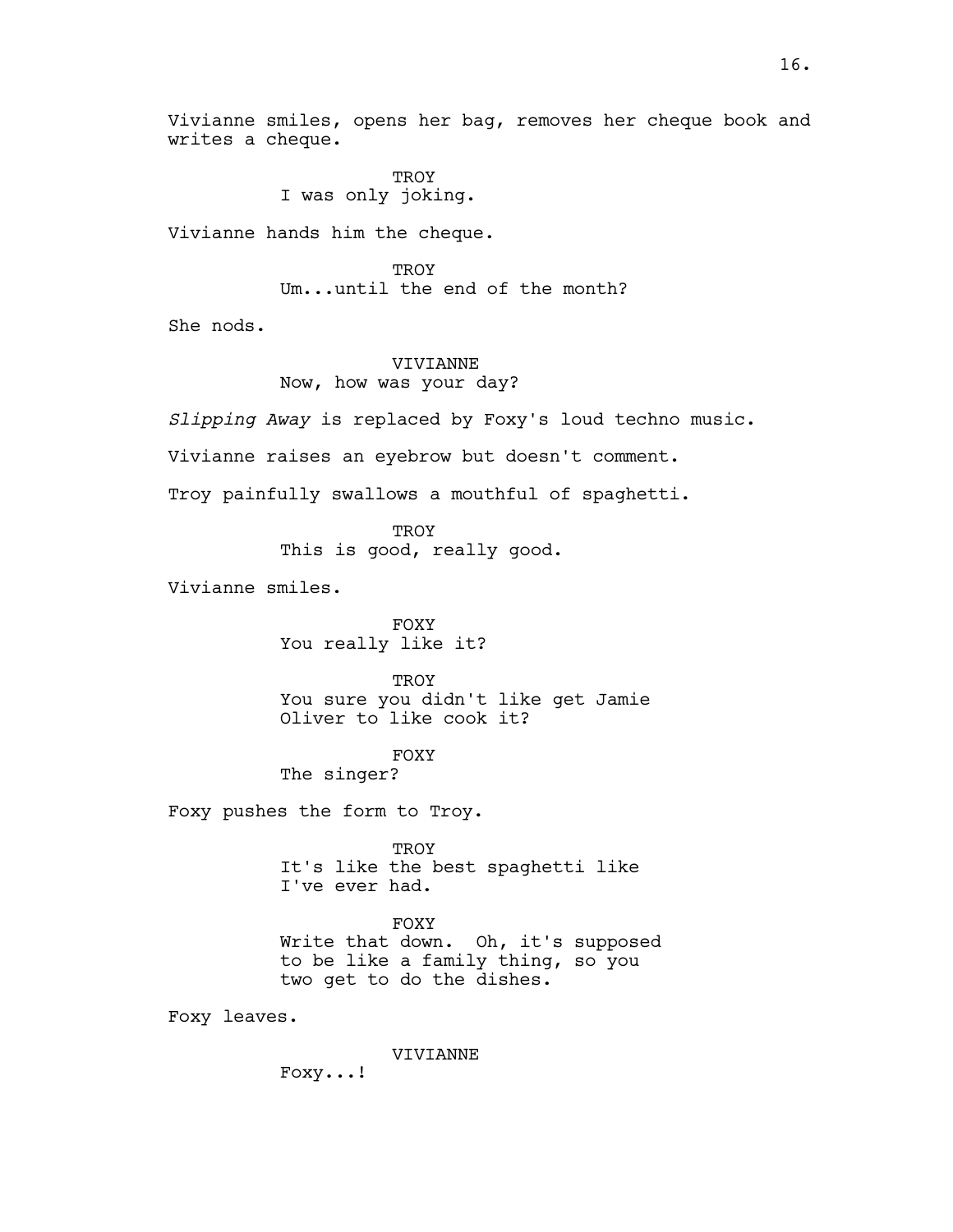# I'll be in my room, studying.

Vivianne look at Troy with amazement.

### VIVIANNE

## Do you think she's turned a corner?

INT. TAFE ADVANCED COMPUTER CLASS - SAME NIGHT

A female TEACHER 35, oversees STUDENTS, including JOSE the Spaniard (Derelict), working on computer algorithms. Jose(D) wears matador gloves.

The Teacher smiles appreciatively at Jose's (D) work.

INT. SPANISH NIGHTCLUB - SAME NIGHT

A Spanish Nightclub. Jose(D), gleaming in his matador outfit, announces himself with a flourish that has all eyes turning. The only thing missing is a rose between his teeth.

A SENORITA 31, at the bar gives him the come on.

Later: Jose(D) dances flamenco with the best of them.

INT. VIVIANNE'S BEDROOM - SAME NIGHT

Vivianne pushes a reluctant Troy onto the bed.

VIVIANNE What's wrong?

**TROY** 

Come here.

He gently pulls her face to his.

#### VIVIANNE

I love you.

**TROY** 

I love you.

They passionately kiss.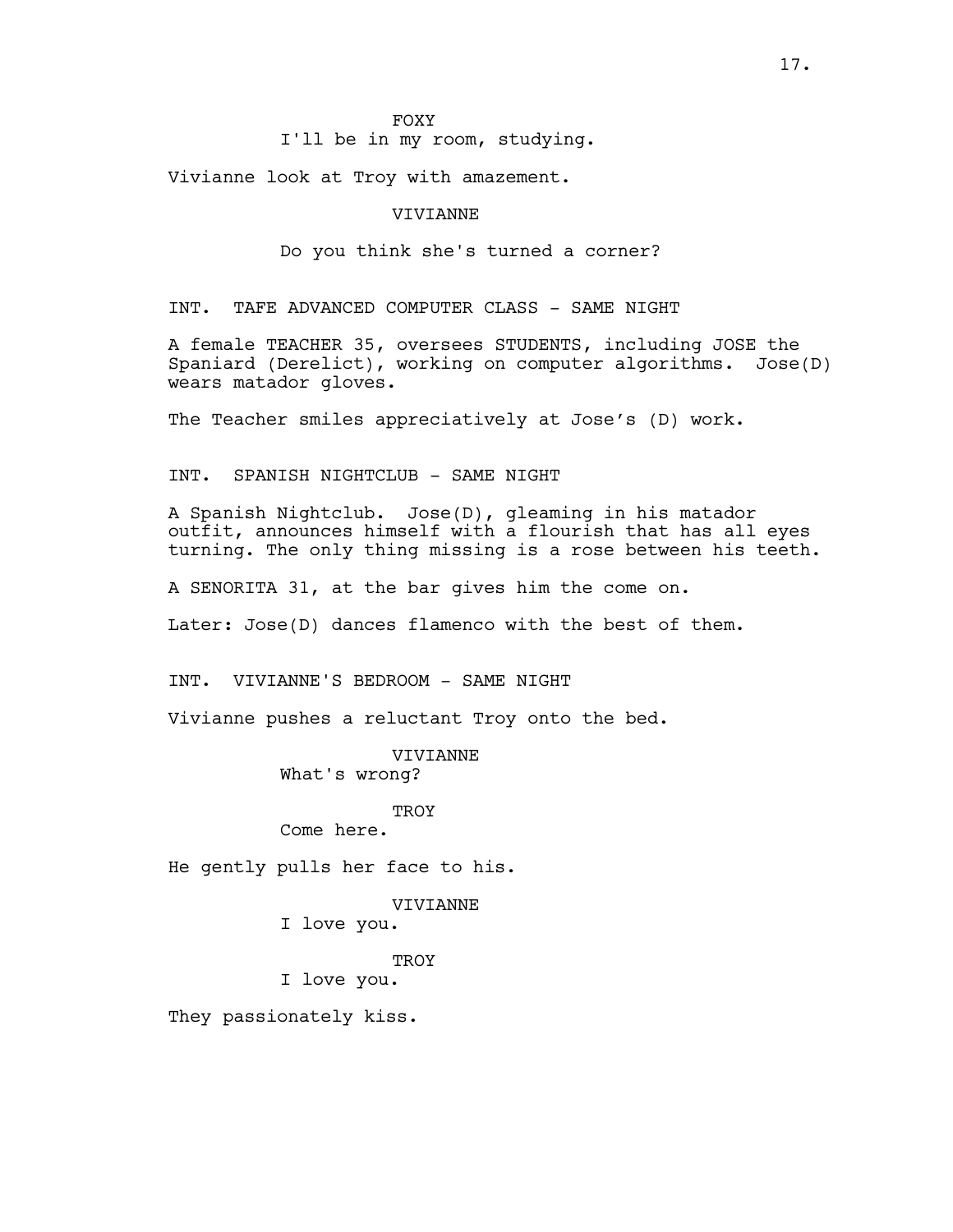INT. VIVIANNE'S SHOP - LATER THAT NIGHT

Jose(D), misty-eyed and face pressed to the window, stares at the expensive dress.

## INT. THE WALL - NEXT NIGHT

From inside a car we follow  $Dump(y|D)$ , with walking cane, shuffling along Sydney's infamous Wall, known for its homosexual prostitutes.

Dumphy(D) talks suggestively with a young MALE (Bondi) wearing a white T-Shirt and wig.

A camera discretely clicks as Dumphy(D) and the young male, arm in arm, enter a park.

INT. CORRIGAN'S OFFICE - NEXT DAY

Corrigan works at his neatly organised desk containing horse racing paraphernalia. His computer is opened on an online betting site.

Mason excitedly enters waving a USB stick.

MASON

Bingo.

Corrigan smiles.

INT. DINNING ROOM, HOTEL CORRIGAN - THAT NIGHT

The dinning room is crowded. Dumphy $(D)$ , wearing gloves, eats by himself. On his table is a lift-out racing form guide which he studies.

Corrigan and Mason observe Dumphy(D) from the doorway.

Corrigan goes to Dumphy's table, stands there watching him.

Dumphy(D) continues eating without looking up.

DUMPHY(D) Is there something I can do for you?

Corrigan smiles, extends his hand.

**CORRIGAN** I'm Frank Corrigan.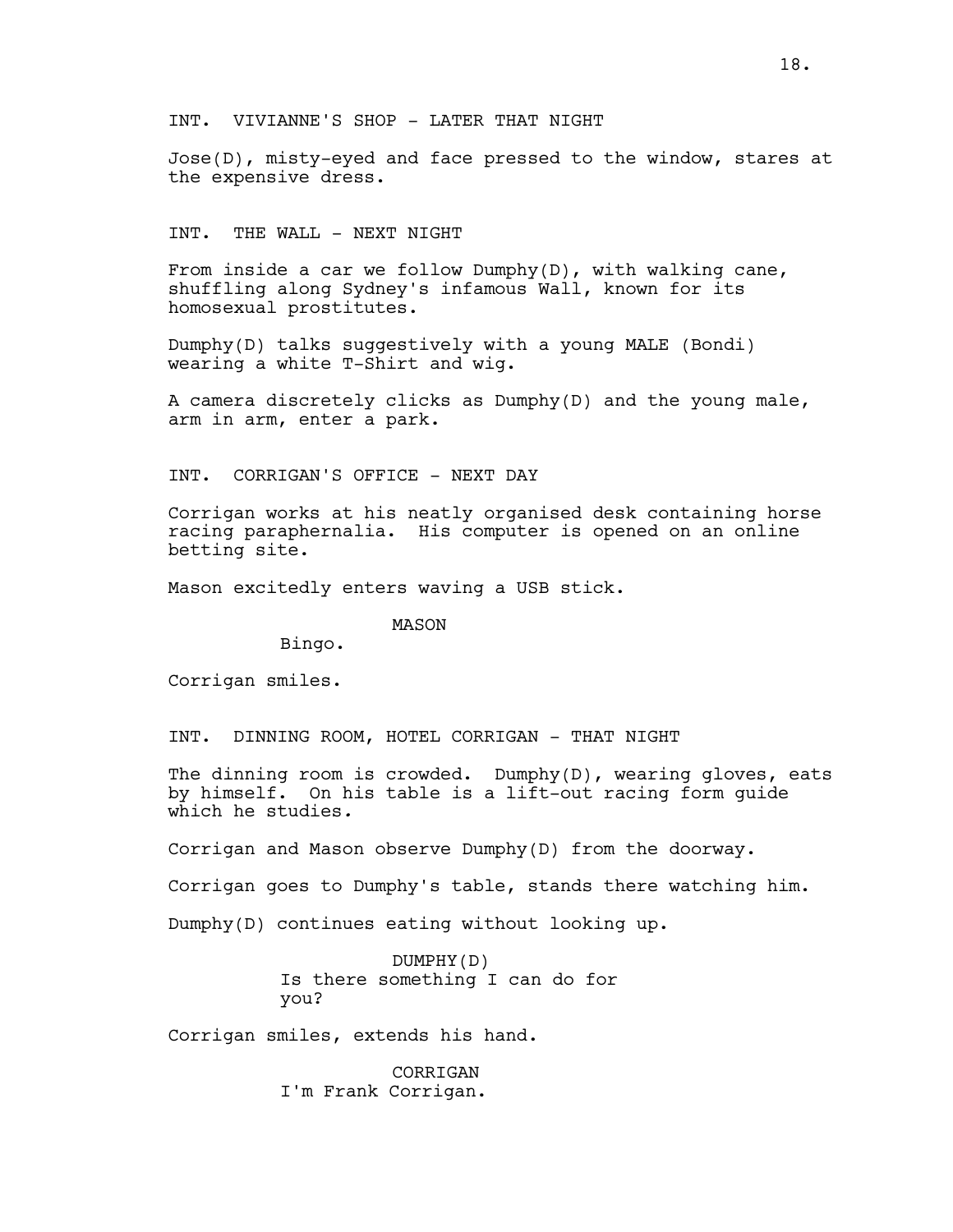Dumphy(D) looks up. For a moment Dumphy(D) doesn't register. When he does he immediately folds the form guide which he pockets. Under the form guide is a copy of Shakespeare's Antony and Cleopatra.

> DUMPHY(D) Yes, of course. I'd like to ask you to join me but under the circumstances I don't think that advisable.

Corrigan feigns disappointment.

DUMPHY(D) I'm sure you can appreciate the, um, delicacy of the situation.

CORRIGAN I merely wanted to invite you to a small function I'm having here in my hotel tomorrow.

DUMPHY(D) At which no doubt will be the major investors in your consortium.

Corrigan reluctantly smiles.

DUMPHY(D) I've seen your application, Mr Corrigan, along with the others. It will be treated with the equanimity it deserves.

Corrigan motions to Mason.

DUMPHY(D) Now if you'll excuse me.

Mason indicates for a male COURIER 18, to approach Dumphy's table.

The Courier hands Corrigan an envelope.

Dumphy(D) glances admiringly at the Courier's crotch.

DUMPHY(D) I must say your prawns are second to none.

Corrigan looks for an address on the envelope.

CORRIGAN Who sent this?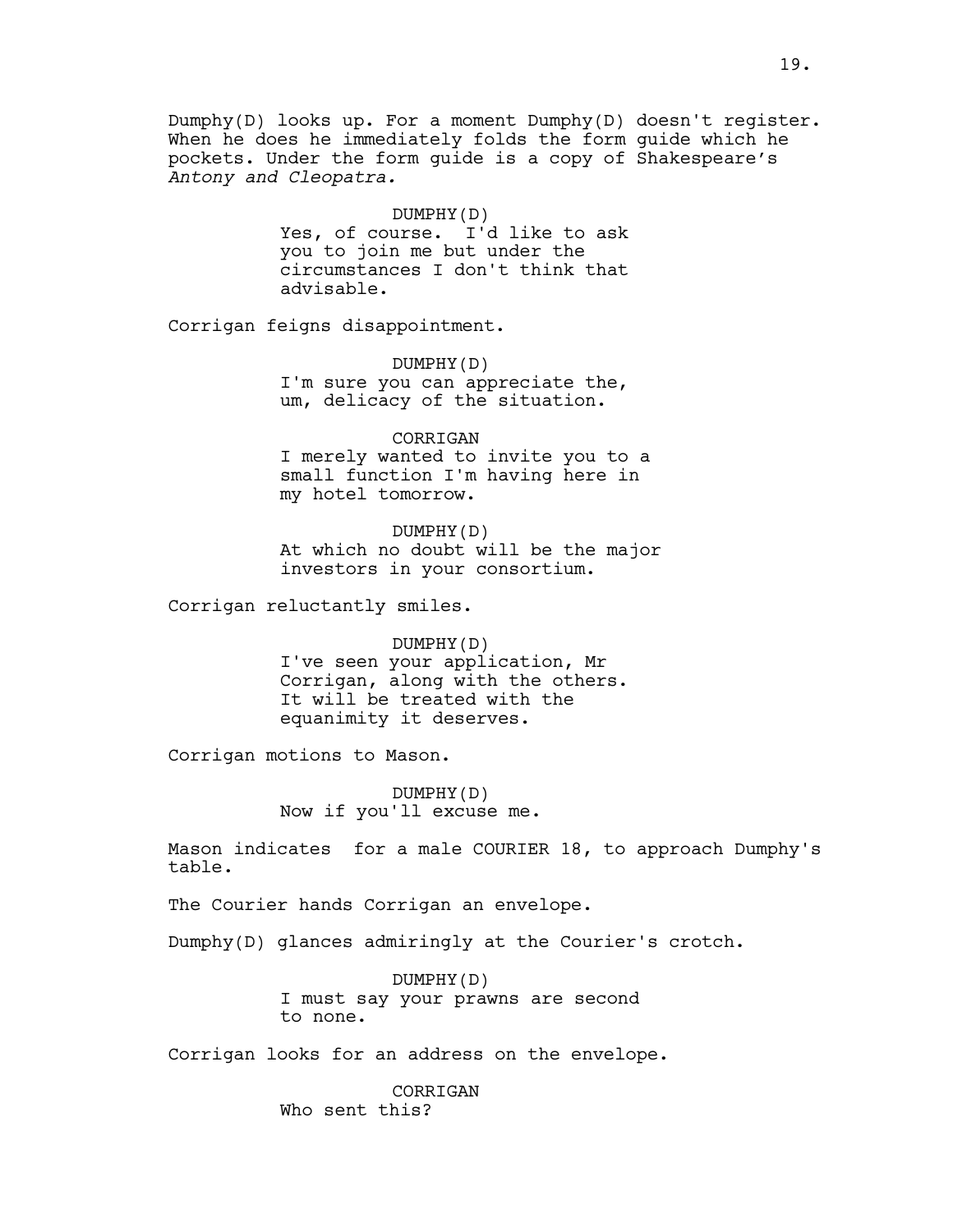## COURTER

#### Dunno.

Corrigan dismisses the Courier who leaves.

Corrigan removes photos and negatives from the envelope. He looks at the photos, appears shocked then sits, putting the photos on the table.

They are photos of Dumphy(D) and a male prostitute, talking at the Wall, entering a park and in close embrace.

Dumphy(D) shakes, appearing on the verge of collapse.

A male WAITER 20, rushes over. Dumphy(D), still shaking, turns the photos over.

> DUMPHY(D) How..! What..! There must be some mistake. This is outrageous!

Corrigan waves the Waiter away. The Waiter leaves.

Corrigan returns the photos to the envelope.

Dumphy(D) gulps water, part spilling it. He gasps for breath.

Corrigan checks the negatives, returns them to the envelope and hands the envelope to Dumphy(D).

> CORRIGAN I don't see any advantage making these public.

Dumphy(D) is relieved. Corrigan stands.

CORRIGAN Oh, that function, 2.00 pm, in the banquet room. A victory celebration for a horse I'm racing in Melbourne tomorrow. Star Performer.

Dumphy(D) opens the form guide.

Corrigan and Mason leave. Corrigan stops, considers before turning.

> CORRIGAN But don't waste your money.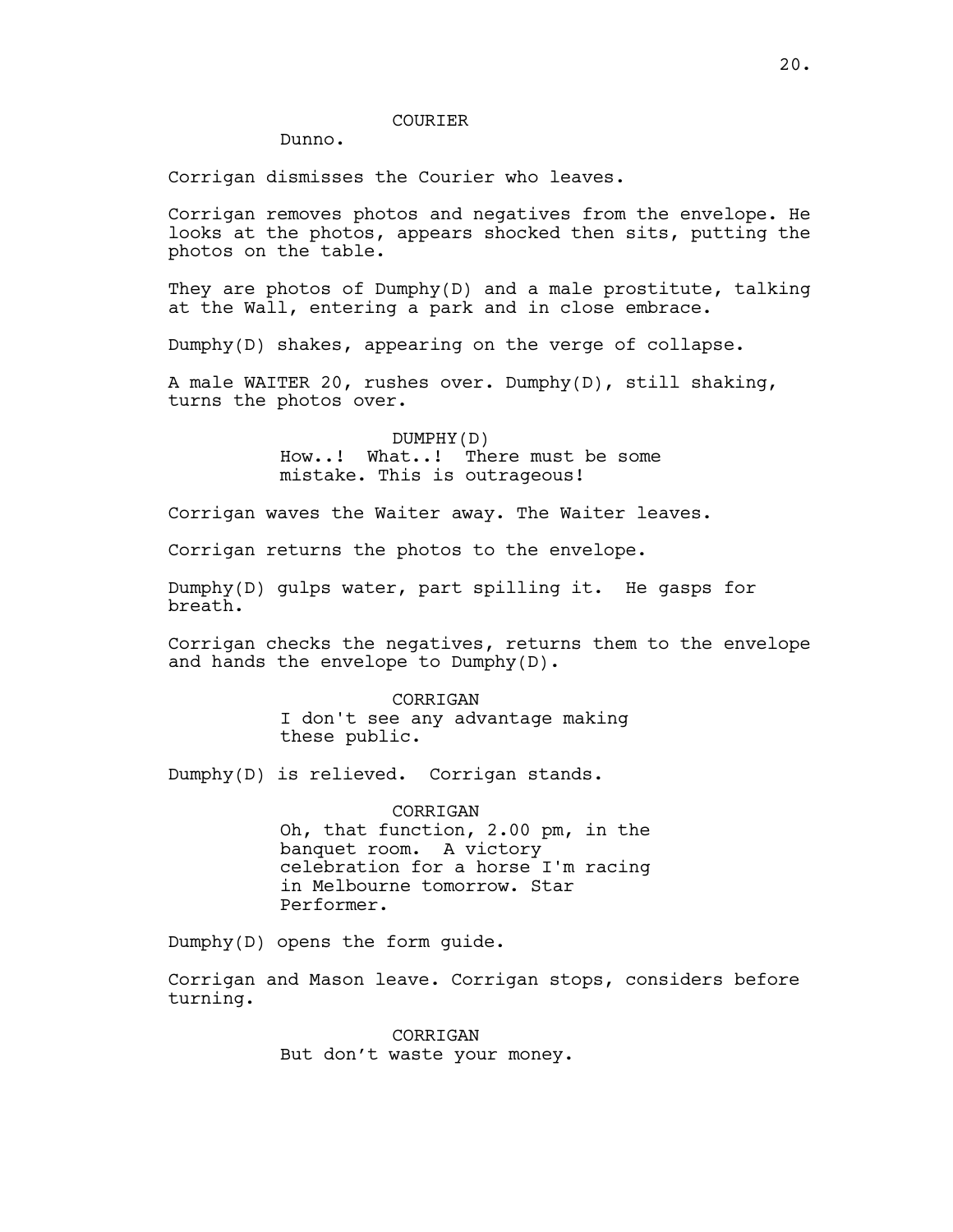INT. ED'S HOUSE - NEXT MORNING

PSYCHIATRIST V.O. There is a species of carpenter ant that possesses greatly enlarged mandibular glands that run the entire length of the ant's body.

Ed, in long white socks, shorts and plain shirt, packs a satchel with money, next to an open suitcase of clothes. He puts the satchel into the suitcase.

EXT. ED'S HOUSE - SAME DAY

Ed, carrying the suitcase, leaves his house.

PSYCHIATRIST V.O. They have the ability to rupture their own body and release a toxic glue from their head.

EXT. ED'S STREET - SAME DAY

Ed gets into a taxi.

PSYCHIATRIST V.O. This glue entangles and immobilizes all nearby victims.

INT. CORRIGAN'S BEDROOM - SAME DAY

A digital clock displays midday, Saturday.

PSYCHIATRIST V.O. We know them as exploding ants.

Sonia, dressed exquisitely in blue, applies make-up at her vanity table.

Corrigan, in underwear, removes a stylish black suit, black shirt and black tie from his built-in wardrobe. He lays them on the bed.

Sonia enters his wardrobe and returns with pale blue tie that matches her dress. She places it on his suit.

> SONIA We're celebrating, not lamenting.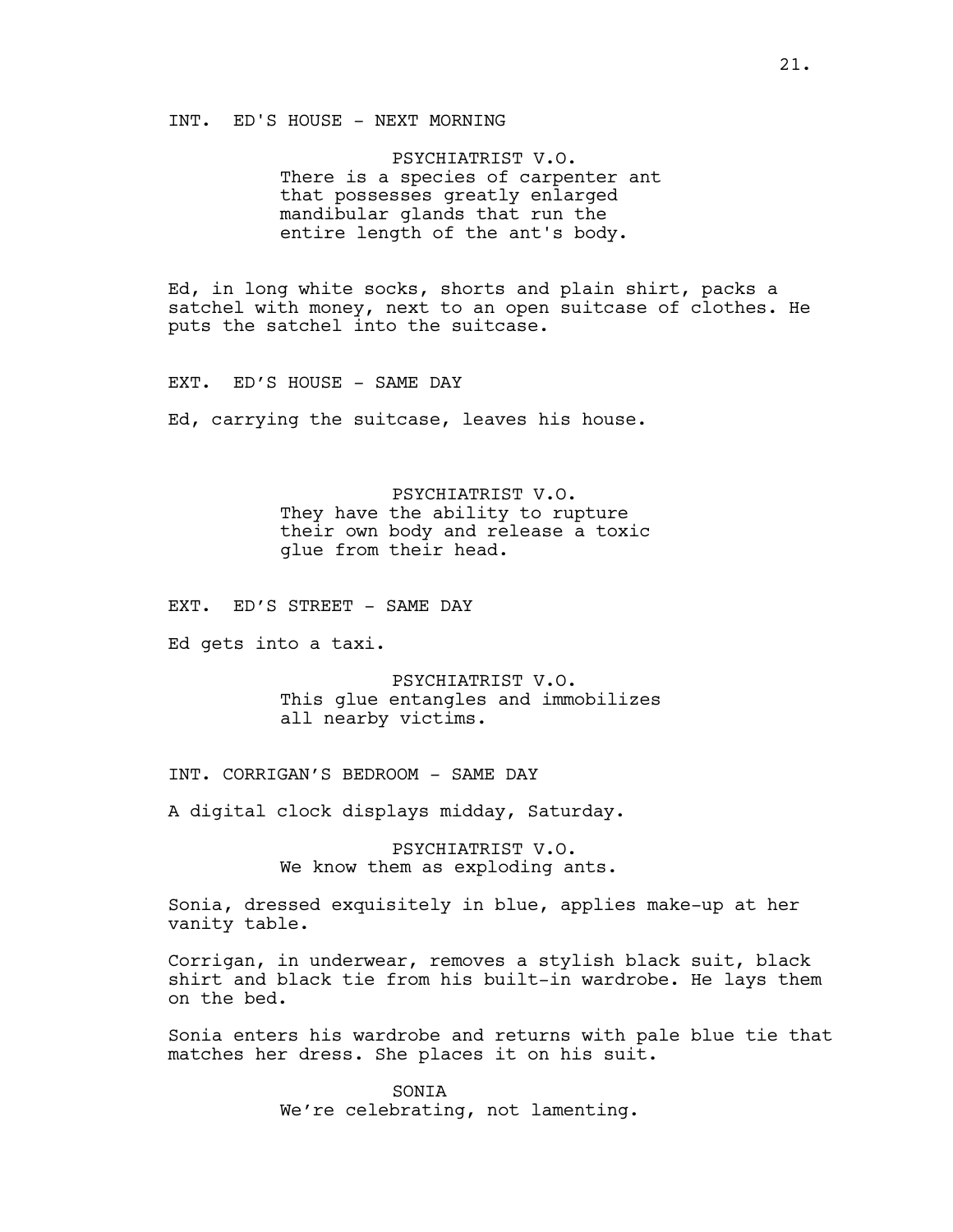Vivianne, in skin-coloured underwear, steps into a stunning near-see-through gown.

Troy, naked, emerges from the shower, placing bets over his mobile.

> **TROY** Fifty, Ski Lodge the win, fifty each way Costa in the third, and in Melbourne, five hundred to win, Star Performer, in the forth.

Foxy enters without knocking. Troy doubles over.

#### VIVIANNE

Foxy!

FOXY Lighten up. I've seen it all before. I'm out of meds.

Vivianne gives her some.

FOXY Do I have to go?

VIVIANNE

Yes.

Foxy angrily leaves.

VIVIANNE Your grandparents'll be there.

Foxy can be heard slamming things.

VIVIANNE You're fourteen. You do what you're told!

FOXY O.S. Like fifteen!

VIVIANNE She's fourteen, damn it!

TROY If she doesn't want to go.

Vivianne's look cuts Troy to the quick. MOMENTS LATER: Vivianne is dressed.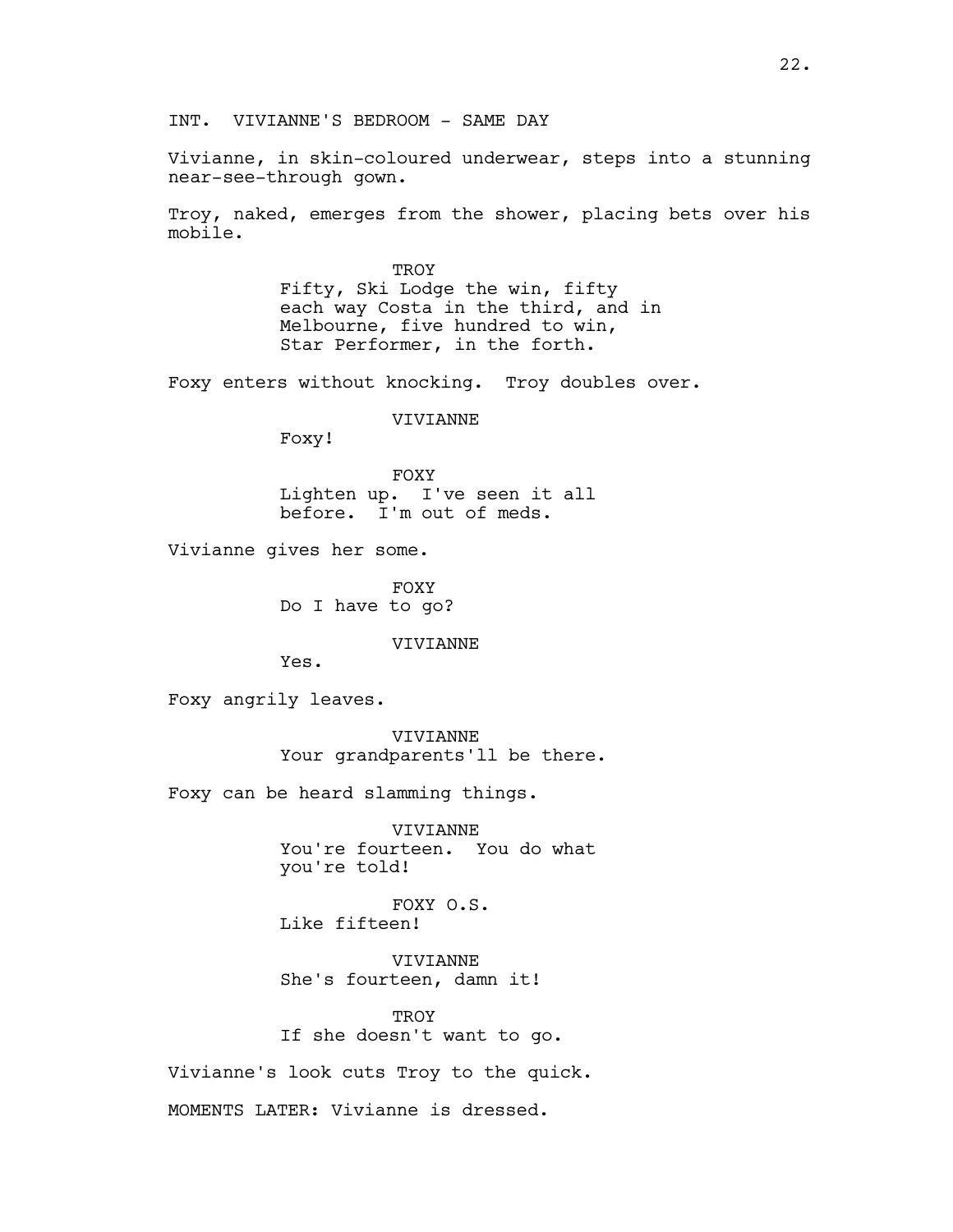Vivianne opens a lavish box containing a Versace suit and white shirt with black bow-tie collar. Troy shakes his head.

> VIVIANNE It's a tax deduction, honest. Pleeeease. For me. I'll do anything.

Troy is unresponsive.

VIVIANNE

What is it?

He whispers in her ear.

# VIVIANNE

No!

Troy begins to put the old suit on.

# VIVIANNE

Only if you do.

Troy smiles.

We see the miniature camera in the roof.

INT. OUTSIDE FOXY'S BEDROOM - SAME DAY

Vivianne and Troy, immaculately dressed, wait outside Foxy's room.

Foxy emerges dressed in something only Marilyn Manson could have designed.

Vivianne chokes back her horror, heads for the stairs.

# FOXY

Aren't you wearing underwear?

Vivianne smiles seductively over her shoulder.

Troy purposefully walks to indicate he's also not wearing underwear.

> FOXY You two are totally gross!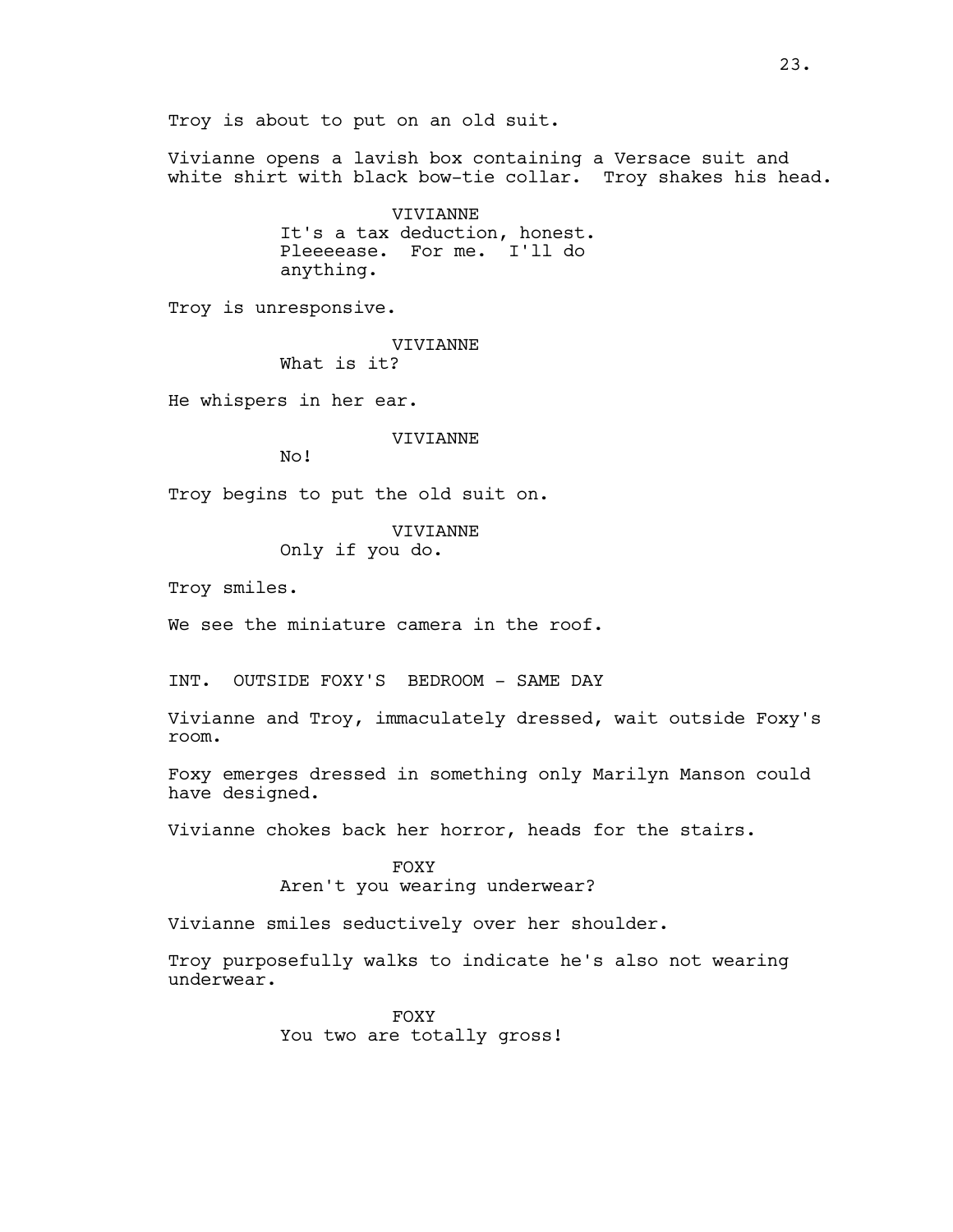EXT. TRAFFIC LIGHTS OUTSIDE HOI POLLOI PUB - SAME DAY

Vivianne pulls up in her Mercedes, number plate VIVEAN, at traffic lights outside the Hoi Polloi pub.

Foxy, bored, blows bubble gum in the back seat.

A group of LOUTS drink beer outside the pub.

One throws a boot at another boot hanging by a lace from overhead electrical wires.

A female SINGER, 25, can be heard and seen through the pub window, singing, Boy's Light Up, Karaoke-style.

> FEMALE SINGER Then the boys light up Then the boys light up Then the boys light up Then the boys light up, light up, light up

Troy groans at the singing.

The Louts see Foxy and send up the song for her benefit.

LOUTS Then the boys light up Then the boys light up Then the boys light up Then the boys light up, light up, light up

Foxy feigns indifference.

Troy appeasingly waves to the Louts.

VIVIANNE Don't encourage them!

Bondi, in white T-shirt and carrying a bag, gives Foxy the eye as he leaves the pub.

It momentarily shatters Foxy's indifference.

**TROY** That's the little bugger from the markets.

Vivianne checks Bondi in her rear-view mirror.

The lights change to green. Vivianne flattens the accelerator.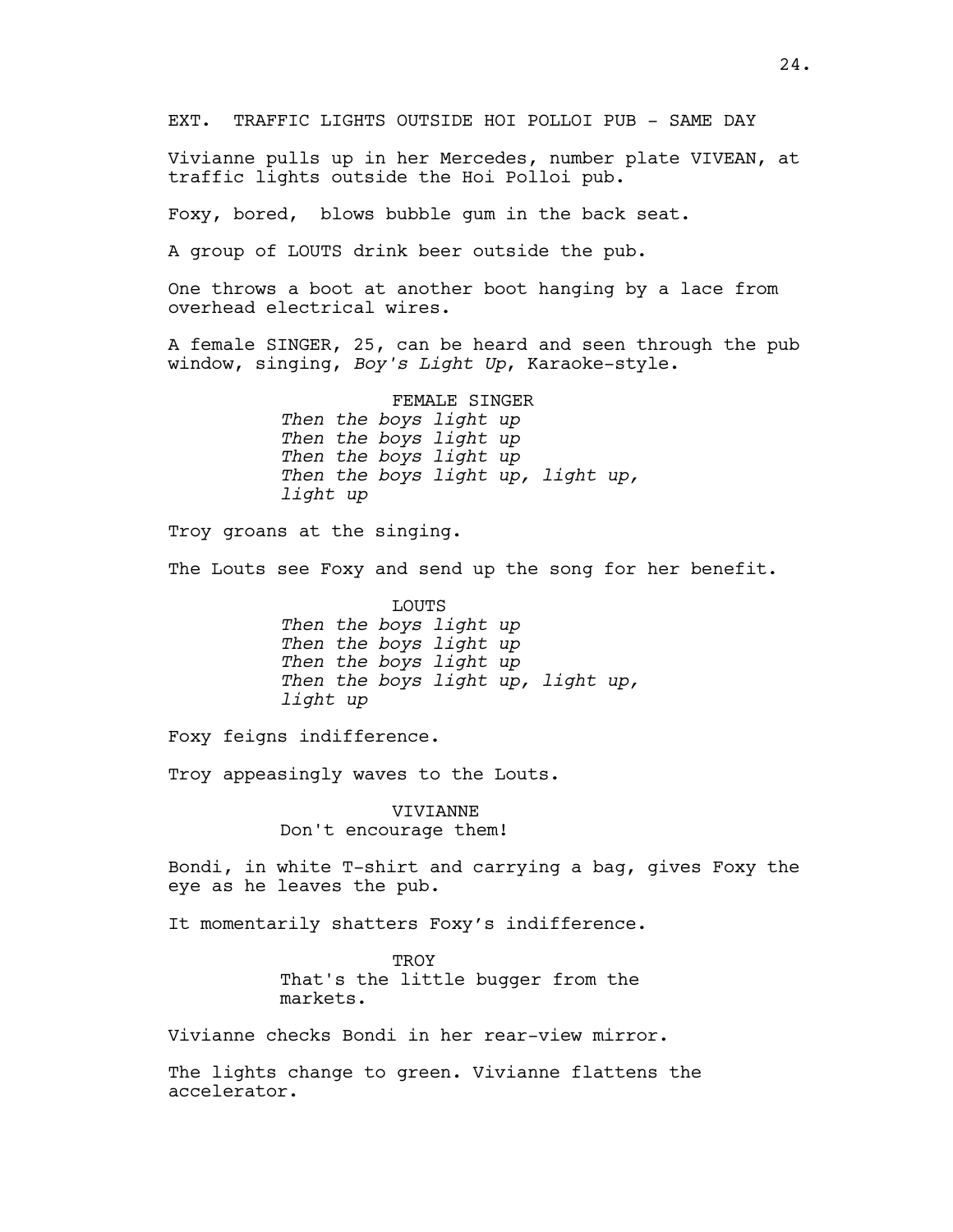INT. MELBOURNE AIRPORT - SAME DAY

Ed arrives at Melbourne airport.

Ed locks his suitcase into a locker.

EXT. MELBOURNE AIRPORT - SAME DAY

Ed, with the satchel of money, hops in a cab outside Melbourne Airport.

EXT. HOTEL CORRIGAN - SAME DAY

Vivianne stops her car outside the Hotel Corrigan.

A male VALET, 25, drives her car away.

Troy holds Vivianne's hand as they enter the hotel.

Foxy stops to connect her iPod to her ear.

The DOORMAN, 45, gawks at Vivianne's behind.

Foxy sticks her bubble gum on the Doorman's backside before entering.

INT. FUNCTION ROOM - SAME DAY

The elegant room is full of invited GUESTS, including the Financiers and their PARTNERS.

The function is attended to by WAITERS.

A wall-sized television screen silently shows Melbourne horse races.

Sandi Corrigan, in her blue revealing gown and a string of black pearls, is the centre of attention.

The Bodyguard stands discretely against a wall.

Attention shifts to Vivianne as she enters with Troy and Foxy, to the annoyance of Sandi.

Corrigan, in all black including tie, hurries over, kisses Vivianne's hand.

> CORRIGAN So pleased you could make it.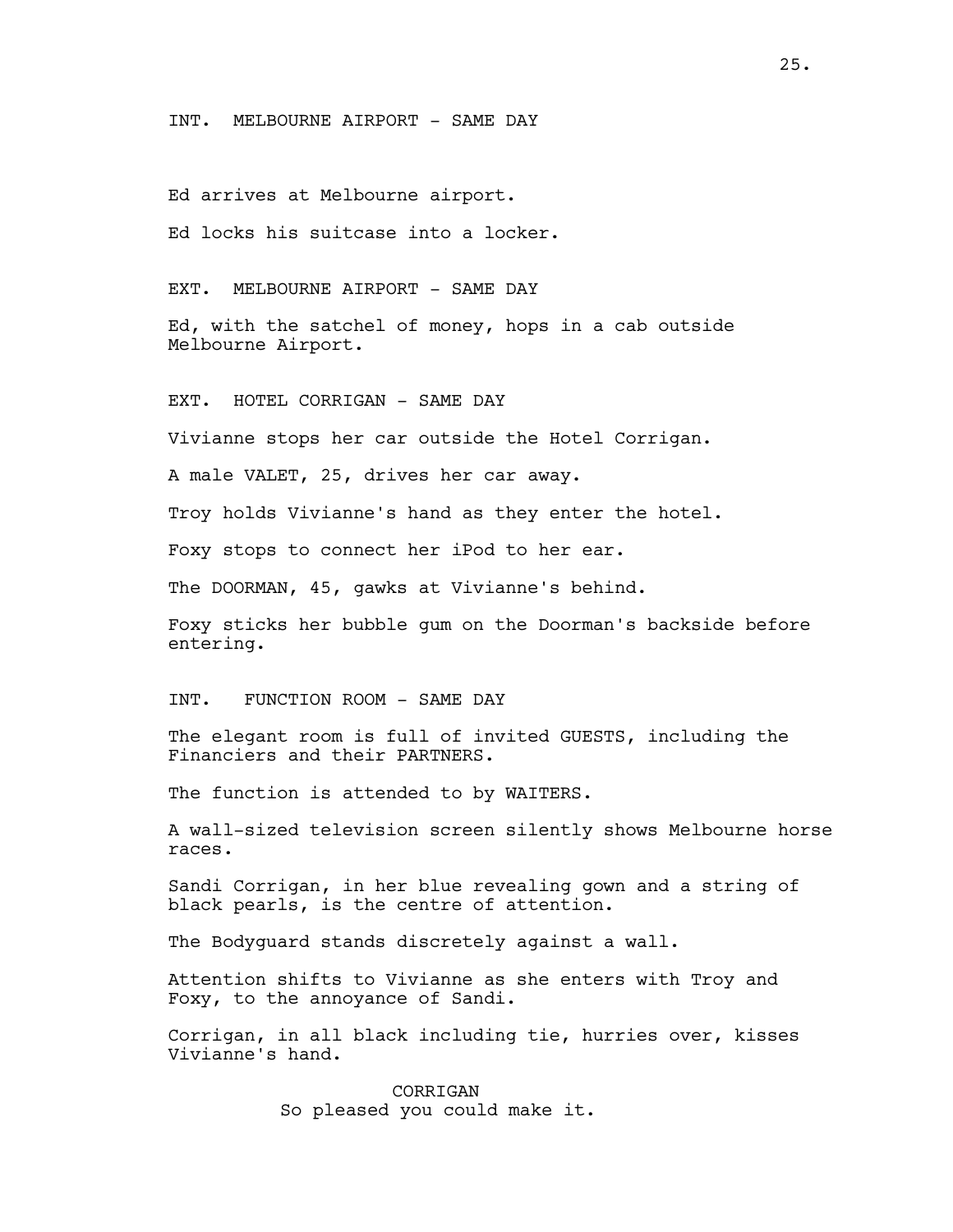FOXY Got a tip?

CORRIGAN Get yourself a sugar daddy.

FOXY Yeah, right.

Vivianne gives Corrigan a filthy look.

CORRIGAN Just kidding. (whispering) Still with your boy from Italy, I see.

**TROY** Greek, mate. Greek, as in Souvalaki.

Foxy eyes off a young male WAITER.

Vivianne ushers unresponsive Foxy towards her parents, SIR MANFRED 60, and LADY SONIA 60, both dressed to impress.

Troy notices Mason who smiles.

Troy refuses to return his smile. Mason sneers.

Troy catches Corrigan admiring Vivianne. Corrigan smiles beguilingly.

> **TROY** (mouthing to Corrigan) It's all mine, mate. Greek style.

Corrigan seethes.

Lady Sonia hugs and kisses the reluctant Foxy.

LADY SONIA Foxy, darling.

Vivianne lightly kisses her mother's cheek.

Troy notices Foxy avoiding Sir Manfred.

Mason admires Vivianne who remains unaware of his interest.

Sir Manfred holds his hand out to Troy.

SIR MANFRED You're a lawyer?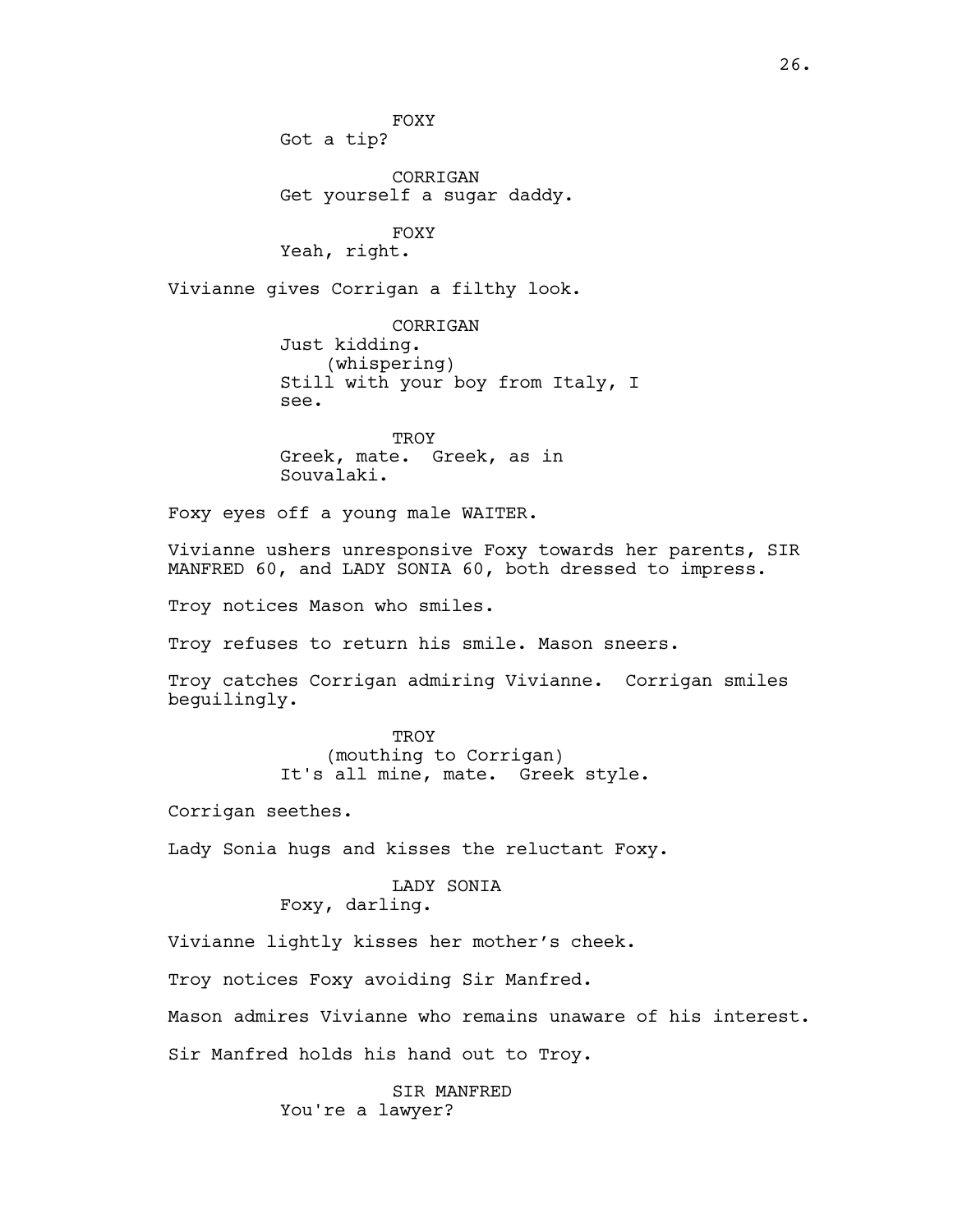VIVIANNE Taxation lawyer, Dad. This is Troy.

Troy eagerly shakes Sir Manfred's hand.

TROY And you're a beak, Manfred.

Sir Manfred resents being called Manfred.

SONIA Retired. And it's Sir Manfred.

SIR MANFRED Now, now, no need for formalities, Lady Sonia.

Vivianne laughs at her father's joke.

Foxy, grooving to music on her iPod, wanders to a window. She gazes at the city.

> SIR MANFRED I'm now what's called an honorary consultant.

SONIA Sir Manfred assisted Frank with all those silly permit things for the casino licence.

Sonia turns from Troy and speaks directly to Vivianne.

SONIA You really should execute more control over how your daughter dresses in public.

VIVIANNE I like that word, execute.

Foxy returns.

**FOXY** Can I have a drink?

VIVIANNE

No!

SIR MANFRED Give her a small glass.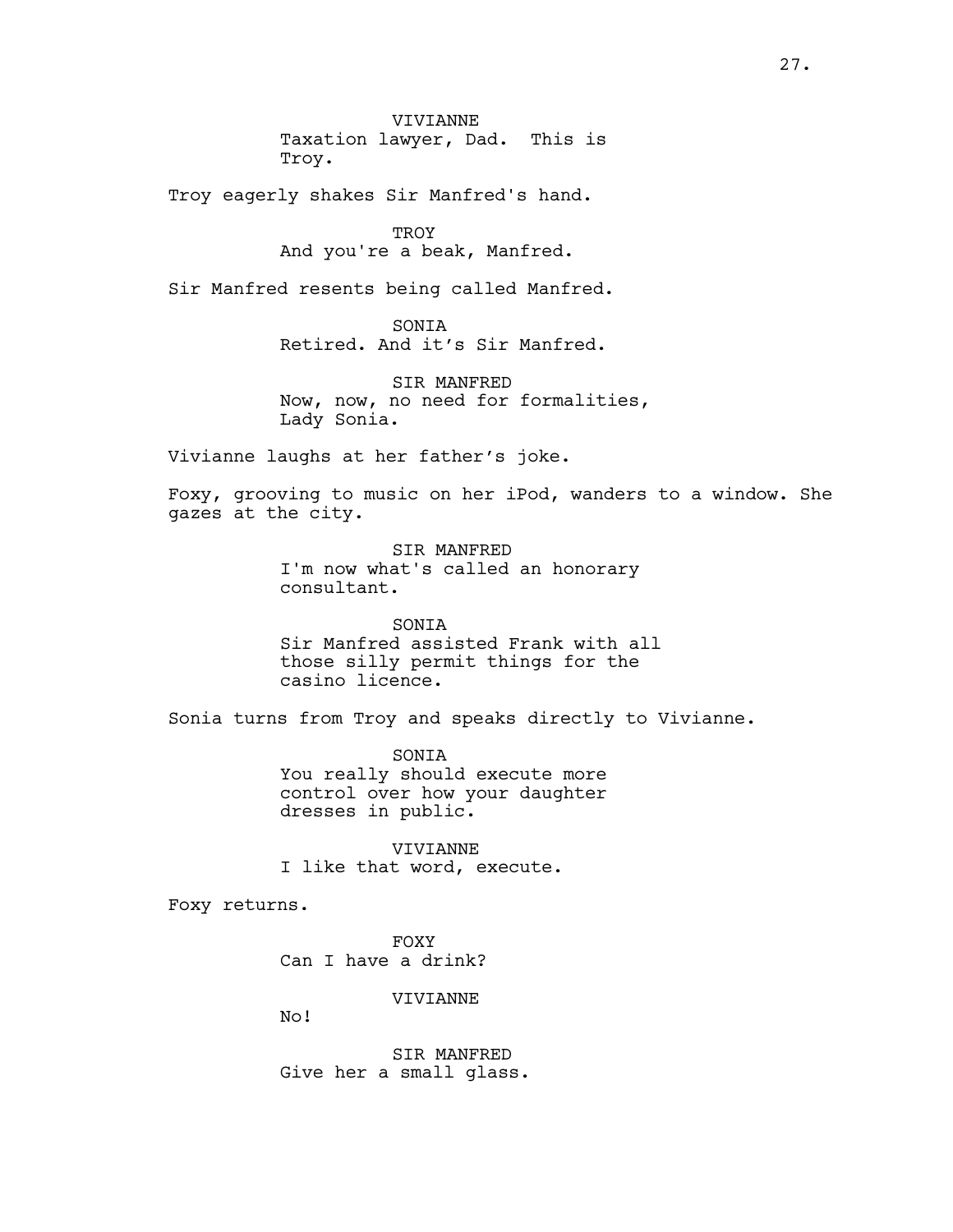VIVIANNE

No!

SONIA Have some water, child.

FOXY I want a drink not a wash!

Lady Sonia's jaw drops.

SONIA (to Vivianne) Maybe you should consider arranging supplementary tuition!

Vivianne ignores her mother.

Corrigan looks for Dumphy who hasn't arrived. Mason shrugs disappointment.

LATER: Everyone is seated.

There is an empty chair next to Corrigan.

Mason looks disappointedly at Corrigan because Dumphy still hasn't arrived. Corrigan, picking up on his disappointment, forces a smile before standing.

Everyone quietens.

**CORRIGAN** As a small gesture of my gratitude to a loyal and devoted colleague...

Corrigan smiles appreciatively at Vivianne.

The door opens and Dumphy(D) staggers in, aided by his walking cane. He wears gloves.

Corrigan smiles triumphantly at Mason.

CORRIGAN Justice Dumphy, everyone.

The guests are genuinely surprised. Mason relishes the moment.

> DUMPHY(D) These colonial one-way streets. Went left when I should've gone right.

Corrigan indicates for Dumphy(D) to sit next to him.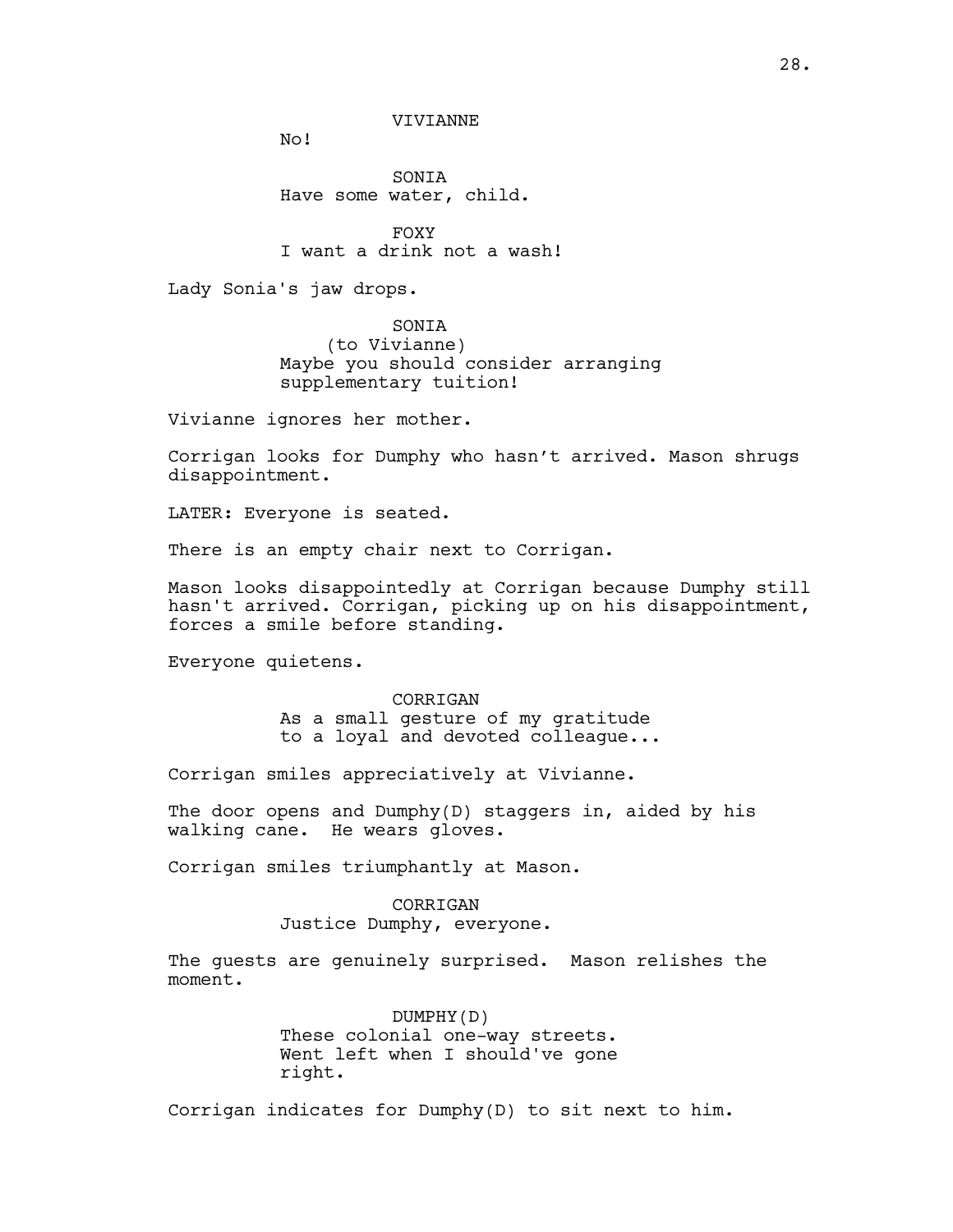Dumphy(D) plonks himself in the vacant seat and leers at Vivianne's breasts, a peccadillo not appreciated by Sir Manfred.

CORRIGAN

You're just in time to see how we Aussies reward loyalty and ingenuity. For turning the tide of public opinion against our resident sociopath, Ichneumon...

Corrigan motions to a WAITER.

DUMPHY(D) (interrupting) This must be your modern day Robin Hood I keep hearing about.

MASON Modern day thug!

The Waiter puts small boxes in front of Vivianne and Foxy.

FOXY

Pokamon cards?

Vivianne opens her box. It contains a black pearl.

Foxy opens her box revealing a similar black pearl.

FOXY

Yuk!

CORRIGAN Black is beautiful.

FOXY (aside to Troy) If you're in mourning.

Sandi proudly indicates her necklace of black pearls.

Foxy handles her pearl like a marble.

SANDI (whispering to Sir Manfred) Five thousand dollars for each pearl.

There are mummurs of appreciation.

Foxy puts her pearl in front of Troy, much to the displeasure of Corrigan. Troy places it next to Vivianne's pearl box.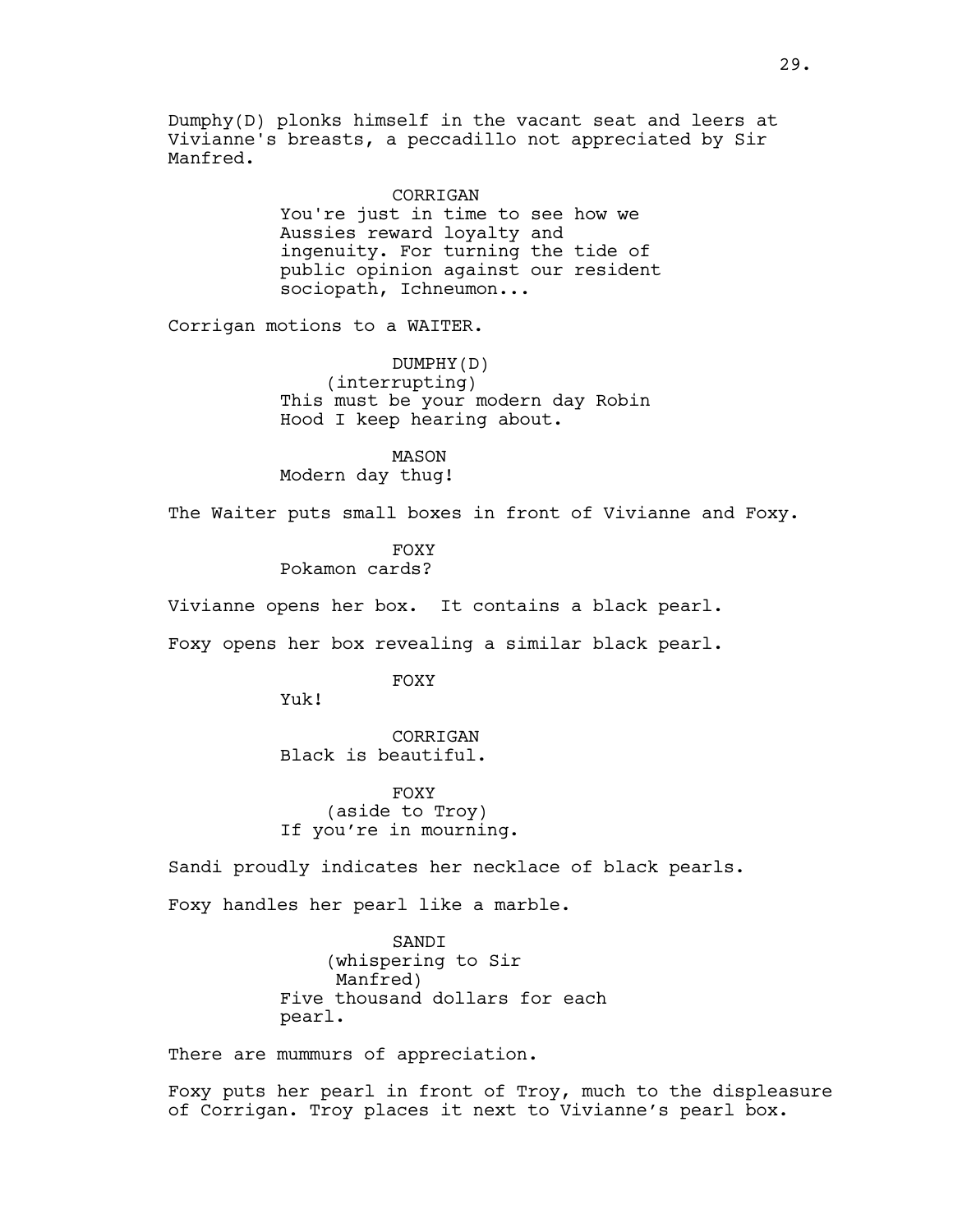Vivianne is appreciative of her gift.

Dumphy(D) leans over and closely inspects Sandi's necklace.

DUMPHY (D) Genuine Tahitian.

SANDI You know your pearls, Judge.

Dumphy (D) approves with a knowing nod.

DUMPHY (D) If you must, it's Justice. Justice Dumphy has a more honest ring to it, I believe.

Dumphy(D) holds his hand out to Vivianne who gives him the pearl. The others watch, assuming Dumphy (D) is somewhat of an expert.

Dumphy bites the pearl, horrifying everyone.

DUMPHY(D) Yep, the real McCoy.

Dumphy(D) wipes the pearl on his jacket before returning it to Vivianne. She places it on the table directly in front of her.

#### DUMPHY(D)

Can never be too careful these days. Ah, yes, your very own Robin Hood. We had a far more effective way of dealing with our scoundrels.

VIVIANNE And what was that, Justice Dumphy?

DUMPHY(D) Please, I'm retired. Clifford.

Sir Manfred raises an eyebrow at Dumphy's informality.

Dumphy(D) looks down his nose at the guests then smiles at Vivianne.

> DUMPHY(D) We transported them to the colonies, of course.

Troy is the only one to laugh.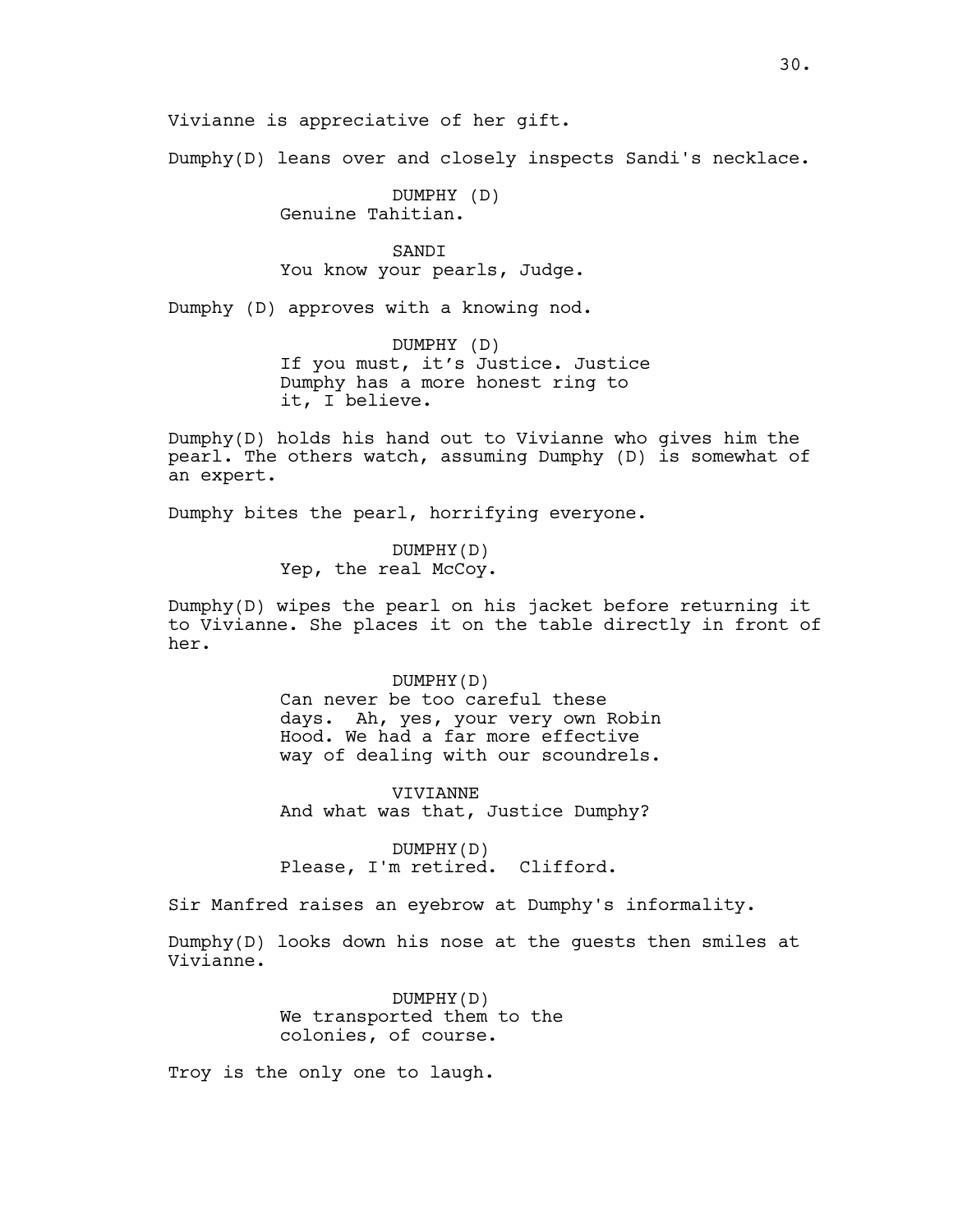That's right, Clifford, some of us were selected to come here by the finest judges in all of England.

Sonia is horrified.

VIVIANNE But we got our own back.

DUMPHY(D) Oh, and how did you do that, my Dear?

VIVIANNE Why, Clifford, we gave you Clive James and Rolf Harris.

Dumphy(D) roars laughing. Corrigan politely smiles. Lady Sonia hides her distaste by sipping her drink.

FOXY

Who?

DUMPHY(D) I'll drink to that.

Dumphy(D) skoals his wine, hits the table with his empty glass. Corrigan indicates for a Waiter to refill Dumphy's (D) glass.

LATER: Vivianne and Foxy's pearls remain on the table as waiters serve soup.

Corrigan indicates Sir Manfred to Dumphy (D).

CORRIGAN Clifford, this is Sir Manfred. You two should get together.

SIR MANFRED We have met...

Dumphy(D) is surprised.

SIR MANFRED ...in a sense. I did my PHD on your most famous case.

**TROY** The Queen versus Ellis?

Dumphy(D) smiles cautiously at Troy, looks for a waiter.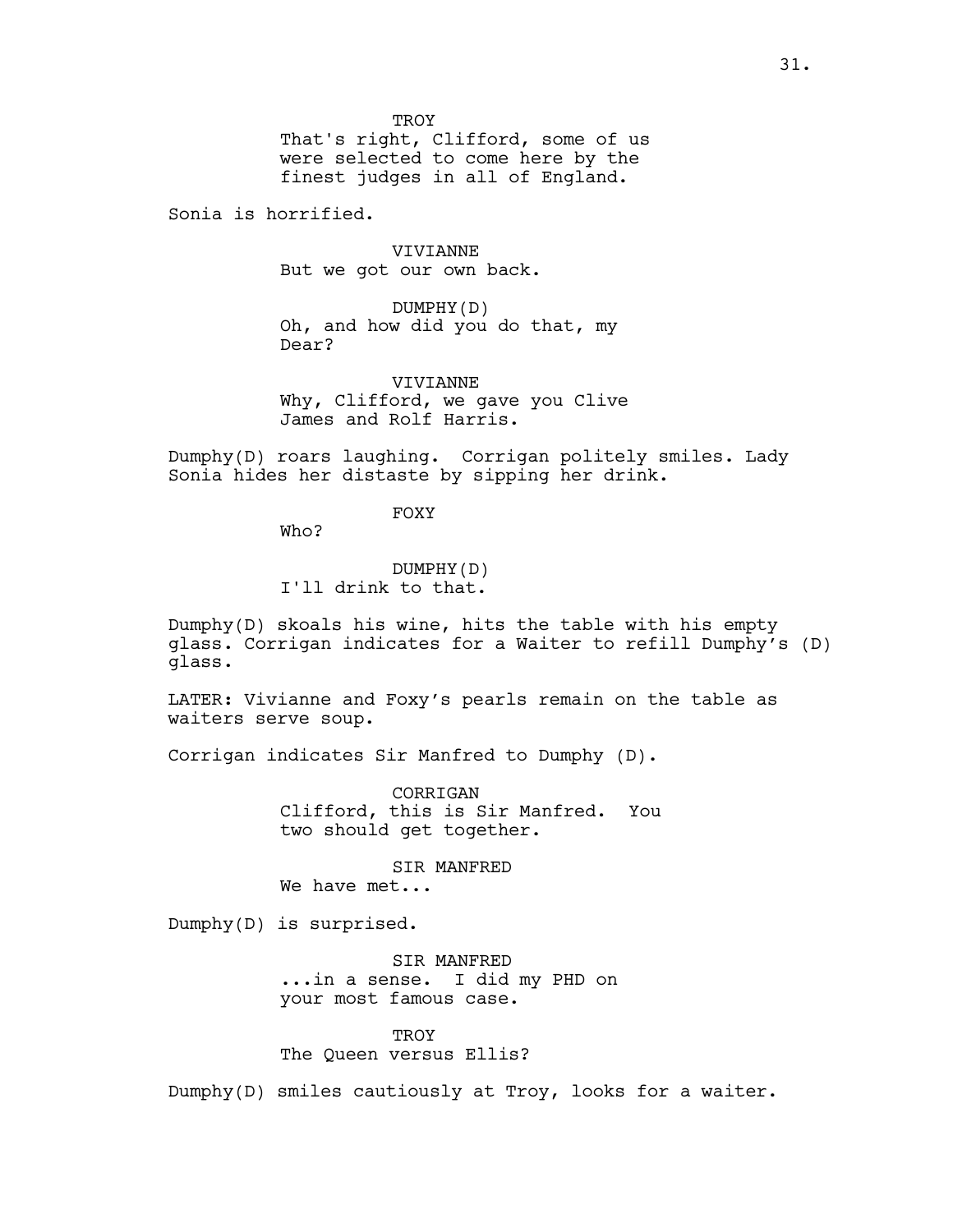Corrigan motions the waiter over.

CORRIGAN You must sample our Grange Hermitage 77.

Sandi whispers loudly to Lady Sonia.

**SANDI** 

A thousand dollars a bottle.

Sandi's whisper is heard by most who titter appreciation.

DUMPHY(D)

Splendid.

LATER: Waiters serve entree.

Dumphy(D) can't keep his eyes off Vivianne.

Sir Manfred suspiciously watches Dumphy (D).

Dumphy(D) skoals a glass of Hermitage.

Foxy surreptitiously drinks wine from Troy's glass.

Corrigan indicates for the waiter to refill Dumphy's glass.

# SIR MANFRED (needling Dumphy) Remarkable outcome in the Ellis case, wouldn't you agree?

Dumphy(D) checks his watch and rises.

DUMPHY(D) Excuse me, I must make an urgent call.

CORRIGAN Use my mobile.

DUMPHY(D)

No I...

Corrigan places his mobile in Dumphy's hand.

CORRIGAN

I insist.

Dumphy(D) takes Corrigan's mobile to a corner of the room. Mason looks queerly at Corrigan.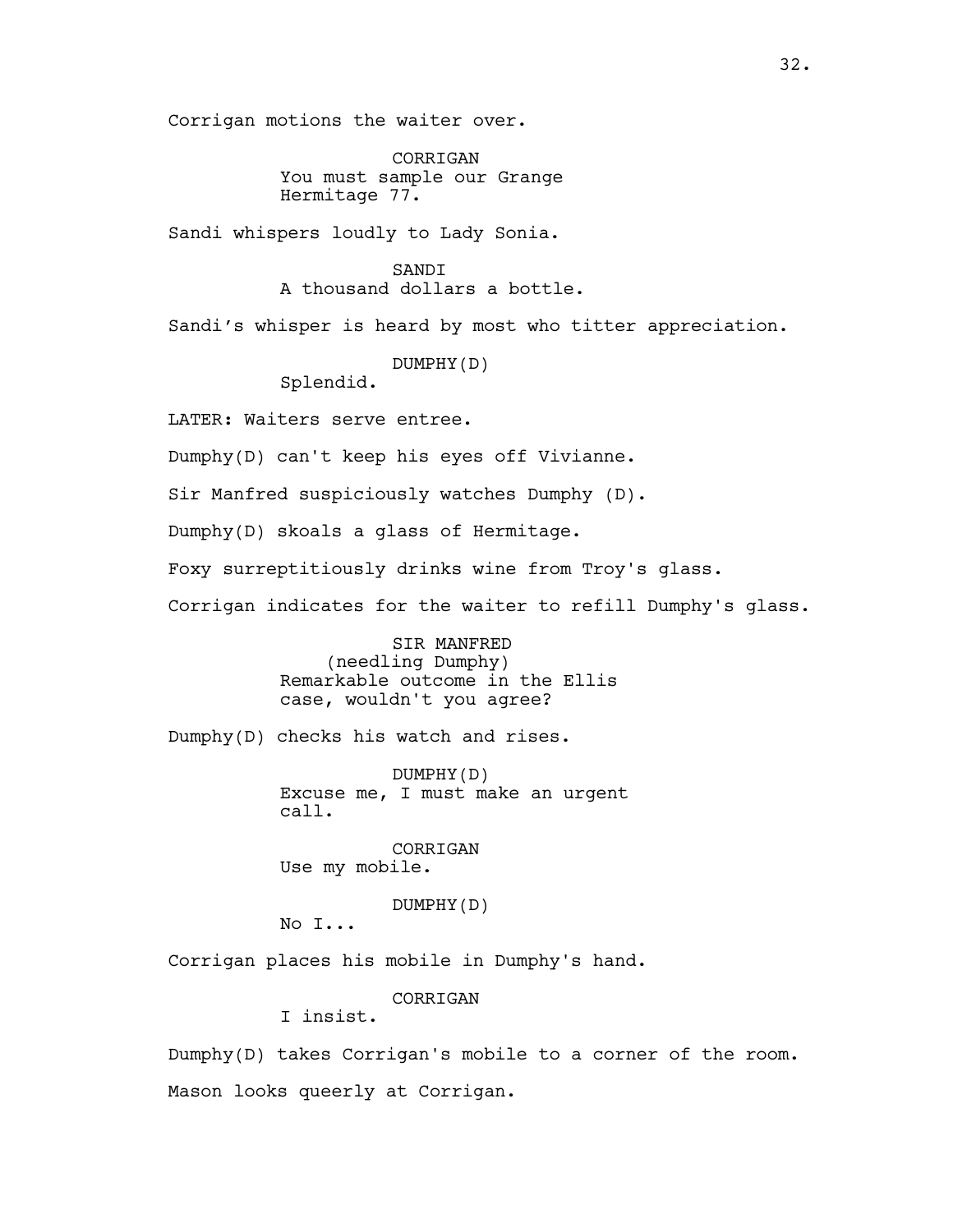Troy realises Foxy has drunk his wine but doesn't let on.

Vivianne watches Dumphy(D) arguing on the phone.

Dumphy(D) finishes his conversation, returns to the table and places the mobile next to Corrigan.

> SIR MANFRED In the Ellis case, Lord Dumphy, did you consider you might be taking a gamble going against your brother Justices?

Troy is about to interrupt but Sir Manfred motions for him to remain silent.

> DUMPHY(D) Who was it who said those immortal words, 'gambling is only a sin if you lose?'

The Financiers look at Corrigan who shrugs.

DUMPHY(D) Billy Connolly, I think, Manny old boy.

Troy laughs to the displeasure of most, especially Sir Manfred.

> DUMPHY(D) Life is a gamble. Create the infallible system I say and you'll always know what to say next. (to Troy) Agree?

> **TROY** Definitely, though I'm yet to find an infallible system.

DUMPHY(D) Then today might be your lucky day. Waiter.

Mason indicates the time to Corrigan who uses a remote to switch the television on. The Melbourne races are on screen. It is in-between races. Corrigan mutes the sound.

Dumphy(D) skoals his wine. He holds his glass for a refill.

The waiter pours Hermitage into Dumphy's glass.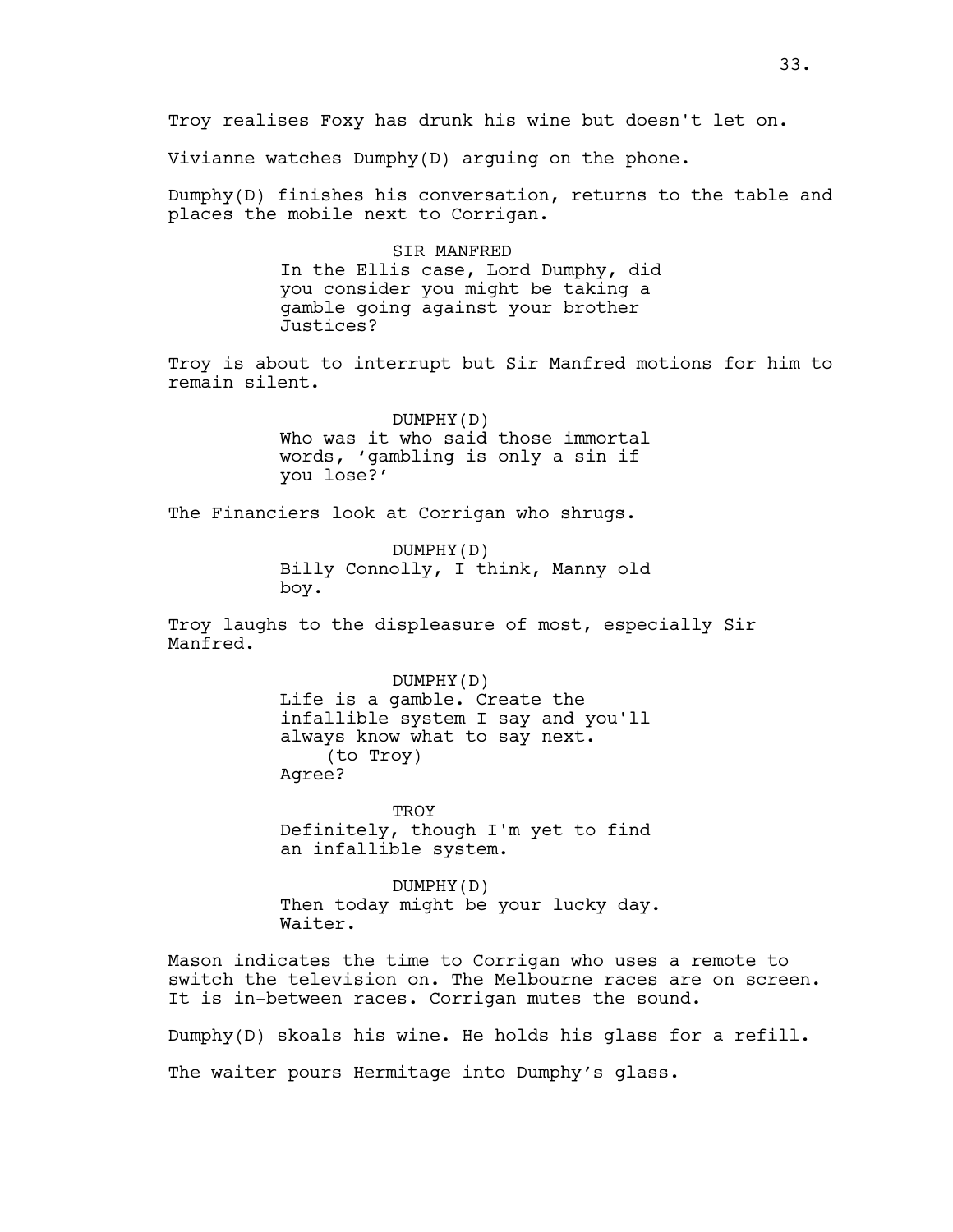Corrigan has one eye on the screen while observing the interplay between Dumphy(D) and Sir Manfred

> SIR MANFRED You didn't answer my question, Justice Dumphy.

DUMPHY(D) You must be referring to another judgment, Manny. In the Ellis appeal I had unanimous support from my fellow Justices.

Sir Manfred is stocially unresponsive.

Troy smiles knowingly at Sir Manfred.

Dumphy(D) grins at Vivianne before talking to Corrigan.

DUMPHY(D) Are you a betting man, Frankie?

CORRIGAN I never bet on anything I don't know the outcome of.

DUMPHY(D)

Pity.

**CORRIGAN** Oh, and why's that, Sir Dumphy?

DUMPHY(D) I was going to challenge you to a wee-small wager.

CORRIGAN You have my undivided attention.

Dumphy grabs the near-empty bottle of Hermitage from the passing Waiter.

> DUMPHY(D) That I can drink ten thousand dollars worth of this colonial slop in less than ten minutes.

The guests are bemused.

SANDI Ten bottles in ten minutes? Impossible.

Dumphy(D) fills his glass and skoals it slowly.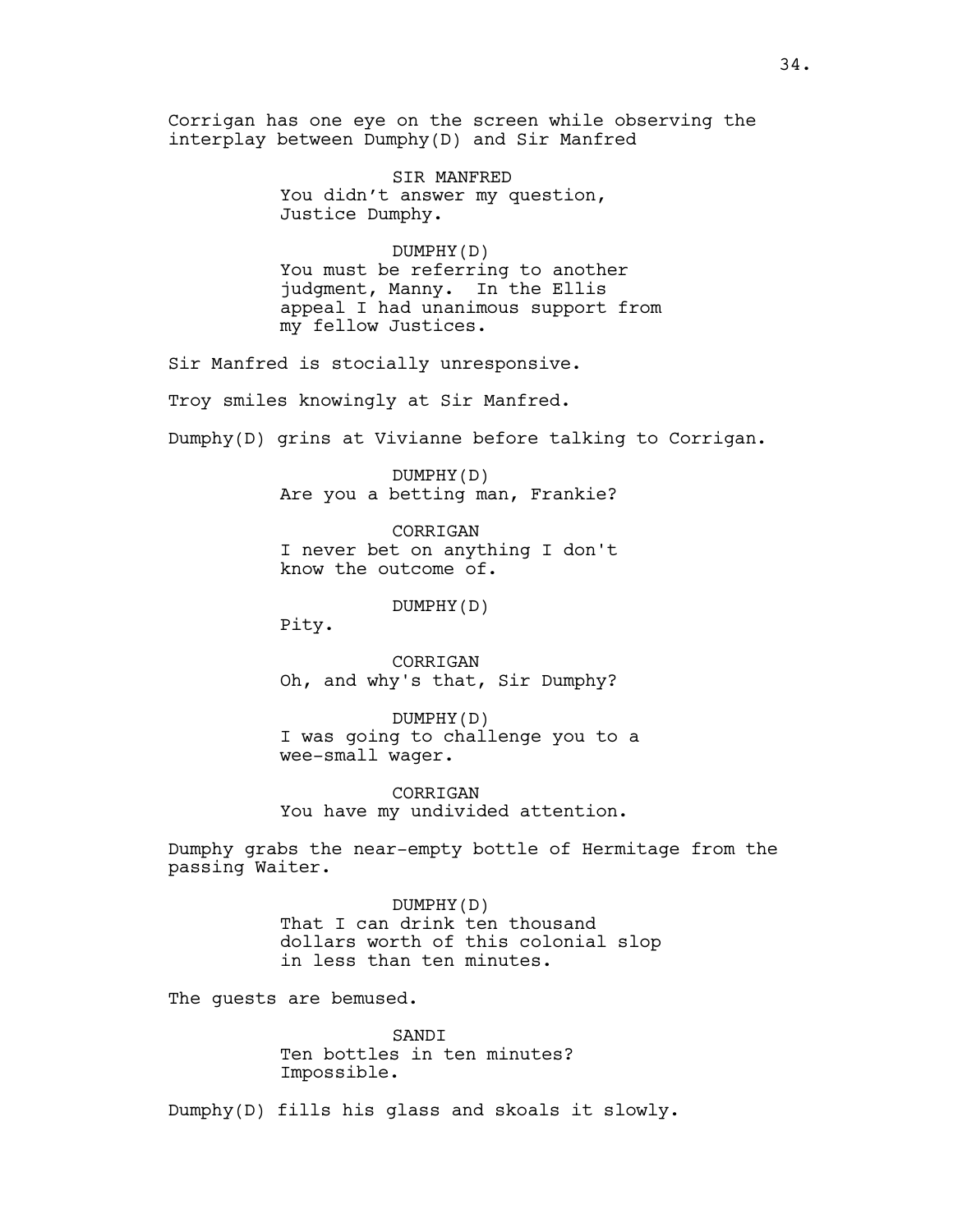VIVIANNE And if you can't?

DUMPHY(D) Then I will grant Frankie-Boy whatever he wants.

Corrigan glances at Mason who is eager for Corrigan to accept the challenge.

> **TROY** And if you can?

DUMPHY(D) Then I will have had the pleasure of exposing to you the meaning of life in Sherwood Forest. (to Corrigan) Plus I will reward Troy Boy by revealing my infallible system.

Corrigan motions to a waiter who leaves.

Dumphy(D) leans close to Vivianne.

DUMPHY(D) Not to mention a good sip of the vin ordinaire.

Waiters places ten bottles of Grange Hermitage on the table and uncork the first bottle.

> DUMPHY(D) All bottles please. I don't want to waste my time on corkage.

Corrigan considers before nodding to the Waiters to uncork all bottles. They uncork the bottles to the bemusement of the group.

Dumphy(D) smiles warmly at Vivianne.

DUMPHY(D) Did you know, my dear, the word villain comes from the Latin villanus, meaning farm-servant, for a villa? In feudal times the lord was the great landowner and under him a host of tenants called villains who could be annexed by the lord, sold as chattels, even toys for his bed chamber.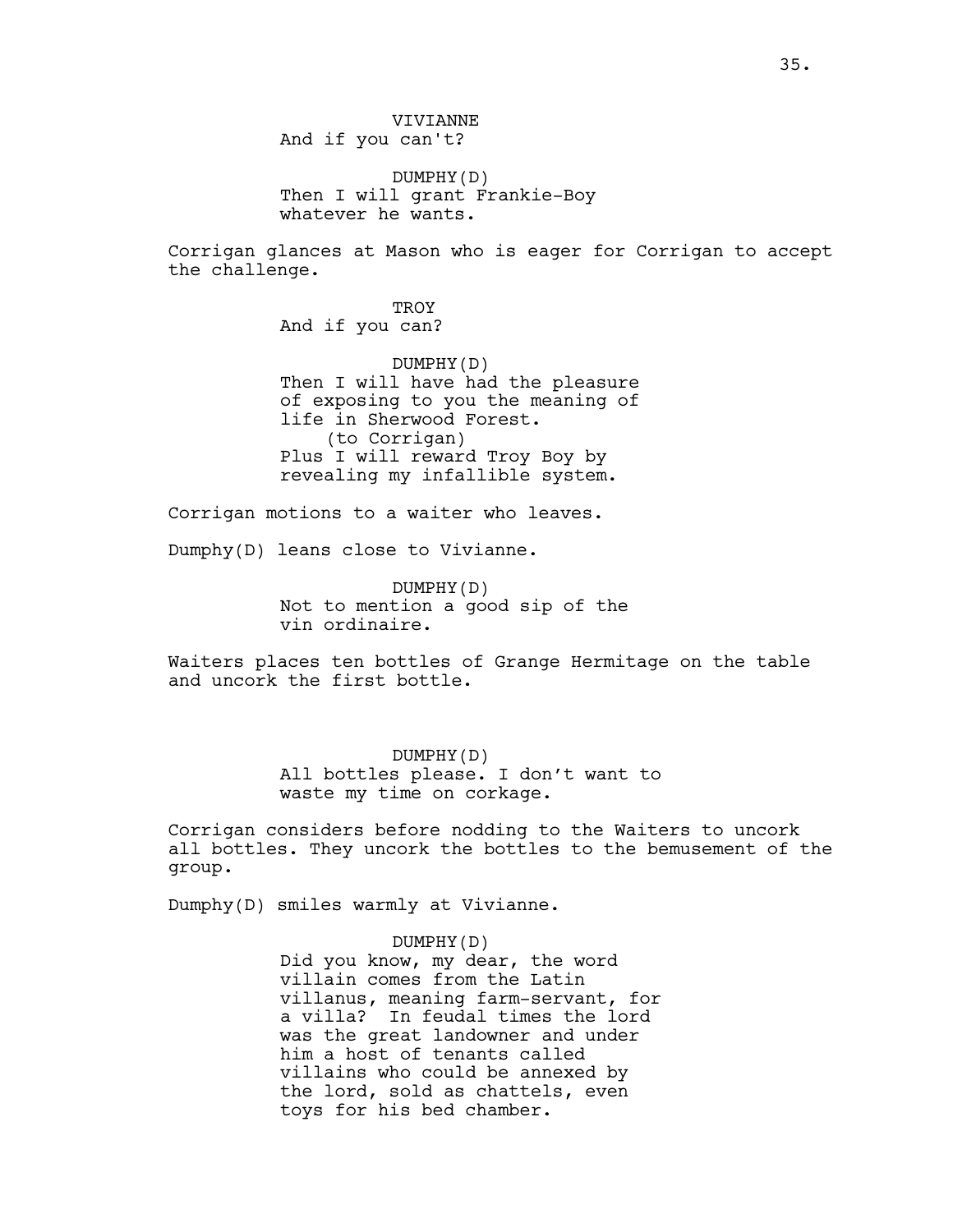Dumphy(D) looks at Foxy, who is totally disinterested, and smiles at Corrigan, a little too obvious.

> CORRIGAN And to think I always considered a villain was the one who had his way with us.

DUMPHY(D) Ah, the notion of wickedness being associated with villains is a misnomer.

Sir Manfred raises an eyebrow.

DUMPHY(D) It is simply the heritage of aristocratic gratification.

Dumphy(D) checks his watch, holds a bottle to his lips and skoals the entire bottle to everyone's amazement.

He throws the empty bottle back over his head.

It smashes, horrifying most, none more than Sir Manfred and Lady Sonia.

> DUMPHY(D) English custom. Never let your competitors get hold of your empty bottles.

Troy laughs but for a brief moment everyone's attention is on how Corrigan will react to the smashed bottle.

Corrigan angrily motions for a Waiter to clean up the glass.

VIVIANNE My pearl's disappeared.

FOXY

Mine too!

Dumphy(D) burps.

CORRIGAN (to the Bodyguard) It must have been a waiter! Get security, immediately!

The Bodyguard hurries out.

Dumphy(D) holds his empty glass up, drops in two pearls.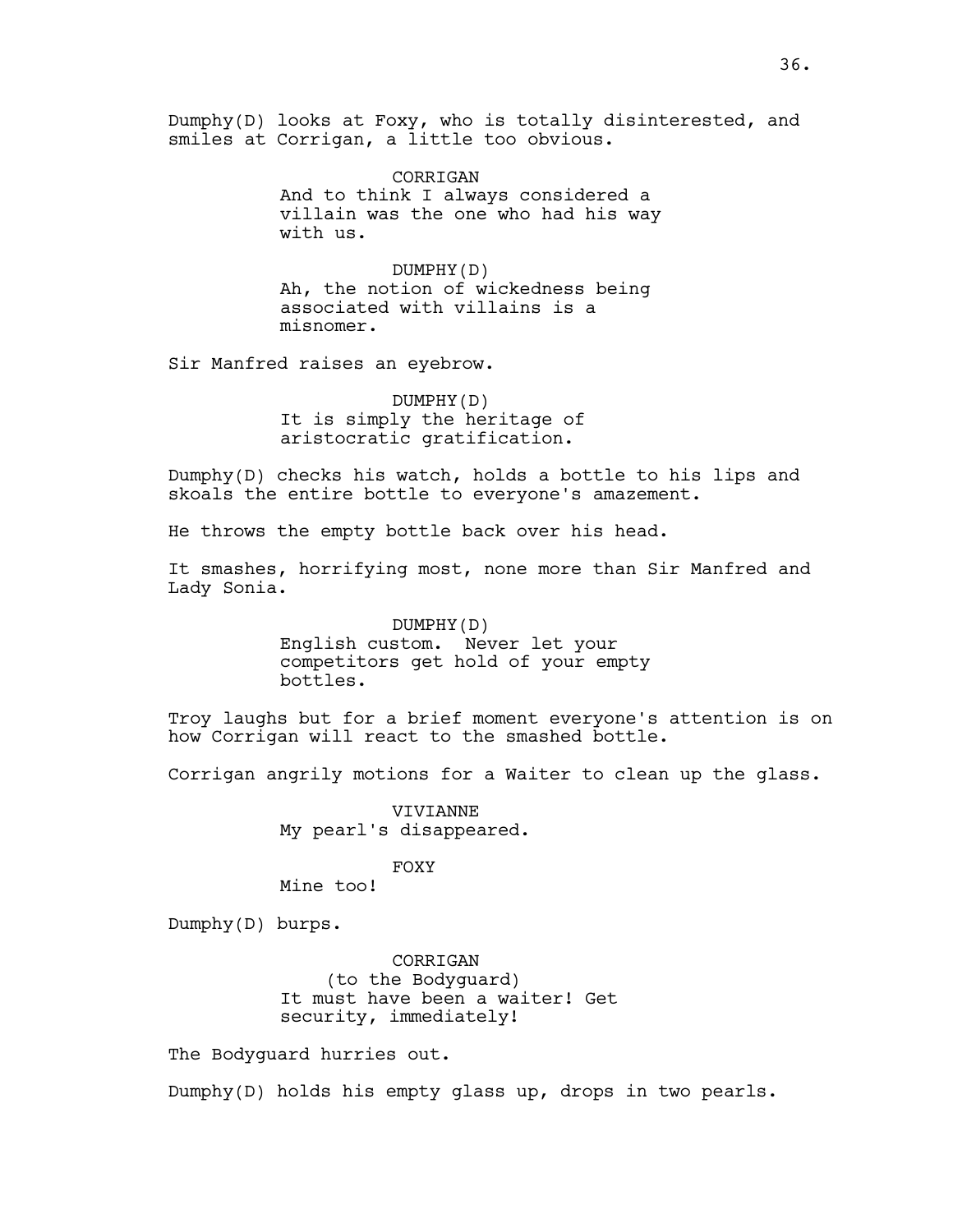# DUMPHY(D) Five thousand dollars each.

He pours wine into the glass and immediately swallows them. Vivianne gulps.

Foxy grooves to imaginary music.

FOXY

Go, Pops.

Troy laughs loud, but Corrigan fails to see the humor.

The Bodyguard returns with two SECURITY GUARDS.

Corrigan shakes his head at the Bodyguard who dismisses the Security Guards.

> VIVIANNE I don't think I want mine back.

> > DUMPHY(D)

I calculate that at eleven thousand dollars. Sorry, old boy, you lose.

Corrigan almost splutters. Dumphy(D) addresses Vivianne.

DUMPHY (D) But as a consolation, my Dear, I will take your Troy Boy on a stroll through Sherwood Forest.

Waiters clean the broken glass.

Dumphy(D) removes red and black whiteboard markers from his pocket and places them on the table.

Dumphy(D) grabs Corrigan's mobile.

He dials a number then throws the phone to Troy.

EXT. MELBOURNE RACETRACK - SAME DAY

Ed checks the Bookies' boards for race four at the Melbourne races.

Star Performer is the favourite at four to one on.

Ed's mobile phone rings.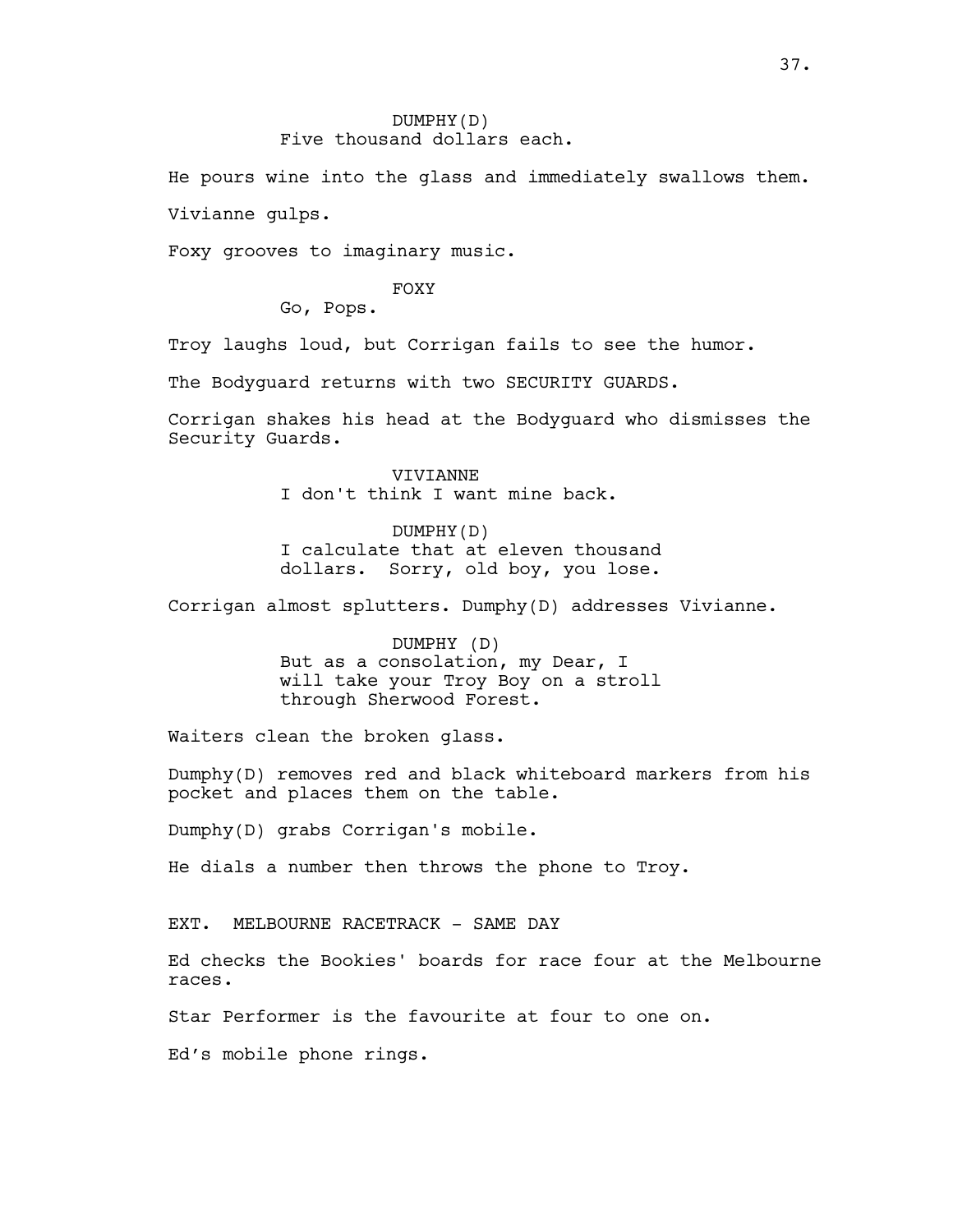DUMPHY (D) V.O. The infallible system. Race four, Melbourne, ask for the starting prices.

INT. FUNCTION ROOM - SAME DAY

Troy holds the mobile to his ear.

The Bodyguard catches Corrigan's eye, eager to show his worth.

Corrigan indicates for the Bodyguard to remain in the background.

> DUMPHY(D) Some deny Robin Hood even lived. I suspect though he was the outlawed Earl of Huntingdon in disguise, Robert Fitzooth.

Corrigan and Mason look at each other confused.

TROY (into mobile) Melbourne, race four, starting prices, please.

DUMPHY (D) This is a special race. Eight horses, each with a chance of winning. Frankie, I believe your horse, Star Performer, is odds on favorite.

SONIA

My horse.

Dumphy(D) takes a black whiteboard marker from the table and writes SP on the white wall next to the television screen.

> DUMPHY (D) Starting price...

Mason moves to stop Dumphy(D) but Corrigan motions him back.

**TROY** (relaying from the phone) Horse one, four to one on...

DUMPHY (D) That would be Star Performer.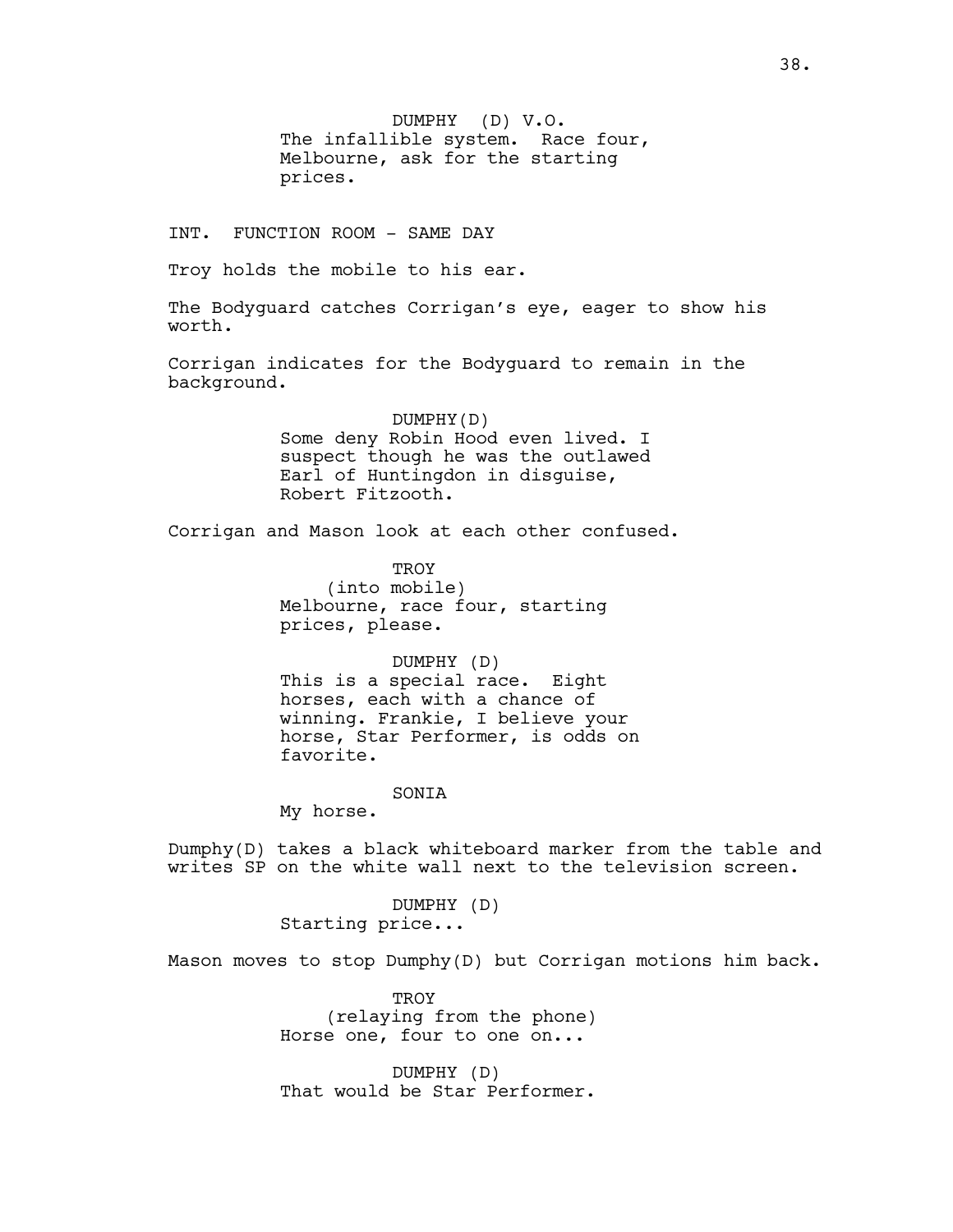Dumphy(D) writes  $-4$  under SP and next to SP  $2,3,4,5,6,7$ , 8 horizontally across the wall. Above the numbers, to the far left, Dumphy(D) writes ROBERT FITZOOTH. DUMPHY (D) Robert Fitzooth. Fitz being omitted... Dumphy(D) crosses out FITZ. DUMPHY (D) ...leaves ooth, double o, t h, and converting t h... Dumphy(D) changes TH to D. DUMPHY (D) ...into d it became ood. Double o, d. That's what my ancestors did to names in those days. TROY Horse two: four to one, horse three: also four to one, horse four: fives, horse five: tens, horse six: twenties, horses seven and eight: fifties. Dumphy(D) writes the odds, 4, 4, 5, 10, 20, 50, 50 right across the wall, under the appropriate horse numbers, but leaving space in-between. The television screen shows horses getting ready to run in Melbourne for race four. DUMPHY (D) Let's see, we need a number they can all divide into. (emphasising ood) One hundrood will do.

Dumphy(D) draws a vertical line down the wall, which excludes Star Performer's odds from the others.

He draws a horizontal line across the wall, under the line of odds.

Dumphy(D) takes the red whiteboard marker and writes 100 midway under the horizontal line.

The guests are confused. Corrigan and Mason are wary.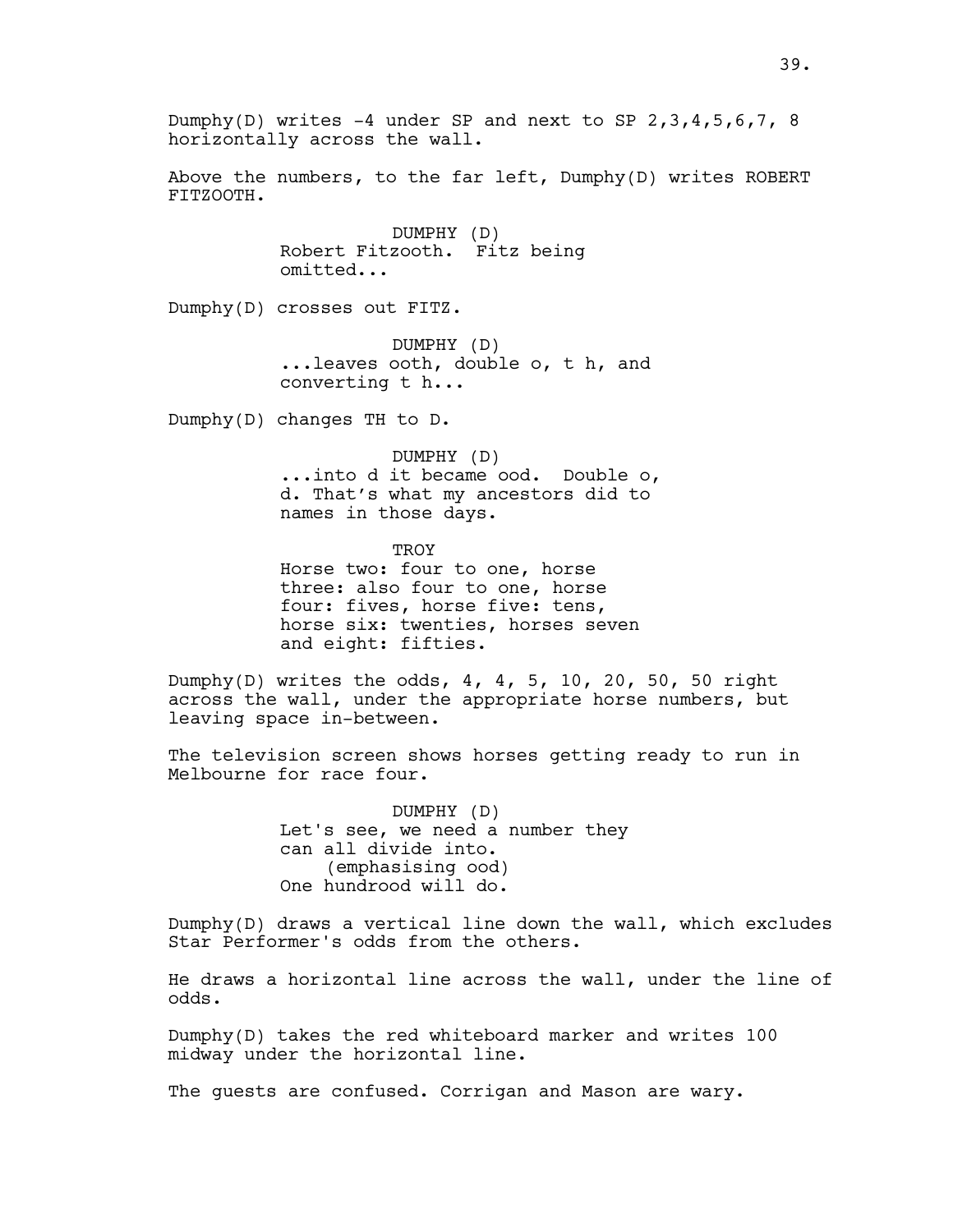DUMPHY (D)

Now, four into one hundrood equals twenty five. Five into one hundrood. Ten into one hundrood. Twenty into one hundrood. And fifty.

Dumphy uses the red marker to write 25 twice on the horizontal live directly above the two fours. He writes 20, 10, 5, 2, 2, above the other odds.

> DUMPHY (D) If we add them up we get eightynine over a hundrood.

Dumphy(D) writes an equal sign in black and 89 over 100 in red to the right of the horizontal line.

DUMPHY (D)

Here's your infallible system, Troy Boy. To have a return of say, hypothetically, one million dollars, one would need to invest on horse two, let's see, four to one, twenty-five into a million is two hundred and fifty thousand. Put two hundred and fifty thousand on horse two and if horse two wins you collect a million.

Dumphy(D) quickly writes in red above the odds, 250,000 twice, 200,000, 100,000, 50,000, 20,000 and 20,000. He adds them up and writes the total 890,000.

Dumphy(D) writes \$1,000,000 - 890,000 = 110,000. He circles the 110,000 in black.

> DUMPHY (D) I outlay eight hundred and ninety thousand dollars. That mean no matter what horse wins I have a collect of \$110,000. The infallible system.

Dumphy(D) points to the 89 over 100 written on the wall.

DUMPHY (D) Whenever the fraction is less than one you can always bet to win.

Dumphy(D) crosses out ERT in ROBERT and replaces it with ING.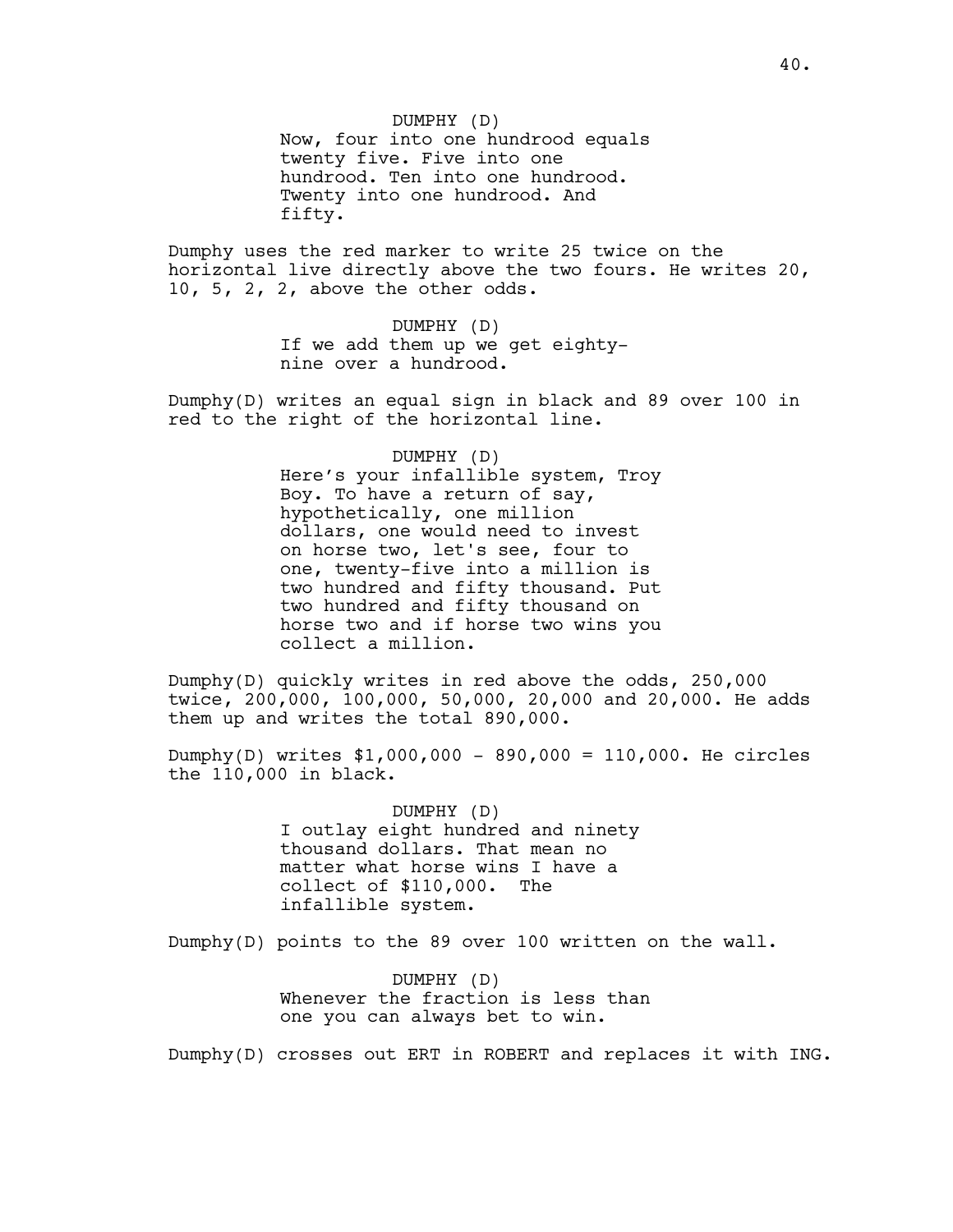DUMPHY (D) Change Robert to Robing and you have Robin good. What rhymes with good? Could? No good. How about hood? That'll do. Good, Robin Hood.

The Financiers and Sir Manfred shake their heads, confused.

SIR MANFRED (to Calligan) This is the idiot they've chosen to determine the casino contract?

FOXY Doesn't make sense!

DUMPHY (D) Excuse me?

MASON It's a nonsense. Any dimwit can see that!

Foxy rolls her eyes, implying Dumphy(D) must be a fool.

DUMPHY (D) And why might that be, young lady?

MASON Why are we wasting out time with this nonsense?

FOXY Duh! Like you haven't calculated Star Performer in your figures?

Dumphy(D) exaggeratedly smacks his brow.

DUMPHY (D) Oh gawd, haven't I?

Foxy takes the black marker from Dumphy(D).

FOXY When you like add Star Performer into the equation...

Foxy writes a 4 in black next to the fraction 89/100.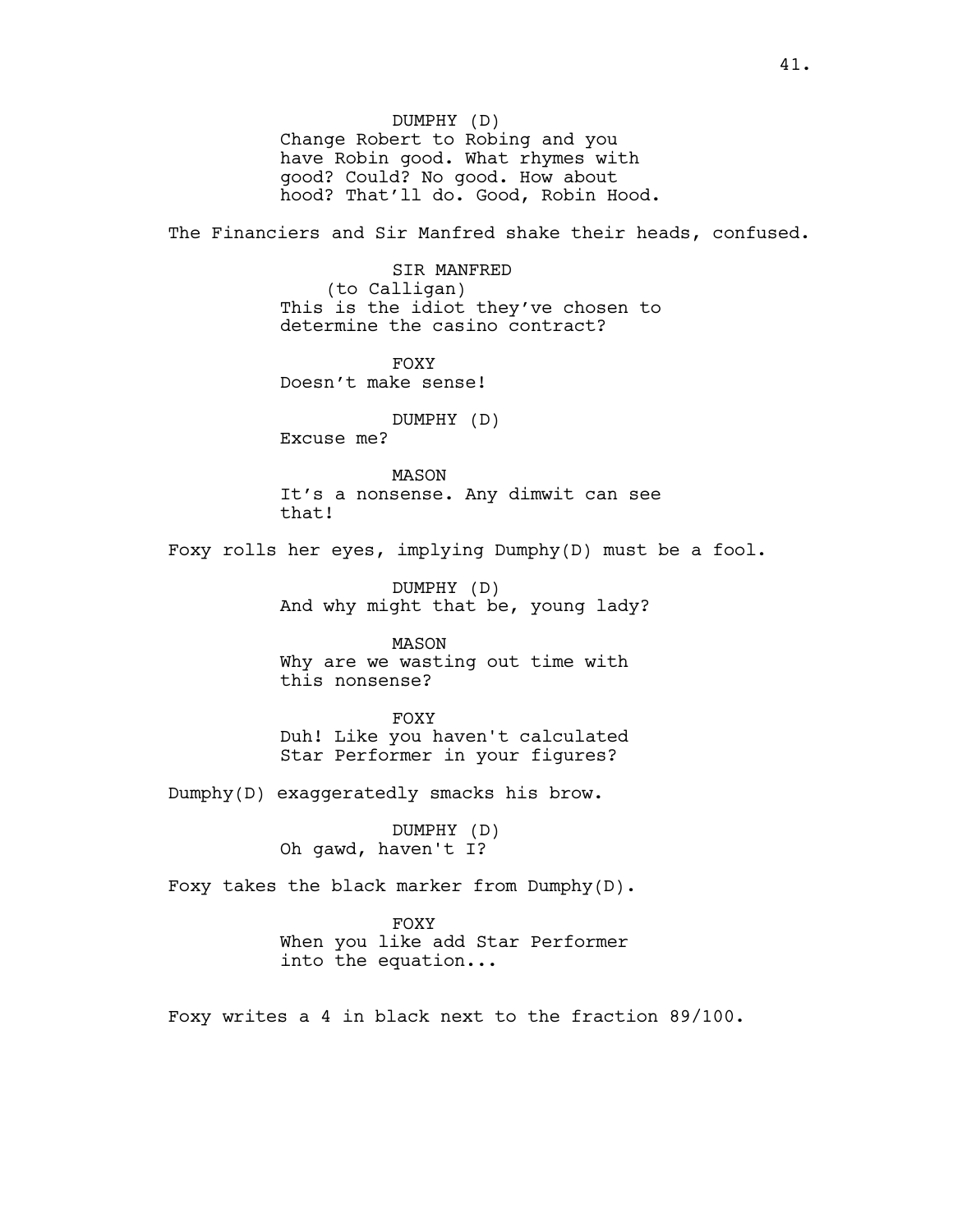FOXY

...that like makes it more than one, meaning your so-called ridiculous, stupid infallible and overly-complicated system like can't be achieved.

Foxy tosses the marker to Dumphy before sitting.

Vivianne smiles at Sonia, who appears mesmerised by the calculation process.

Dumphy(D) talks directly to Corrigan.

DUMPHY (D) Give the girl another pearl, Frankie Boy. To work Robin ood's infallible system one must be one hundred per cent certain Star Performer won't win. Otherwise I could loose eight hundred and ninety thousand dollars.

MASON

Really?

VIVIANNE Then what's all your infallible nonsense? It's ridiculous!

DUMPHY (D) It's infallible if one's an aristocrat in the know.

VIVIANNE

Meaning?

DUMPHY (D) Meaning one knows Star Performer can't win.

VIVIANNE And you supposedly know Star Performer can't win?

Corrigan grips the table.

SONIA

Then is it a total nonsense. Star Performer will bolt in by the length of the straight. Isn't that right, Frank?

Corrigan doesn't respond.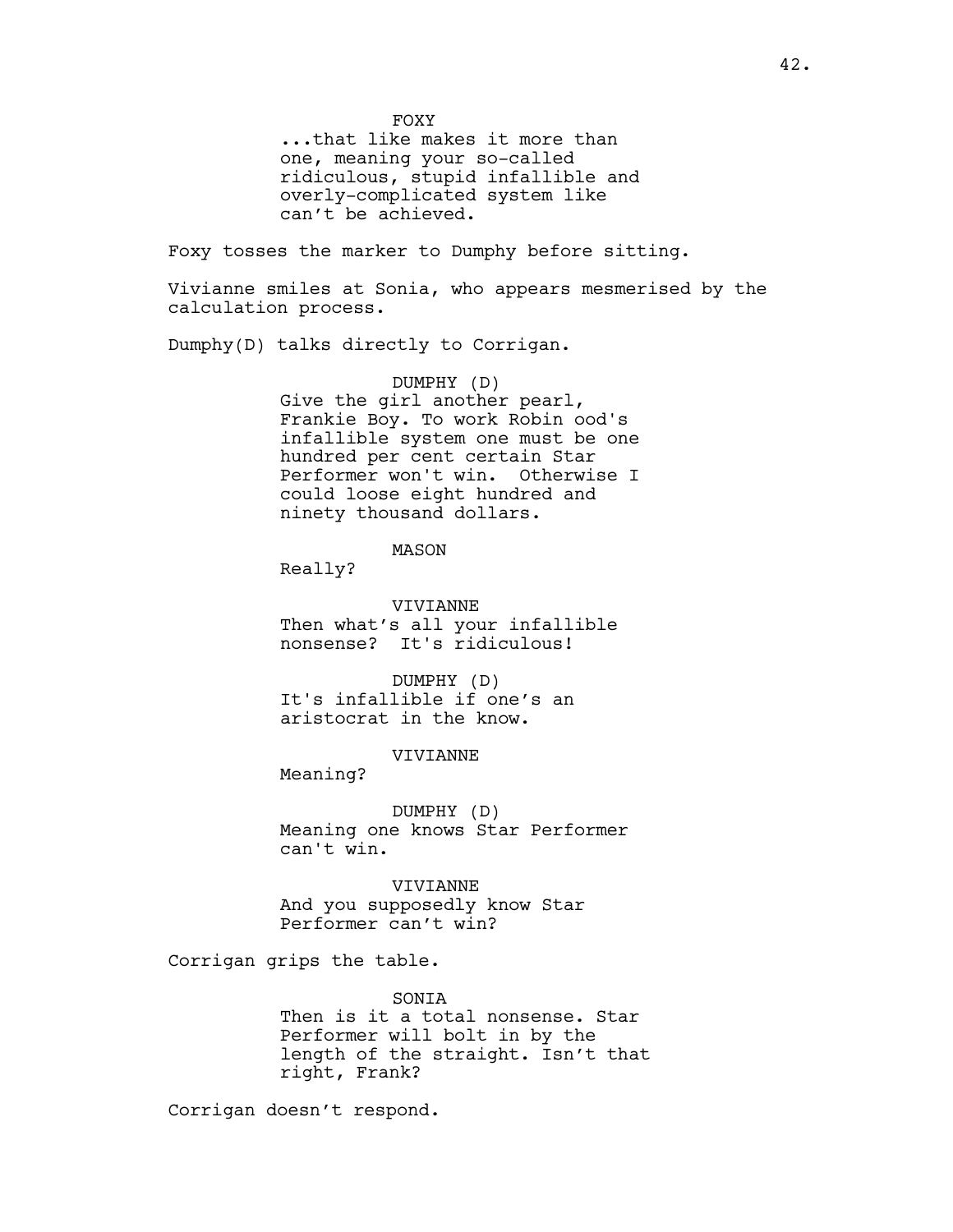# **TROY** I'll drink to that.

Dumphy(D) smiles knowingly at Corrigan.

The television screen shows PUNTERS at the Melbourne Races betting with Bookies.

The screen focuses on Ed putting a bundle of money on Star Performer.

The Bookies change Star Performer's odds from four-to-one-on, to five-to-one-on.

Corrigan notices Dumphy(D) apprehensively observing ED's bet.

The screen shows Clifton, Corrigan's trainer, anxiously moving from bookie to bookie, apparently checking odds. Corrigan appears surprised.

The door abruptly opens.

A masked male STRIPPER (Bondi) dancing to taped music enters. He commences provocatively stripping.

Most are outraged at the intrusion. Foxy is delighted.

The Bodyguard makes eye-contact with Corrigan but Corrigan motions the Bodyguard back.

Dumphy(D) is excited.

The Stripper plays up to Dumphy, quickly stripping to Gstring.

Vivianne notices skin-coloured tape around one of the Stripper's biceps.

> FOXY Get it all off.

# VIVIANNE/SONIA

Foxy!

The Stripper offers Foxy his groin but before she can react he does the same to Dumphy(D) who goes along with the joke putting his hand inside the G-string pouch and taking his time to pull out a mini-recorder.

> DUMPHY (D) Oough, what have we here?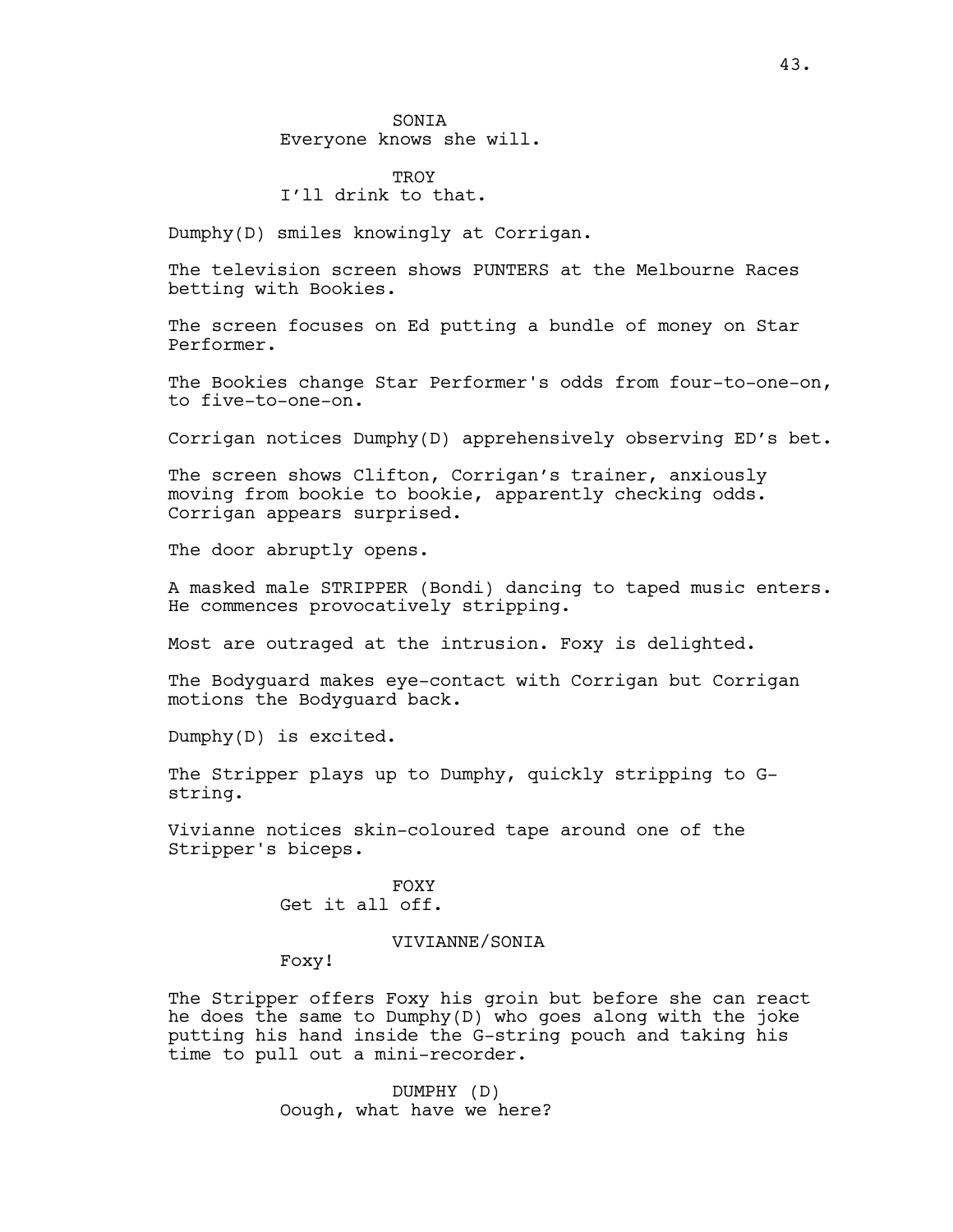Dumphy(D) presses a button on the recorder.

DUMPHY (D)

May I?

The Stripper leaves. Corrigan indicates for his Bodyguard to follow The Stripper.

> TAPE-CORRIGAN I've out-layed millions. I don't care how you do it. Star Performer will lose its next race or you'll end up as pet food. Understand!

Corrigan and Mason are gob-smacked.

Sir Manfred and Lady Sonia look questioningly at each other.

The guests are shocked. On the screen the horses are ready to run.

Dumphy(D) burps.

DUMPHY (D) Sometimes it's difficult to recognise the real villains. I'd say this recording is an amateurish attempt to make Mr Corrigan look bad in my eyes. (to Vivianne) People do things like that all the time.

INT. FOYER HOTEL CORRIGAN - SAME DAY The Bodyguard unsuccessfully searches for the Stripper.

INT. FUNCTION ROOM - SAME DAY

DUMPHY (D) Am I right, Frankie? Someone's trying to make you look bad?

Corrigan doesn't reply.

The television shows the race beginning.

DUMPHY (D) Because your four to one on favorite, sorry five to one on, will romp in and make a mockery of everything that's on that tape.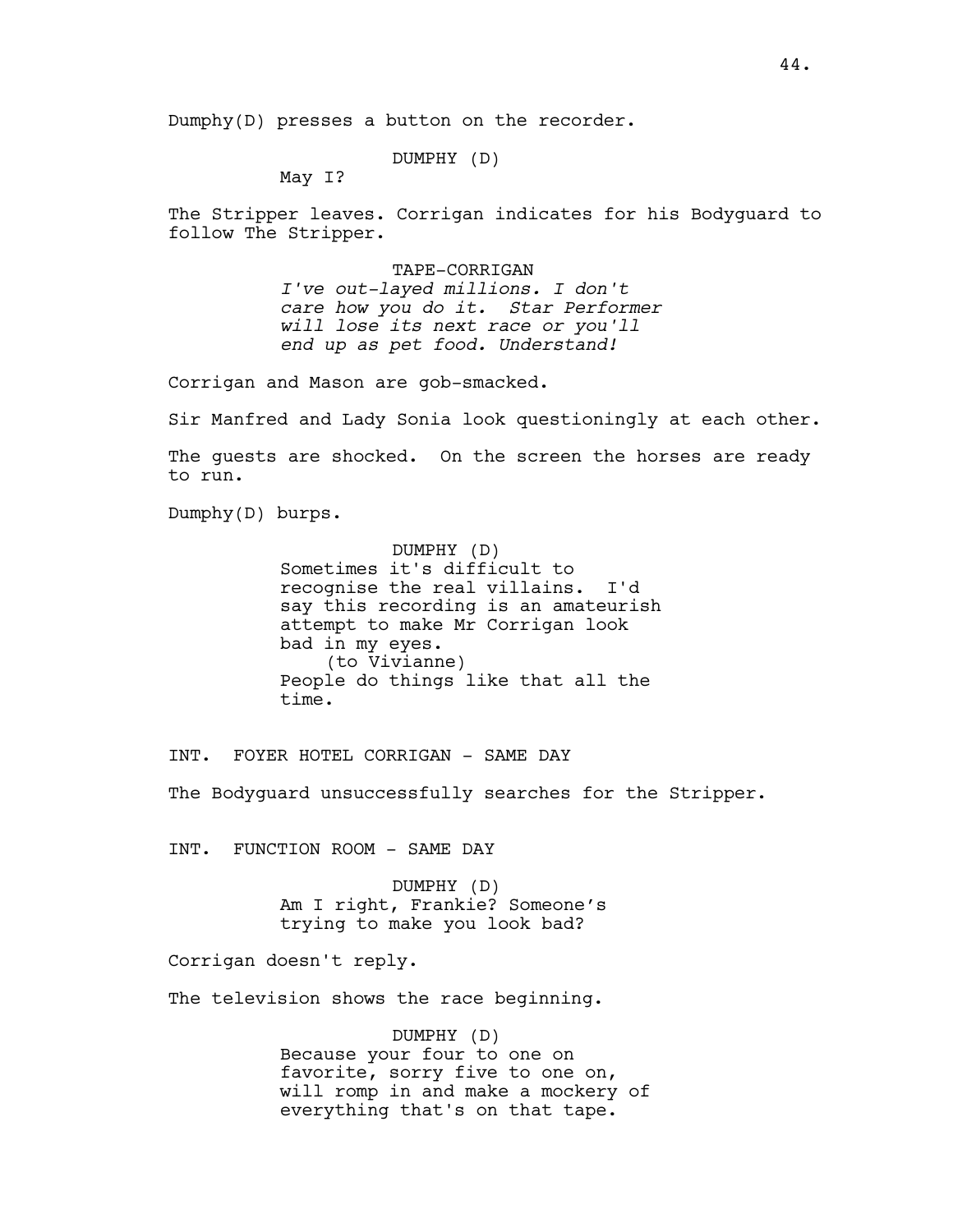In fact I'm going to let you gamble on just that scenario. A friendly wager. Your horse wins you get your licence. It loses, you're back in the race with the other contenders where it's a hundred to one on against you ever getting a casino licence. We have a wager?

Star Performer is leading.

Mason looks urgently at Corrigan to accept Dumphy's wager.

**CORRIGAN** It would be inappropriate under the circumstances.

DUMPHY (D) Too bad. I thought your horse was a certainty.

Dumphy(D) smiles.

All watch Star Performer bolt to the lead.

The screen intercuts between the race and GAMBLERS, including Ed cheering. Dumphy(D) smiles. Corrigan is sweating. Troy barracks loudly for Star Performer.

> **TROY** Go, Star Performer. Go, go, go.

VIVIANNE (to Sonia) Research for a client.

Star Performer pulls away and wins easily.

Corrigan freezes.

The screen shows the excited Gamblers, including Ed and Clifton.

Troy is overjoyed.

Corrigan can't believe it.

Mason is furious at Corrigan for not accepting the bet. The others are happy for Corrigan who appears near collapse.

> DUMPHY (D) I knew all along you were a decent bloke, Frankie.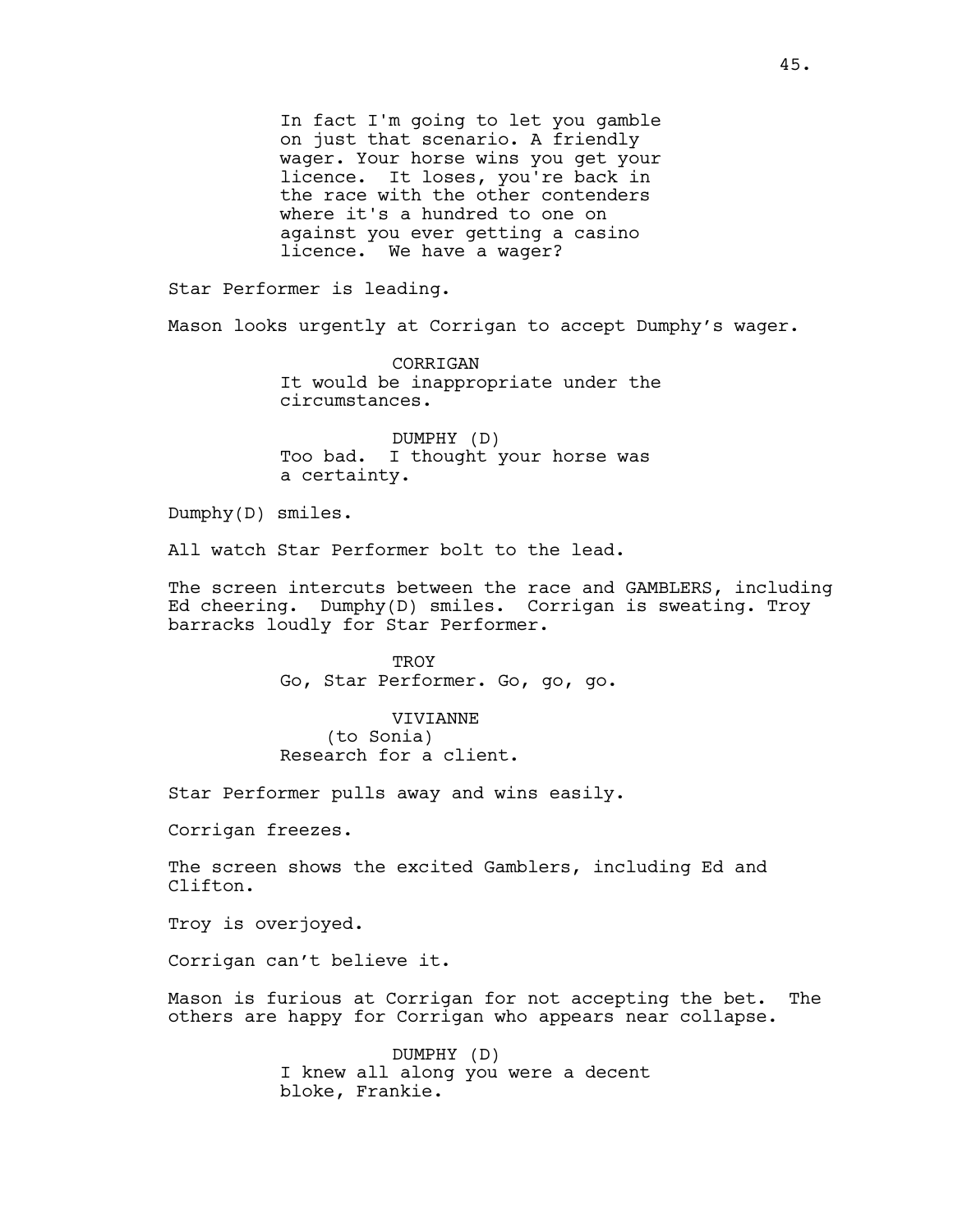Dumphy(D) grabs as many bottles of Hermitage as he can carry.

DUMPHY (D) (to Vivianne) Bloody good drop that. (singing) Robin Ood, Robin Ood, riding through the glen...

Dumphy(D) leaves.

MOMENTS LATER: Corrigan is on his mobile to Clifton.

EXT. RACETRACK, MELBOURNE - SAME DAY

Clifton talks on his mobile.

CLIFTON

(into phone) But you told me you changed your mind, you wanted it to win, only half an hour ago. I spoke to you. I backed it. We won a motza.

CORRIGAN V.O. We haven't spoken since that morning at the track!

CLIFTON (into phone) It was your bloody voice! It had to be you! Your mobile number came up on my screen.

INT. FUNCTION ROOM - SAME DAY

Corrigan checks his mobile then seethes.

INT. INTERNATIONAL AIRPORT - DAY

The real Dumphy arrives, wearing a moon boot and using a walking stick. He is greeted by a MAN holding a sign with Justice Dumphy written on it.

INT. DUMPHY'S(D) HOTEL ROOM - SAME DAY

Corrigan, Mason and the Commissioner watch FORENSIC OFFICERS search Dumphy's hotel room for clues to Dumphy's real identity. They are unable to find any fingerprints.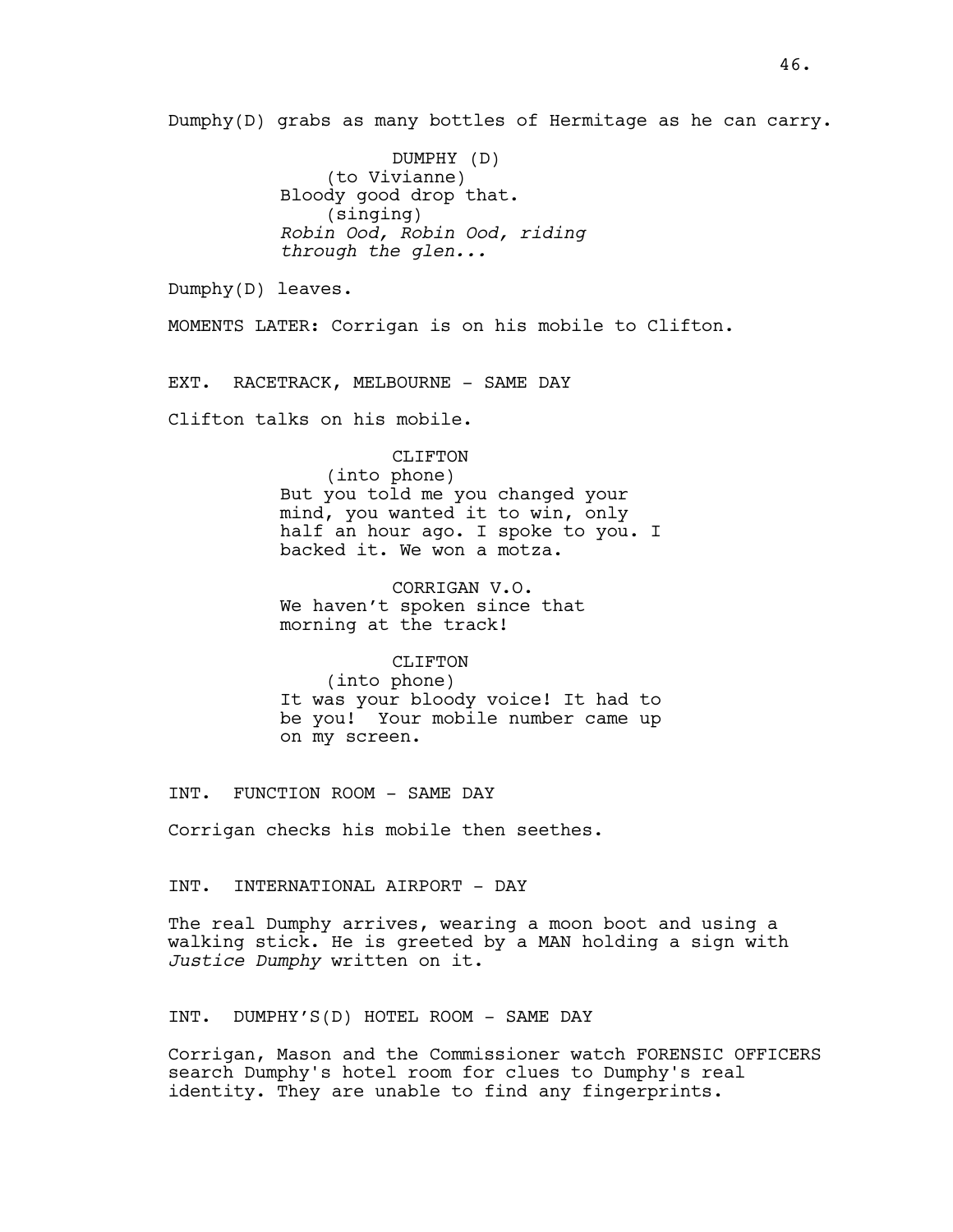A SENIOR OFFICER shakes his head at the Commissioner.

INT. HOTEL SECURITY ROOM - SAME DAY

Corrigan, Mason and the Commissioner watch hotel security footage. Every shot of Dumphy (D) shows him wearing gloves.

INT. TELEVISION STUDIO, PRODUCTION ROOM - SAME DAY

Stone confers with Corrigan, Mason and The Commissioner.

LATER: Corrigan, Mason and The Commissioner leave. An envelope of cash lies on a table in front of Stone.

INT. TABLE TENNIS CENTRE - THAT NIGHT

The Derelict plays table tennis with an Asian LAD 15, at a table tennis centre. He wears gloves.

The newspapers are under the table.

The Delelict competently returns the Lad's shots while observing Stone on the television bracketed high on the wall.

#### STONE

(on television) This Ichneumon is a menace. He's a murderer. There is clear evidence he murdered the Society Streaker. We have access to indisputable evidence that after robbing the Metropolitan Racecourse together they had a violent falling out.

The Streaker running naked down the racecourse is re-played, followed by footage of the bridge where the dead Streaker was found.

#### STONE

(on television) No one is safe until this social rat is behind bars. Check your neighbour. Check your acquaintances, for any irregular behaviour. Someone out there knows who he is. You owe it to your community.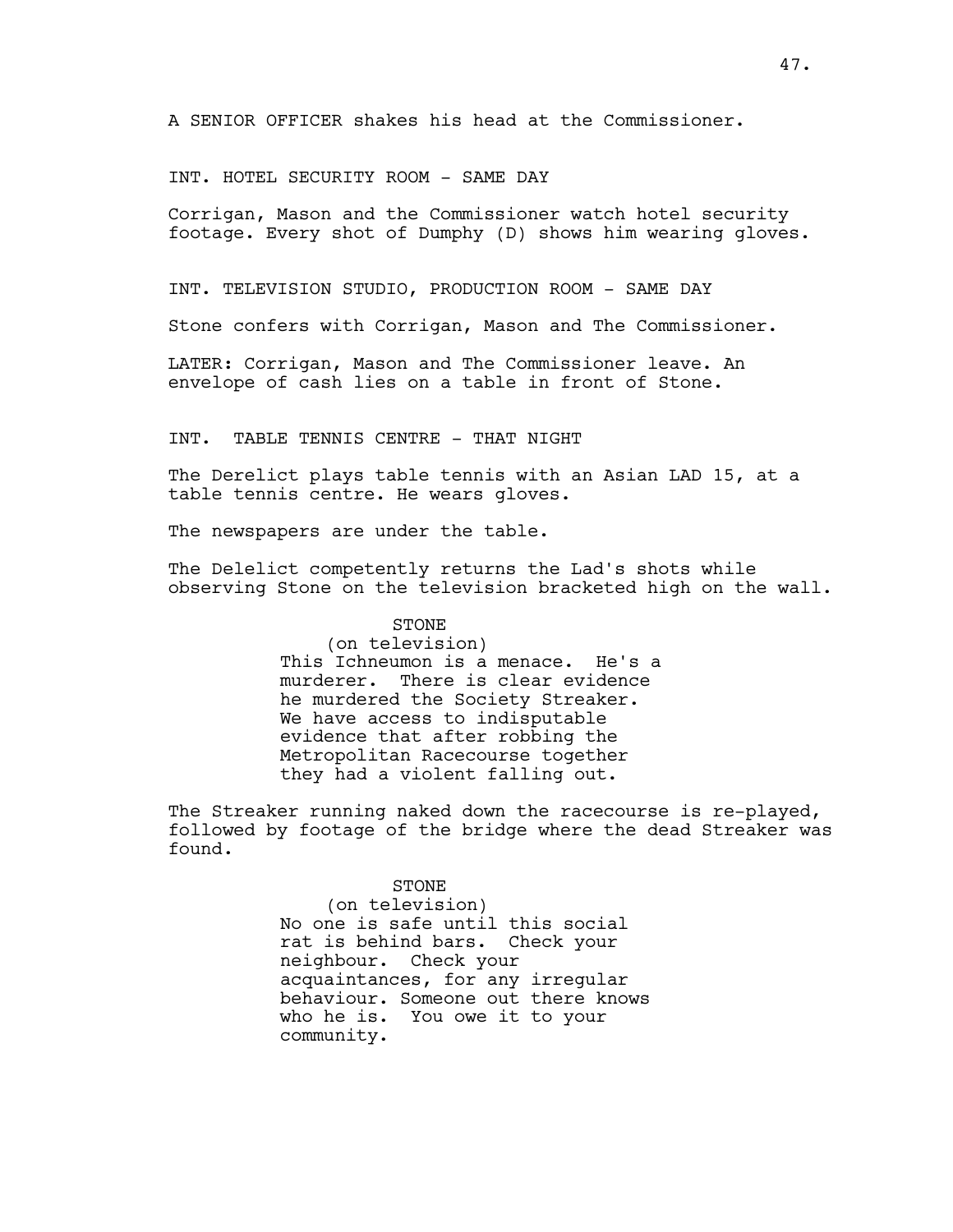The Derelict looks to the Lad's right corner causing the Lad to move to his left to block his shot, but the Derelict plays the ball straight down the Derelict's left Side - the classical false.

#### INT. SUPERMARKET NEXT DAY

Stone(D), holding a video camera with one hand bandaged, heads towards the Deli section. The Supermarket is packed with SHOPPERS.

A small queue waits to be served at the Deli section. Stone(D) films the Deli Attendant.

> STONE (D) Excuse me, Miss.

DELI ATTENDANT Wait your turn.

Stone(D) waves a Health Report.

STONE (D) You aware your semi-dried tomatoes, for which you charge the equivalent of street heroin, is contaminated with (reading) point six milliliters of salmonella per one thousand units?

DELI ATTENDANT Say that in English!

STONE (D) How would you feel if you were responsible for a customer's death?

DELI ATTENDANT (sarcastic) Depends...whether I'd get time off on compassionate grounds.

Stone(D) films small CHILDREN with their MOTHERS.

The Manager rushes over. Stone(D) hands him the Health Report.

> STONE (D) Ronnie. I'd like to do a one on one interview with you.

The Manager quickly reads the report.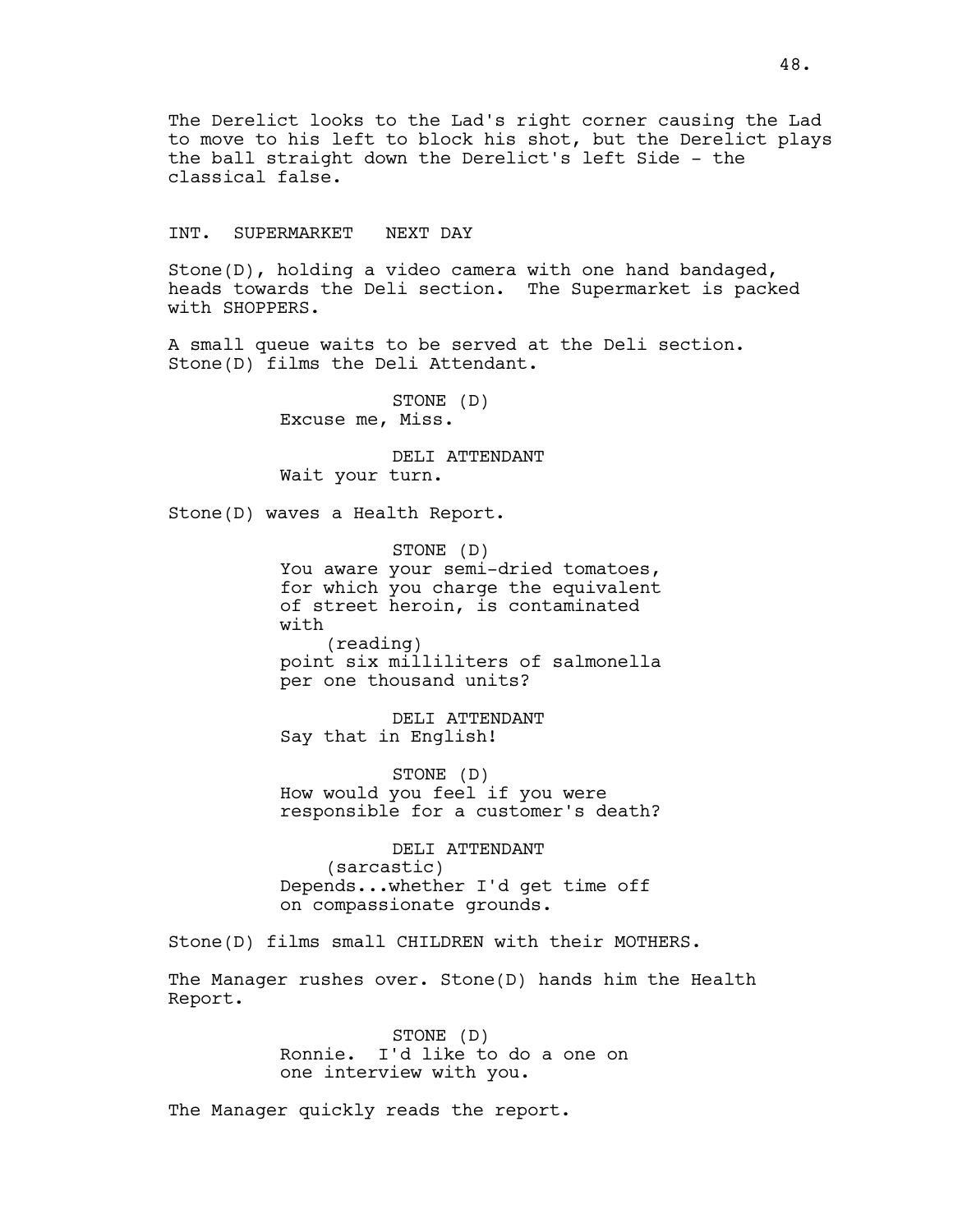MANAGER Um, can we continue this, um, in my office?

INT. MANAGER'S OFFICE - SAME DAY

The Manager reads the report. Stone(D) films him.

STONE (D) Salmonella. Poisonous, Ronnie. We could have another Bopal or Minomata here.

The Manager is speechless.

STONE (D) Lawsuits. Insurance won't cover you. Big story, Ronnie.

MANAGER

Um....

Stone(D) stops filming.

STONE (D) Yes, Ronnie?

MANAGER Is there um anything that can be done? Like, can we work something out?

INT. SUPERMARKET SAME DAY

Stone(D) films the queues at the checkout. The Manager makes an announcement.

> MANAGER V.O. As a one-off special, Ladies and Gentlemen, today we are giving all our food away free. I repeat, one day only, everything in the store is free.

SHOPPERS scream with delight.

The Checkout-out staff look to the Manager's office.

The Manager's head appears from the door and reluctantly nods.

Shoppers in the check-out queues return to the aisles.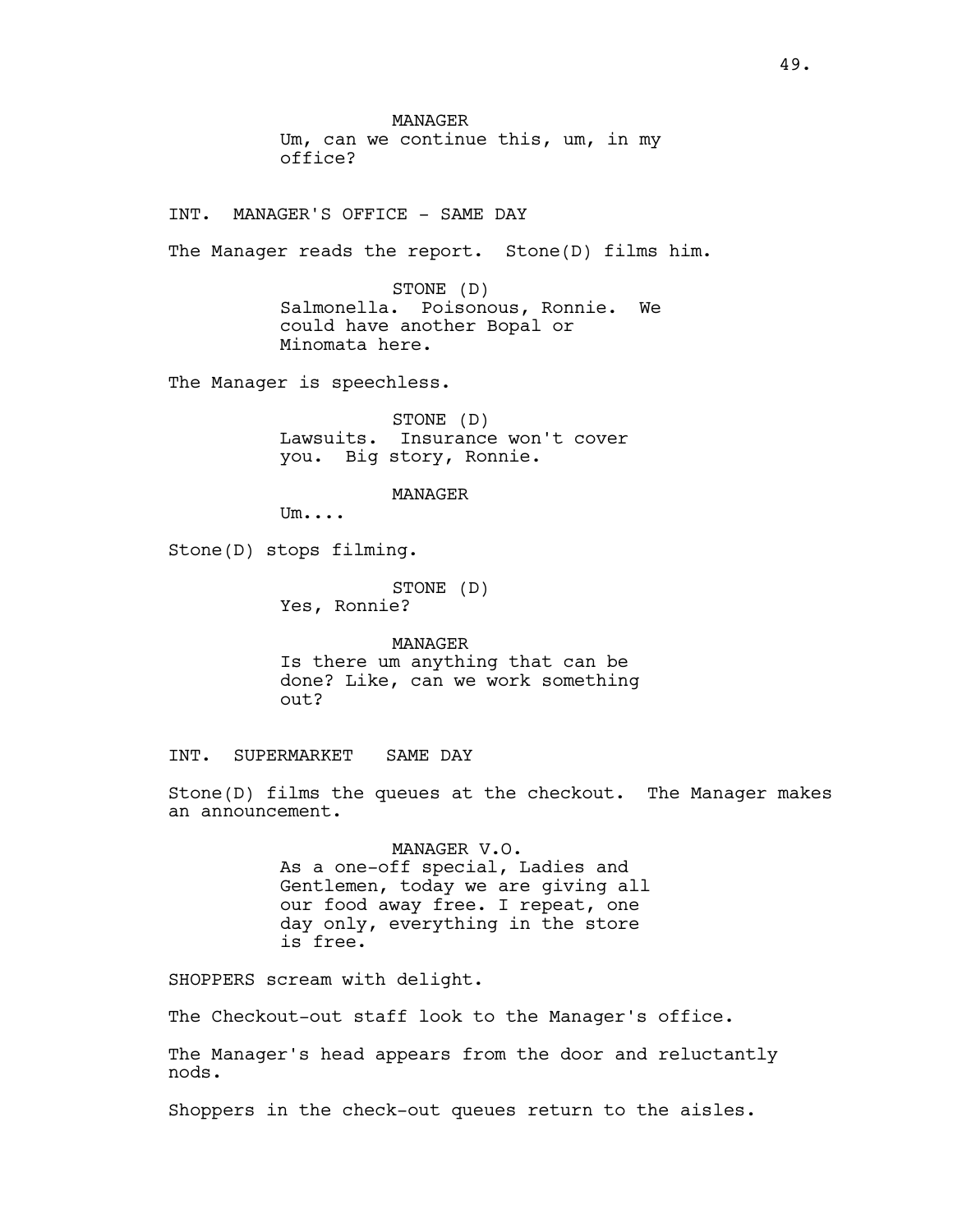Those already shopping fill their trolleys with everything in reach.

The Manager nervously appears, watches the free-loaders.

STONE (D) You're a good man, Ronnie.

Stone(D) walks out the entrance.

STONE (D) But thirty-six fifty for sun burnt tomatoes is a bit rich.

EXT. CARPARK, SUPERMARKET - SAME DAY

The carpark is chaotic.

The female parking officer frantically writes tickets.

Corrigan's car screeches to a halt, parking in a No Parking zone.

Corrigan attempts to avoid the throng of MEDIA filming outside the Supermarket.

The Parking Officer puts a ticket on Corrigan's car.

REPORTER Is this an attempt to compete with Ichneumon, Mr Corrigan?

Corrigan brushes the Reporter aside.

INT. SUPERMARKET - SAME DAY

Corrigan is flabbergasted.

The supermarket is packed, the shelves nearly empty.

Shoppers fight each other for the few remaining items. They take boxes from the top of shelves and rip them open.

Corrigan pushes his way through shoppers to the Manager's office.

INT. MANAGER'S OFFICE - SAME DAY

Corrigan angrily reads the Heath Report.

The Manager is slumped in his chair, head in hands.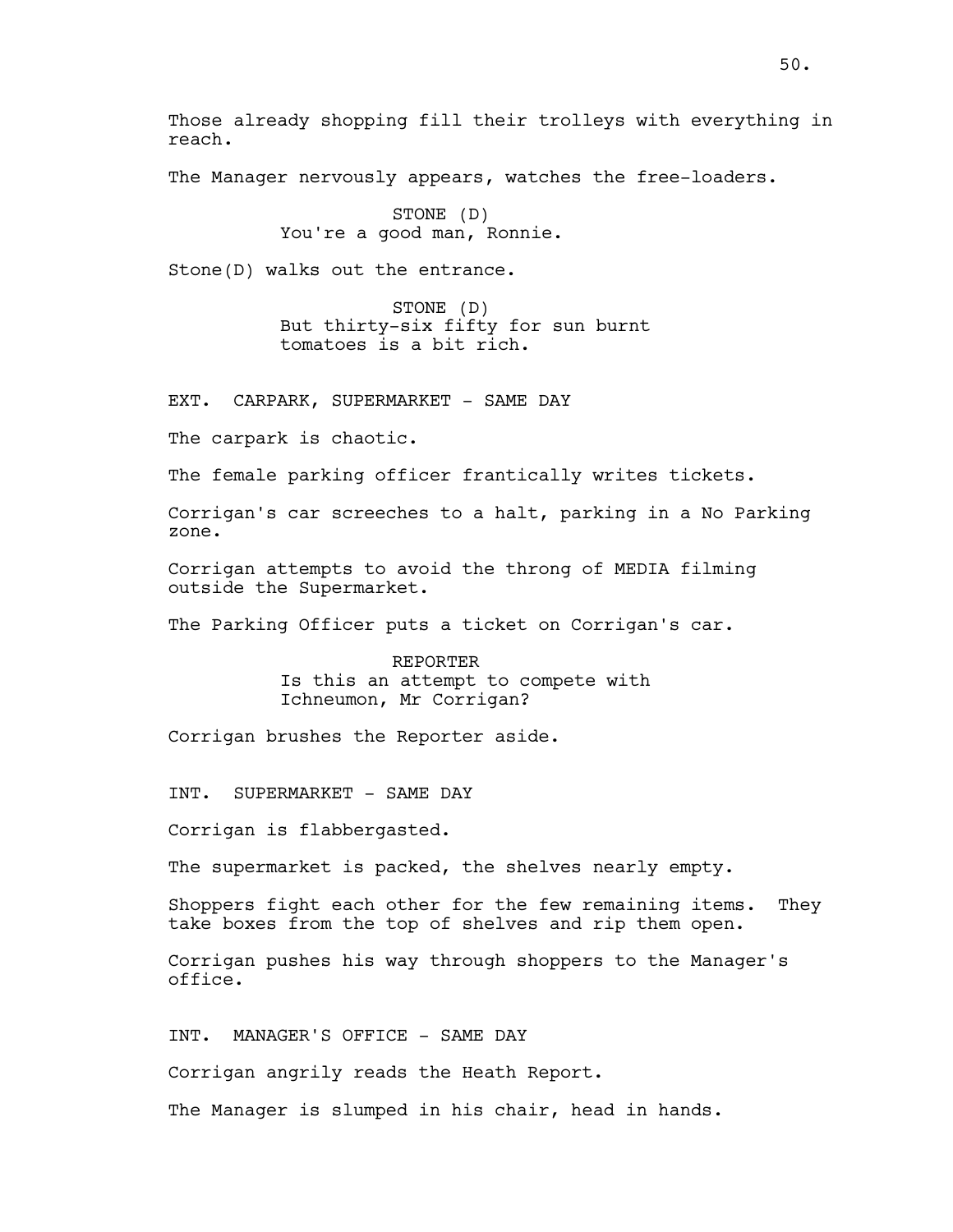**CORRIGAN** You idiot. Didn't you read this? (pointing) Allowable parts Salmonella per thousand, point seven. Our's was point six. All food has Salmonella. Idiot!

EXT. SUPERMARKET - SAME DAY

The real Stone arrives with his CAMERAMAN.

INT. SUPERMARKET - SAME DAY

Corrigan seethes as he watches the chaos of empty shelves and arriving shoppers trying to enter the store.

Stone goes directly to Corrigan, orders his Cameraman to film.

Corrigan pushes the bewildered Stone out of the way.

EXT. SUPERMARKET - SAME DAY

Corrigan angrily leaves his supermarket. He brushes aside arriving CUSTOMERS.

A hand throws an apple core into the gutter.

The Busker(D) dressed as a mountain hillbilly erupts into The Auctioneer (by Leroy Van Dyke). Everyone ignores him.

> BUSKER (D) (singing) I have a 600 dollar down here now 10 and now 25 and Now 35 and now there 50 now 60 will ya' give me 60 Now 75, 75 another 85 dollars and buy 'em there...

Corrigan looks at the parking ticket on his car.

**CORRIGAN** (screaming) I'll get you, you bastard! If it's the last thing I ever do.